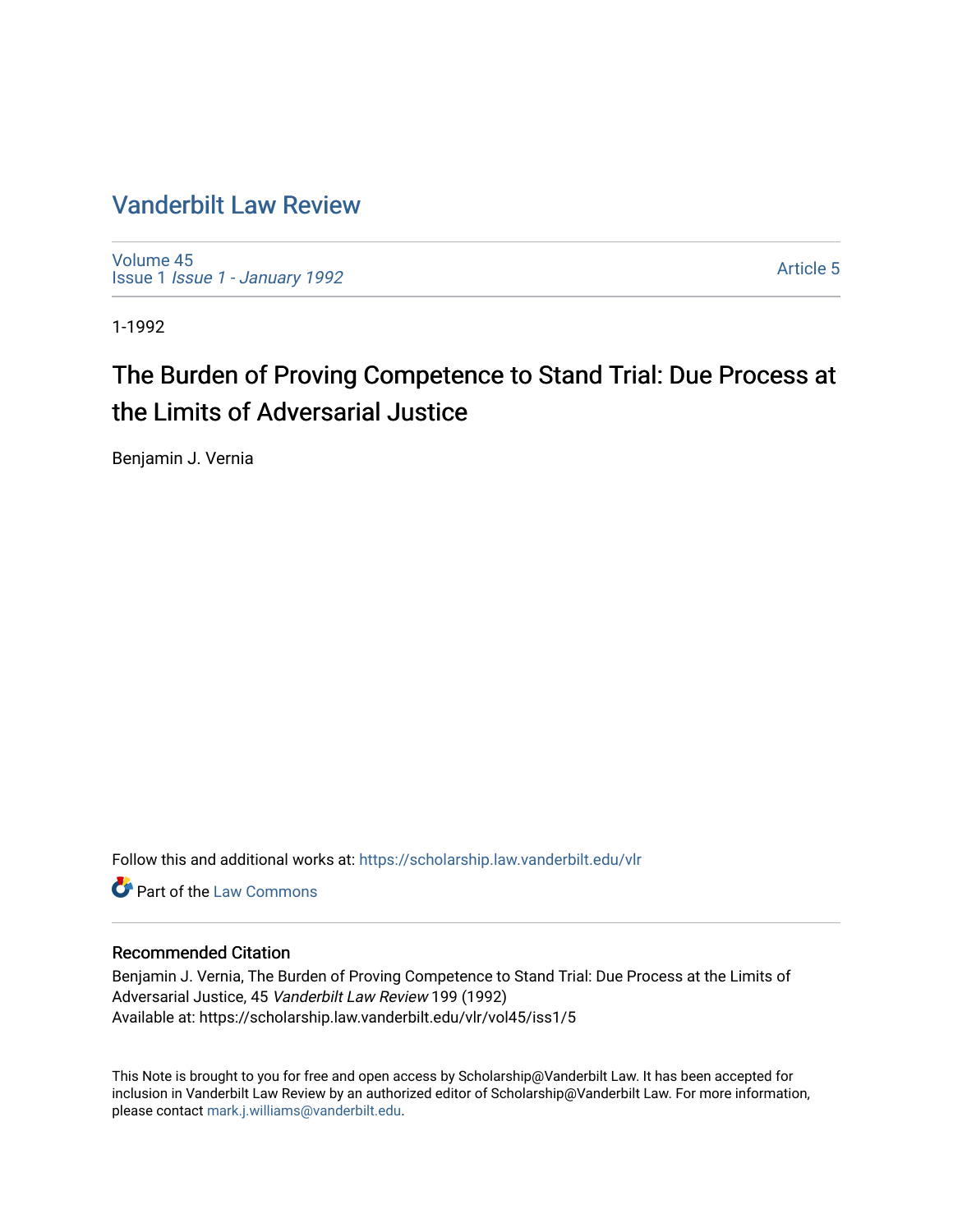# **The Burden of Proving Competence to Stand Trial: Due Process at the Limits of Adversarial Justice**

 $\bar{\mathcal{L}}$ 

| T.   |                                                                    | 199 |
|------|--------------------------------------------------------------------|-----|
| П.   | THE COMPETENCE TO STAND TRIAL REQUIREMENT                          | 201 |
| III. | THE HISTORY OF THE BURDEN OF PROOF IN COMPETENCY                   |     |
|      | DECISIONMAKING                                                     | 204 |
|      | The Burden at Common Law and Today $\ldots \ldots$<br>A.           | 204 |
|      | B.<br>The Current Controversy                                      | 206 |
|      | $C_{\cdot}$<br>People v. Medina                                    | 211 |
| IV.  | ARGUMENTS AGAINST A CONSTITUTIONAL REQUIREMENT                     |     |
|      | THAT THE STATE MUST BEAR THE BURDEN OF PROOF                       | 215 |
|      | Leland v. Oregon and the Constitutionality of Re-<br>A.            |     |
|      | quiring the Defendant to Prove Nonelemental                        |     |
|      |                                                                    | 215 |
|      | Leland v. Oregon $\ldots \ldots \ldots \ldots \ldots \ldots$<br>1. | 215 |
|      | The Leland Argument in the Competency<br>2.                        |     |
|      | Controversy                                                        | 217 |
|      | Burdens of Proof, Convenience, and Morrison v.<br>В.               |     |
|      |                                                                    | 218 |
|      | Burdens of Proof<br>1.                                             | 218 |
|      | The Convenience Argument<br>2.                                     | 222 |
| V.   | ARGUMENTS FOR A CONSTITUTIONAL REQUIREMENT THAT                    |     |
|      | THE STATE MUST BEAR THE BURDEN OF PROOF                            | 224 |
|      | United States v. DiGilio's Contradiction Argument<br>А.            | 224 |
|      | В.<br>Due Process, Social Values, and United States v.             | k.  |
|      | $\text{DiGilio's}$ Equipoise Argument                              | 226 |
|      | Due Process Jurisprudence and the Rele-<br>$1_{-}$                 |     |
|      | vance of Social Values                                             | 226 |
|      | The Eldridge Standard Applied<br>2.                                | 229 |
|      | 3.<br>Social Values and the Equipoise Argument.                    | 232 |
| VI.  |                                                                    | 234 |
|      |                                                                    |     |

# I. INTRODUCTION

A defendant's mental competence to stand trial is a fundamental prerequisite to participation in our adversarial system of criminal justice, but proving that this requirement is satisfied presents unique challenges. While an incompetent defendant's inability to comprehend the

199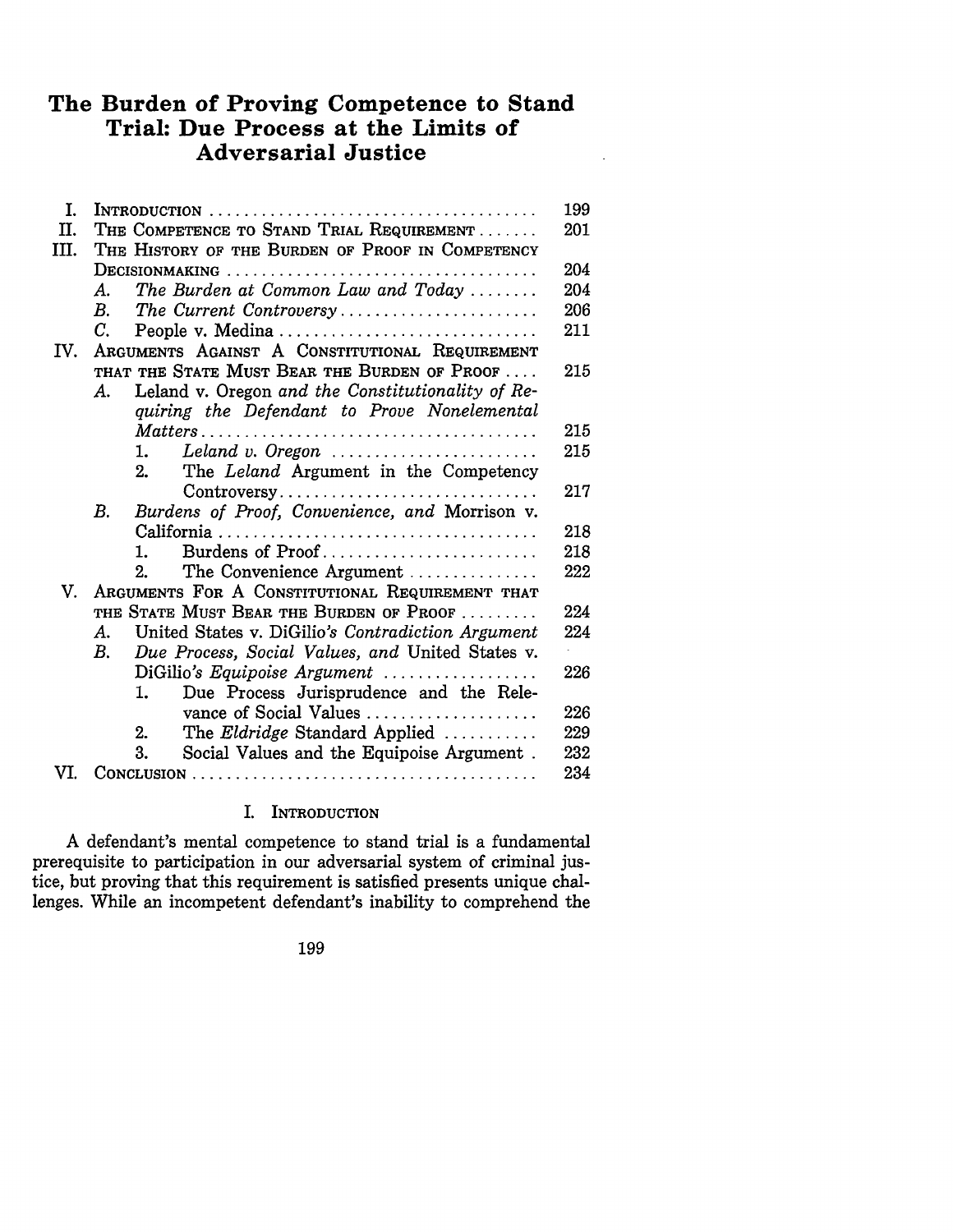nature of the proceedings or to assist his attorney challenges the very validity of the adversarial system, most jurisdictions rely on that same adversarial system to resolve questions of competence. These questions about the competence of the defendant and the legitimate scope of the adversarial system all arise in the context of the competency hearing procedure.

The burden of proof in competency hearings has emerged as a salient issue, deeply dividing courts on the constitutional, moral, and policy implications. State supreme courts and the federal circuit courts of appeals have split on whether the due process clause permits states to place the burden of proof in competency hearings on the defendant. Although the issue has been addressed in many opinions, the question is benighted by well-intentioned, but misguided rhetoric. Many courts have tried to address the issue fully; few have realized that the facts of the specific cases before them disguise this chimerical issue's other features. Courts can only undertake a proper analysis of the due process requirements of the burden of proof in competency hearings after competency jurisprudence has been pruned of useless and confusing arguments and addressed with a full understanding of the role competence plays in the adversarial system.

This Note analyzes the limitations that the due process clause places on states in allocating the burden of proof in competency hearings. Part II briefly describes the histories of the competency requirement, the standard of competence to stand trial, and the procedures used in competency decisionmaking. Part III examines in greater detail the development of the burden of proof in competency hearings and introduces the contemporary controversy over the allocation of the burden. Part III closes with a description of *People v. Medina,* the most recent of the burden of proof decisions, which presents well the arguments for and against a constitutional prohibition against allocating the burden of proof to the defendant. Part IV assesses the arguments against a constitutional requirement that states bear the burden of proof and attempts to free competency jurisprudence from much of the confusing rhetoric which characterizes the case law. Part V assesses the arguments for such a constitutional requirement, undertakes a due process analysis of the burden of proof, and discusses the role of social values in allocating the risk of error between litigants in the criminal justice process. Part V concludes that because of the value society places on competence, due process requires that the State bear the burden of proof in competency hearings.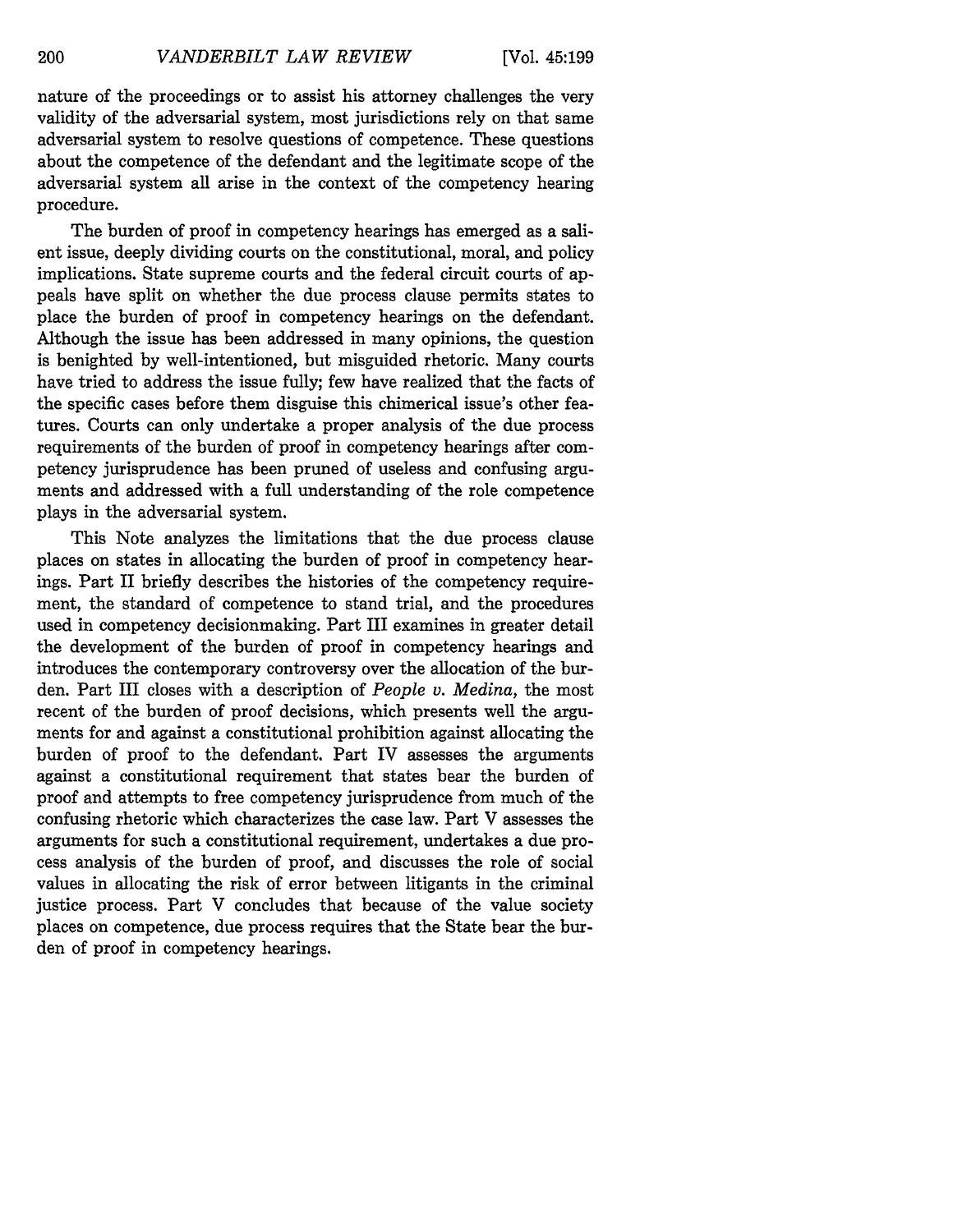#### II. THE **COMPETENCE** TO **STAND** TRIAL REQUIREMENT

The requirement of competence to stand trial arose in the common law out of concern for fairness to the defendant.<sup>1</sup> The fiercely adversarial nature of the criminal justice process in the seventeenth and eighteenth centuries is difficult for twentieth century observers to imagine: a defendant accused of a serious felony could not be represented **by** counsel, and had to plead his own case against an experienced prosecutor.2 With the sides so unevenly matched, it is little surprise that the law came to view competence as a fundamental prerequisite to the imposition of the adversarial process on a defendant. Moreover, the justifications for the competency requirement followed logically from the defendant's direct participation in the process. These justifications are four:<sup>3</sup> it is fundamentally unfair to try an incompetent defendant; it is inhumane to subject an incompetent defendant to trial and punishment; the trial of an incompetent defendant is inconsistent with the law's disfavor of trials in absentia;<sup>4</sup> and finally, the pathetic spectacle of the trial of an incompetent defendant diminishes society's respect for the dignity of the criminal justice process.<sup>5</sup> Despite the continued currency of all four rationales, fairness to the defendant has always been the principal basis for the requirement.

Fundamental, therefore, to an adversarial system of justice, the competency requirement is a component of the due process that is guaranteed **by** the Fifth and Fourteenth Amendments. In **1899** in *Youtsey v. United States,6* the Sixth Circuit Court of Appeals expressed this requirement in quasi-jurisdictional terms, holding that the "fundamen-

**6. 97** F. **937** (6th Cir. **1899).**

**<sup>1.</sup>** Blackstone wrote:

**<sup>[</sup>I]f** a man in his sound memory commits a capital offense, and before arraignment for it, he becomes mad, he ought not to be arraigned for **it;** because he is not able to plead to it with that advice and caution that he ought. And if, after he has pleaded, the prisoner becomes mad, he shall not be tried: for how can he make his defense? If, after he be tried and found guilty, he loses his senses before judgment, judgment shall not be pronounced; and **if,** after judgment, he becomes of nonsane memory, execution shall be stayed: for peradventure, says the humanity of the English law, had the prisoner been of sound memory, he might have alleged something in stay of judgment or execution.

**<sup>4</sup> WILLAm BLACKSTONE, COMMNTARIES** \*24-25. *See also* Freeman v. People, 4 Denio **9,** 20 (N.Y. Sup. Ct. **1847).**

<sup>2.</sup> Bruce **J.** Winick, *Restructuring Competency to Stand Trial,* **32 UCLA** L. REv. **921, 952 (1985).**

*<sup>3.</sup> See generally id.* at **952-53;** Note, *Incompetency to Stand Trial,* **81** HARv. L. R v. 454, **457-59 (1967).**

<sup>4.</sup> Caleb Foote, *A Comment on Pre-Trial Commitment of Criminal Defendants,* **108 U. PA.** L. REv. **832,** 834 **(1960)** (stating that "the mentally incompetent defendant, though physically present in the courtroom, is in reality afforded no opportunity to defend himself"); *see also* Drope v. Missouri, 420 **U.S. 162, 171 (1975);** Winick, *supra* note 2, at **952.**

**<sup>5.</sup>** Freeman v. People, 4 Denio at 20; Winick, *supra* note 2, at **952.**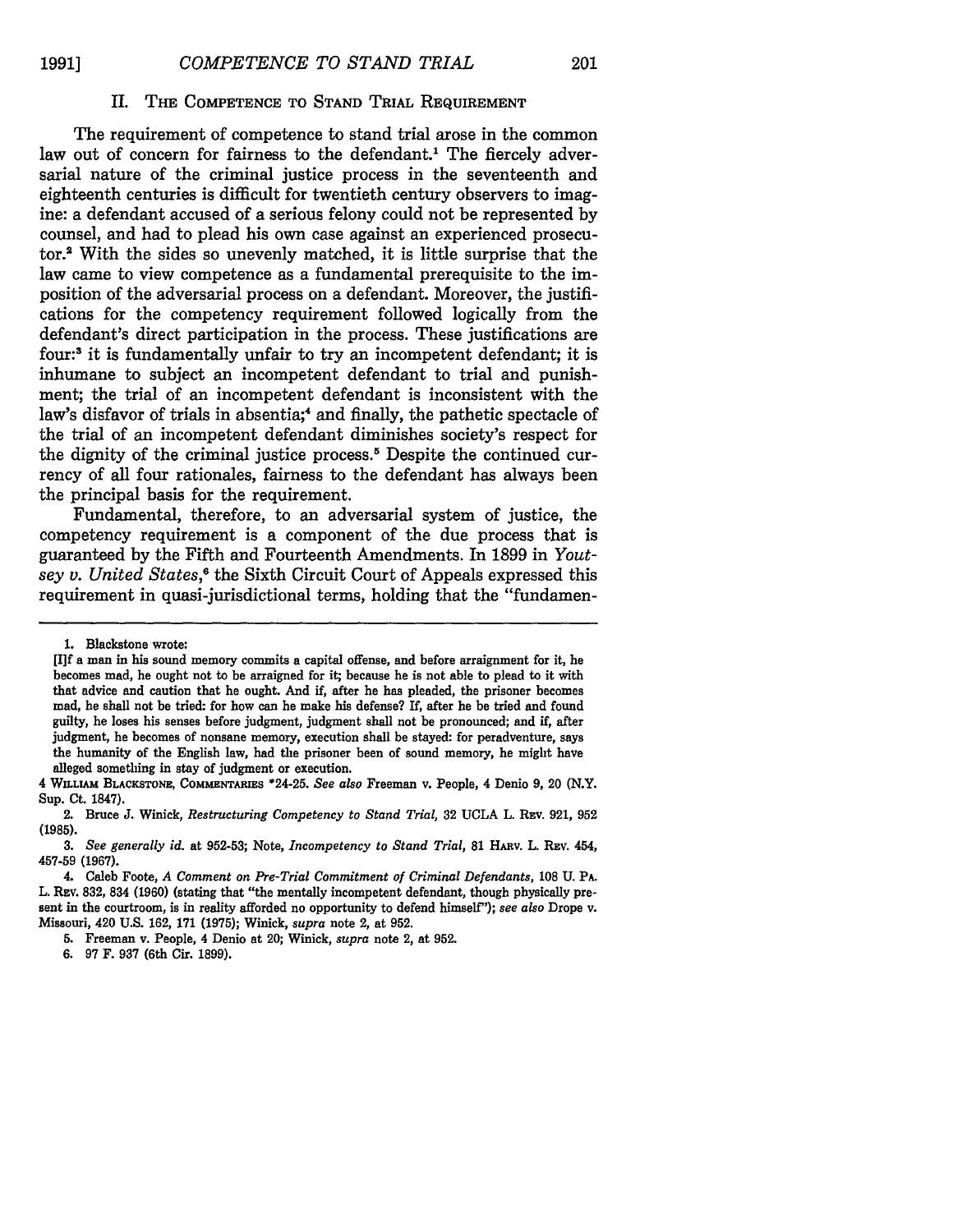tal right of the court to try the main issue" of guilt or innocence depended upon the defendant's mental competence.'

The United States Supreme Court gave the first definitive explication of the constitutional requirement in 1966 in *Pate v. Robinson.8* Robinson was charged with murdering his wife. His attorney claimed that Robinson was incompetent to stand trial, but the trial judge rejected this argument. The Illinois Supreme Court affirmed his subsequent conviction, holding that the evidence of incompetence was inadequate to require further judicial inquiry, and that because of the attorney's failure to request a hearing, Robinson had waived his right to plead incompetence.' The United States Supreme Court reversed, wholly rejecting the Illinois court's waiver reasoning, and holding that waiver is an inapposite concept when the fundamental issue is the defendant's competence. 10 Justice Clark, writing for the Court, also disagreed with Illinois' finding that the evidence had been insufficient to require a hearing sua sponte and required that state procedures be adequate to protect a defendant's constitutional right to be competent to stand trial.<sup>11</sup>

Nine years later in *Drope v. Missouri*,<sup>12</sup> the Court imposed on trial courts a greater responsibility for monitoring the competence of defendants. As in *Robinson,* state procedures were facially adequate to protect the defendant's competency right.13 Also like *Robinson,* in which the defendant had a long history of disturbed behavior, the trial court had accorded too little weight to a plain sign of the defendant's possible incompetence-a suicide attempt during the trial.14 Chief Justice Burger's majority opinion identified three relevant sources of information concerning competence: evidence of the defendant's behavior; his demeanor at trial; and prior medical opinion on his competence.<sup>15</sup>

Because its creation was motivated by concern for the patently dysfunctional quality of the trial of incompetent defendants, $16$  the standards for competence to stand trial are defined in functional terms. Unlike the standard for insanity with which it is often confused,<sup>17</sup> the

- 9. *Id.* at 376-77.
- **10.** *Id.* at 384.
- 11. *Id.* at 378.
- 12. 420 U.S. 162 (1975).
- 13. *Id.* at 173.
- 14. *Id.* at 179.
- **15.** *Id.* at 180.
- 16. *See supra* notes **1-5** and accompanying text.
- 17. *See, e.g.,* Freeman v. People, 4 Denio 9, 27 (N.Y. Sup. Ct. 1847) (criticizing the trial court

*<sup>7.</sup> Id.* at 941; *See also* Barbara D. Underwood, *The Thumb on the Scales of Justice: Burdens of Persuasion in Criminal Cases,* **86 YALE L.J. 1299,** 1342 **(1977)** (describing competence as a "prerequisite" fact which "determine[s] the appropriateness of the forum").

**<sup>8.</sup> 383** U.S. 375 (1966).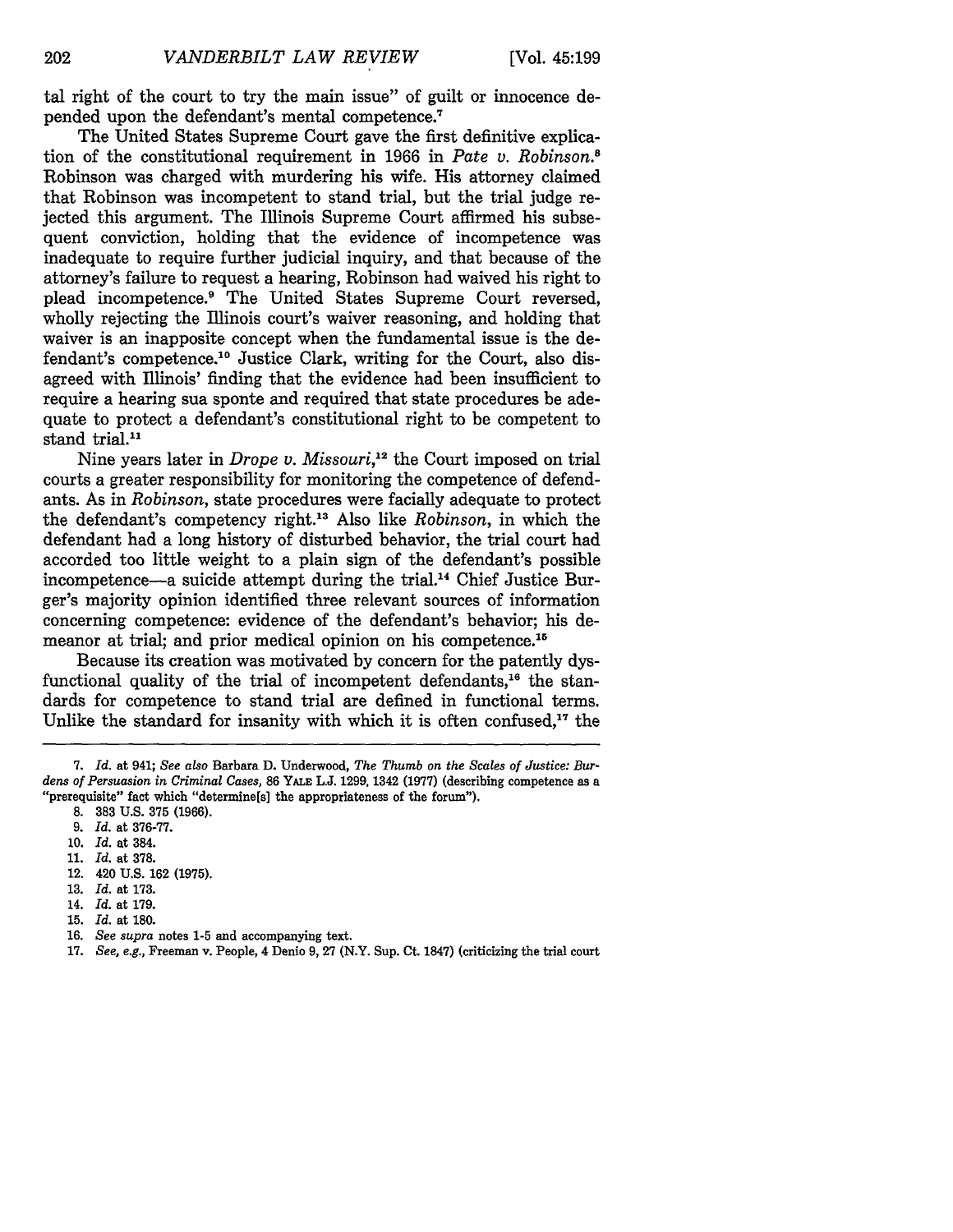standard for competence to stand trial has evolved little."8 Most modern cases follow the formulation the Supreme Court announced for federal cases in 1960, in *Dusky v. United States."'* In a brief per curiam opinion, the Court agreed with a cooperative Solicitor General<sup>20</sup> that the test for competence to stand trial must be "whether [the defendant] has sufficient present ability to consult with his lawyer with a reasonable degree of rational understanding-and whether he has a rational as well as factual understanding of the proceedings against him."21 Although the Supreme Court has never held expressly that states must apply the standard it announced in *Dusky*<sup>22</sup> states have followed the same formulation.2" Although the *Dusky* standard is simply stated, the means of establishing whether a defendant satisfies the requirement are not clear.

The constitutional right to a hearing on competence is triggered when a bona fide doubt<sup>24</sup> arises as to the defendant's competence. In both ancient and contemporary practice, competency issues are resolved in separate proceedings.<sup>25</sup> The form of the competency proceeding varies among jurisdictions. Some states empanel "lunacy commissions" (expert panels) to interview the defendant and present

for using "a single criterion of sanity, that is, a capacity to distinguish between right and wrong" to determine competence to stand trial); State v. Bethune, **71 S.E. 29, 32 (S.C. 1911)** (erroneously describing incompetence to stand trial as an affirmative defense).

**18.** *Compare, e.g., Freeman,* 4 Denio at 20 (stating that "[t]he true reason why an insane person should not be tried, is that he is disabled **by** an act of God to make a just defense if he have one") *with* **CAL. PENAL CODE** § **1367** (West **1982)** (providing that "[a] defendant is mentally incompetent **if.. .** the defendant is unable to understand the nature of the criminal proceedings or to assist counsel in the conduct of a defense in a rational manner"). **By** contrast, the standard for the insanity defense has evolved considerably. *See, e.g.* Barbara **A.** Weiner, *Mental Disability and the Criminal Law,* in **SAMUEL JAN** BRAKEL **ET AL., THE MENTALLY DISABLED AND THE LAW 693, 707 (3d** ed. **1985);** David L. Bazelon, *Psychiatrists and the Adversary Process,* Scr. AM. June, 1974, at **18.**

**19. 362 U.S.** 402 **(1960).** Because the Court was interpreting **18 U.S.C.** § 4244 (currently codified at **18 U.S.C.** § 4241 **(1988)),** *Dusky* applies only to federal cases.

20. Although Dusky petitioned for certiorari, the Solicitor General apparently did not oppose the petition, and had argued that "the record in this case does not sufficiently support the findings of competency to stand trial." *Id.* at 402 (quoting from the Solicitor General's brief). The Court also endorsed the standard proposed **by** the Solicitor General. *Id.*

21. *Id.*

22. Project, *Eighteenth Annual Review of Criminal Procedure,* 77 GEo. L.J. 695, **867** (1989).

**23.** *See* **DEBRA WHITCOMB &** RONALD L. BRANYr, **COMPETENCY TO STAND TRIAL 1** (Policy Brief of the National Institute of Justice) (observing that every state has adopted the *Dusky* standard); *see, e.g.,* **CAL. PENAL CODE,** § **1367** (West **1982); IOWA CODE ANN.** § **812.3** (West **1979);** Wallace v. State, **282 S.E.2d 325** (Ga. **1981).**

24. *Robinson,* **383 U.S.** at **385;** *Drope,* 420 **U.S.** at **173.**

25. *See, e.g.,* Freeman v. People, 4 Denio **9, 19** (N.Y. Sup. Ct. **1847)** (observing that the trial court had empanelled a jury to determine the defendant's competence); Martin v. Estelle, 546 **F.2d 177, 179** (5th Cir.) (stating that a separate hearing is constitutionally required so that the competency decision may be made "uncluttered **by** evidence of the offense itself" (quoting Townsend v. State, 427 **S.W.2d 55, 63** (Tex. Crim. **App. 1968))),** *cert. denied,* 431 **U.S. 971 (1977).**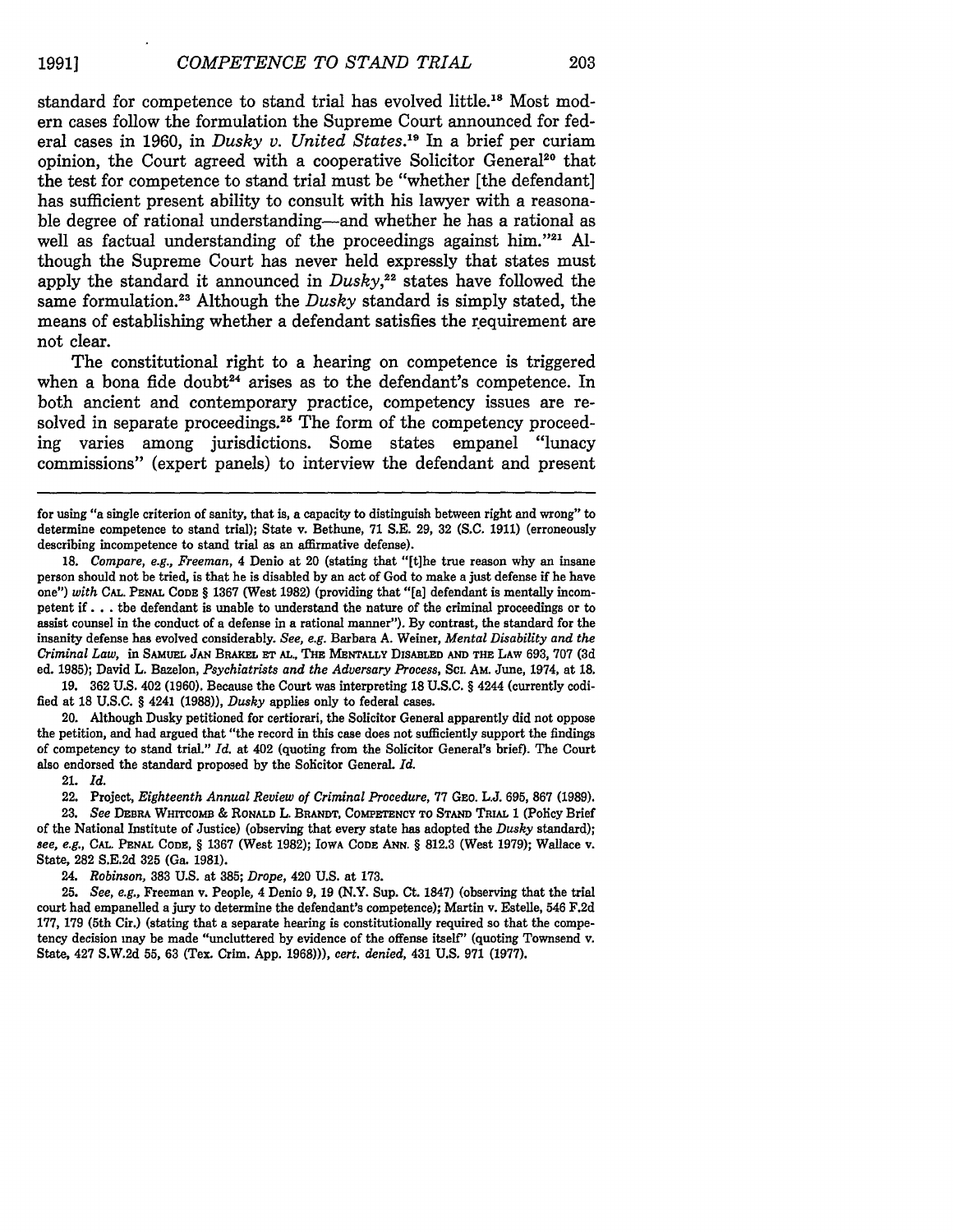their findings to the court, which may or may not inquire further.<sup>26</sup> Other jurisdictions follow the common-law practice of trying the matter to a jury.<sup>27</sup> Still other jurisdictions permit the trial judge to decide if the defendant is competent.<sup>28</sup> Although the states must provide sufficient procedural protection for the competency right,<sup>29</sup> the Constitution does not prescribe any particular method of decisionmaking.30 Competency hearings are unique among collateral proceedings, moreover, in that they do not resolve their subject conclusively; the judge and counsel are under a continuing obligation to raise the issue again if the defendant becomes incompetent during the course of the trial.<sup>31</sup>

# III. **THE HISTORY OF THE BURDEN** OF **PROOF IN COMPETENCY DECISIONMAKING**

#### *A. The Burden at Common Law and Today*

Though the competency requirement has a long history, the burden of proof in competency hearings appears to have become an issue only recently. The courts' recognition of their unique responsibility to ensure that only competent defendants are tried can be traced as far back as 1790.<sup>32</sup> The allocation of the burden of proof appears not to have been an issue in these early cases because courts viewed as paramount their role in safeguarding the process. As recently as 1954, however, one treatise author confidently declared the majority rule to be that because the defendant is presumed to be competent, the defendant bears the burden of proof.<sup>33</sup>

Courts were not unanimous, however, with regard to either the allocation of the burden of proof or the amount of evidence needed to carry that burden. Tennessee apparently placed the burden of proving competence on the state in *Jordan v. State.4* In *United States v.*

27. *See, e.g.,* CAL. **PENAL CODE** § **1369(f)** (West 1982); *Freeman,* 4 Denio at 27.

32. *See* William T. Pizzi, *Competency to Stand Trial in the Federal Courts: Conceptual and Constitutional Problems,* 45 U. **CHL** L. REv. 21, 25-27, 57 (1977).

34. **135** S.W. **327** (Tenn. **1911).**

204

**<sup>26.</sup>** *See, e.g.,* State v. Marks, 211 So. 2d 261, 262 n.2 (La. 1968).

**<sup>28.</sup>** *See, e.g.,* **18 U.S.C.** § 4241(d) (1988).

<sup>29.</sup> *Robinson,* **383** U.S. at 378.

<sup>30.</sup> *See, e.g.,* Youtsey v. United States, 97 F. 937, 943 (6th Cir. 1899).

**<sup>31.</sup>** *Drope,* 420 U.S. at 181; *see also* Brown v. Warden, Great Meadow Correctional Facility, 682 F.2d 348, **352** (2d Cir.), *cert. denied,* 459 U.S. 991 (1982).

Any discussion of competency procedures would be incomplete without noting that most competency issues are not resolved through an adversarial hearing. *See Mental Incompetency: Where Should Burden of Proof Be?,* **NAT'L** L. J. Dec. 10, 1990, at 9, 9 (observing that "for most cases, the competency burden is merely academic," because the adversaries usually agree about the defendant's competence).

**<sup>33.</sup> HENRY WEIHOFEN, MENTAL** DISORDER **AS A** CRIMINAL **DEFENSE,** 434-35 (1954).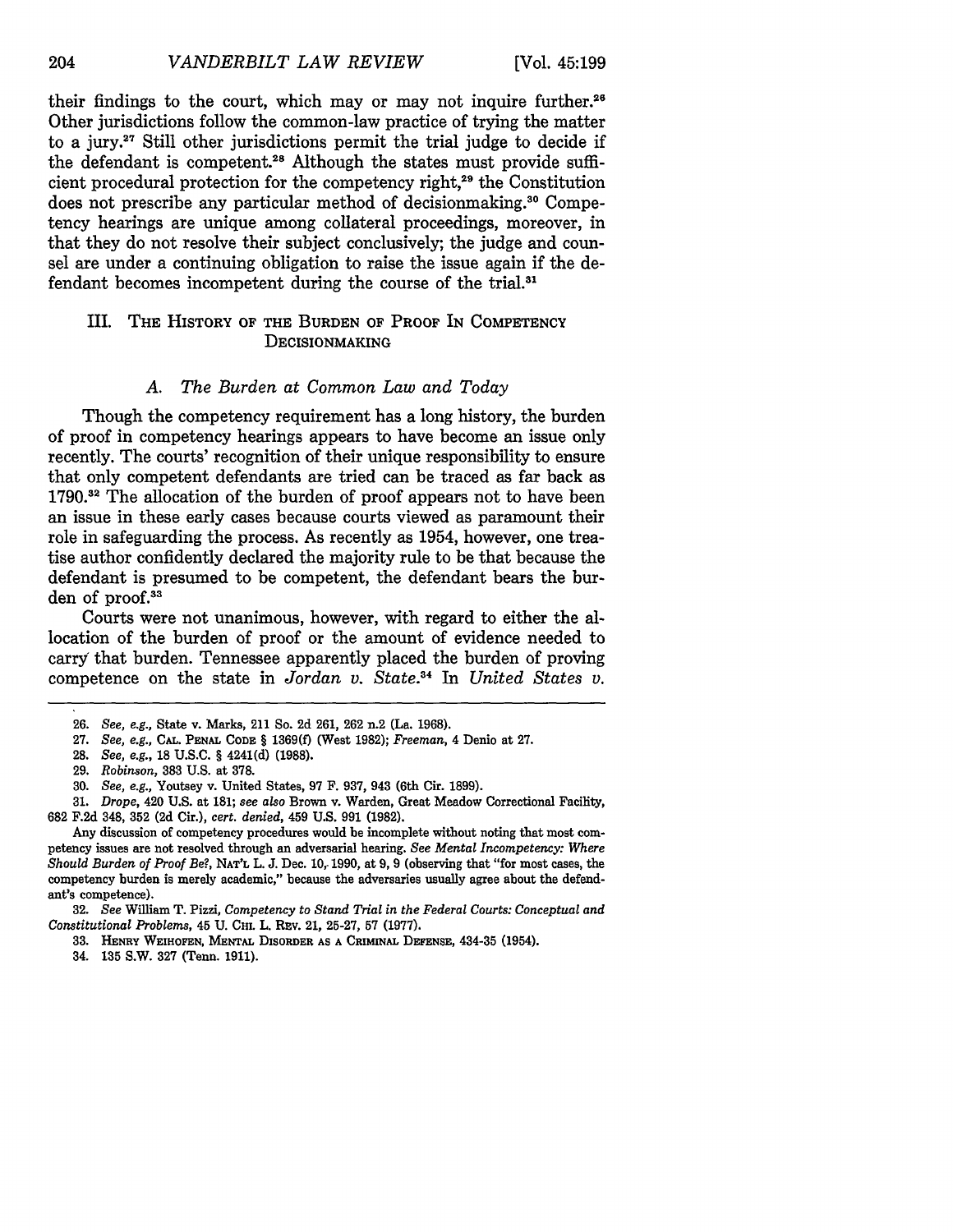*Chisholm* the Federal Circuit Court held that the defendant bore the burden of generating a "fair, reasonable doubt" of his competence to stand trial.<sup>35</sup> Chisholm thus appeared to apply a reasonable doubt standard that was weighted in the defendant's favor, although the defendant bore the burden of production.<sup>36</sup> Similarly, the Court of Appeals of Maryland in *Jolley v. State*<sup>37</sup> upheld a state law<sup>36</sup> requiring that the defendant's competence to stand trial be proved beyond a reasonable doubt.

Other courts allocated the burden of proof to the party raising the issue.39 The number of jurisdictions allocating the burden to the movant may be greater than a superficial reading of the case law indicates, because a court that allocates the burden to the prosecution or defendant in a given case may have done so because that party raised the issue. California provides a good example. The section of the California Penal Code which establishes that competence to stand trial is subject to a preponderance of the evidence standard does not mention allocation of the burden of proof.40 The California Supreme Court, however, has interpreted this to mean that the burden is on the moving party. In re *Bye<sup>41</sup>* presented an unusual problem: the prosecutor challenged the defendant's competence to stand trial, and persuaded the jury in the competency hearing that, despite the defendant's wish to proceed to trial on the minor charge, he was incompetent. The defendant argued unsuccessfully on appeal that the preponderance standard was inadequate to sustain a finding of incompetence. A California court of appeals upheld this law, noting that incompetence had to be proved by a preponderance of the evidence.<sup>42</sup> In 1990, in *People v. Medina*<sup>43</sup> the California Supreme Court upheld a competency finding. In *Medina,* however, the court held that the defendant bore the burden of proving

**36.** *See infra* notes 144-47 and accompanying text.

37. 384 A.2d 91, **98** (Md. 1978); *see also* Ley's Case, 1 Lewin 239, 168 Eng. Rep. 1026 (1828) (apparently applying a reasonable doubt standard).

**38.** MD. **CTS. & JUD.** PROC. **CODE** ANN. art. **59,** § **23 (1957).**

**39.** In Regina v. Podola, **1 Q.B. 325 (1960),** the Queen's Bench upheld a jury instruction which placed the burden of proof on the defendant, who had raised the issue.

41. **172** Cal. Rptr. **186** (Cal. **Ct. App. 1981).**

42. *Id.* at **188.**

43. **799 P.2d 1282** (Cal. **1990),** *cert. granted,* **116 L.Ed. 2d 276 (1991);** *See also infra* part III.C.

**<sup>35.</sup>** 149 F. 284, 290 **(C.C.S.D.** Ala. **1906)** (defining the burden in jury instructions).

<sup>40.</sup> **CAL. PENAL CODE** § **1369(f)** (West **1982)** provides:

**<sup>(</sup>f)** In a jury trial, the court shall charge the jury, instructing them on all matters of law necessary for the rendering of a verdict. It shall be presumed that the defendant is mentally competent unless it is proved **by** a preponderance of the evidence that the defendant is mentally incompetent. The verdict of the jury shall be unanimous.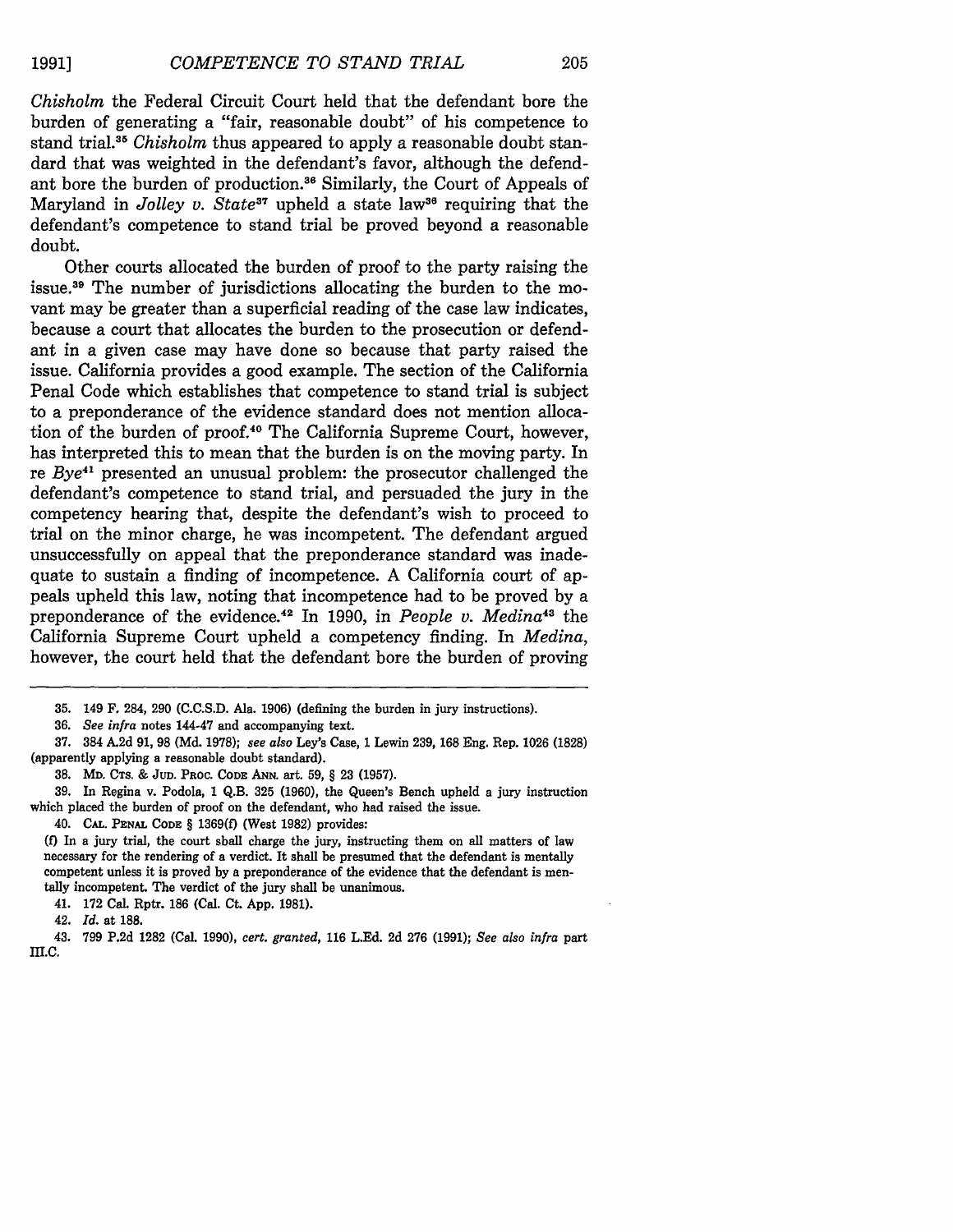his incompetence.<sup>44</sup>

#### *B. The Current Controversy*

The current controversy over the allocation of the burden of proof in competence to stand trial proceedings can be traced to the Third Circuit Court of Appeals' 1976 decision in *United States v. DiGilio.45* DiGilio was charged with misappropriation of government records. Prior to trial, DiGilio's attorney moved for a determination of DiGilio's competence to stand trial, and DiGilio was examined at a clinic under court order. Although DiGilio suffered from organic mental illness brought about by trauma and was functionally retarded, the trial court placed the burden of proof on him and found DiGilio competent to stand trial.46 The Third Circuit reversed DiGilio's conviction, holding that the trial court had misallocated the burden of proof.<sup>47</sup>

Although *DiGilio* has played a significant role in subsequent constitutional decisions, 48 it is unclear whether the court pronounced a constitutional holding. The *DiGilio* court had to allocate the burden of proof in a case arising under a federal statute, 18 U.S.C. § 4244, which was silent on the issue.49 Section 4244 empowers both litigants and the trial judge to raise the issue of the defendant's competence to stand trial.50 At the time of the *DiGilio* case, there was little litigation on the burden of proof issue under the statute.<sup>51</sup> The District of Columbia Circuit Court of Appeals, however, had ruled on a related provision, 18 U.S.C. § 4245, which applied when questions concerning the defendant's competence to stand trial arise for the first time after trial.<sup>52</sup> The D.C. Circuit had assumed, without deciding, that the burden is on the government in these post-trial cases, and held that the district court's finding of competence was not clearly erroneous.<sup>53</sup> Reasoning by analogy to this sister statute, and relying on the D.C. Circuit decision, the Third Circuit held in *DiGilio* that it would be anomalous to place the burden on the defendant at trial, only to have it shift to the govern-

48. *See infra* notes 63-73 and accompanying text.

52. *Id.* at 987 (citing Fooks v. United States, 246 F.2d 629 (D.C. Cir. 1956) (per curiam), *cert. denied,* 355 U.S. 806 (1957)).

53. *See DiGilio,* **538** F.2d at 987.

206

<sup>44.</sup> *Medina,* 799 P.2d at 1291-92.

<sup>45.</sup> **538 F.2d 972 (3d** Cir. **1976),** *cert. denied,* 429 **U.S. 1038 (1977).**

<sup>46.</sup> *Id.* at 986.

<sup>47.</sup> *Id.* at 988.

<sup>49.</sup> *DiGilio,* 538 F.2d at 986. Section 4244, interpreted in *DiGilio,* is currently codified at **<sup>18</sup>** U.S.C. § 4241 (1988).

<sup>50.</sup> *See* **18** U.S.C. § 4241 (1988).

<sup>51.</sup> *DiGilio,* 538 F.2d at 986.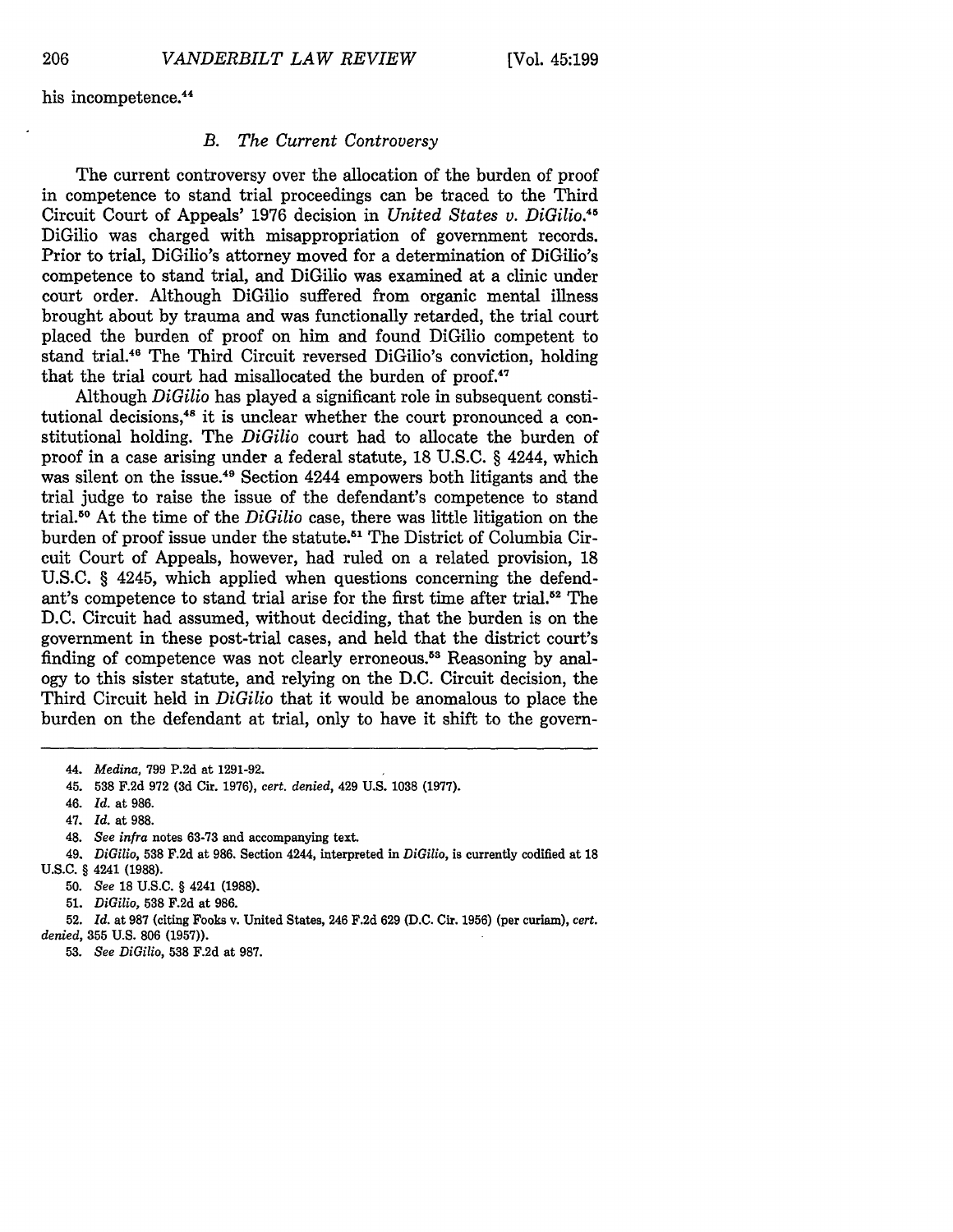ment following trial.<sup>54</sup> Thus, at first glance the decision is one of statutory construction.

Perhaps mindful that the dicta in the **D.C.** Circuit's opinion was a slender reed on which to rely, the Third Circuit turned to constitutional protections of the competency right to inform its opinion. The court noted that in *Pate v. Robinson*<sup>55</sup> the Supreme Court had rejected the state's waiver argument and had concluded that it is illogical to argue that a defendant who is incompetent to stand trial can "knowingly or intelligently" waive his rights.<sup>56</sup> The Third Circuit reasoned, in language that was to resonate through subsequent decisions, that "[i]t is equally contradictory to argue that a defendant who may be incompetent should be presumed to possess sufficient intelligence that he will be able to adduce evidence of his incompetency which might otherwise be within his grasp."<sup>57</sup>

Finally, the *DiGilio* court noted that the allocation of the burden of proof is relevant primarily in cases where the evidence is in equipoise, and that theoretically these cases are rare.<sup>58</sup> The issue for the Third Circuit became, therefore, what to do in these admittedly rare circumstances. Noting that the Supreme Court in *Drope v. Missouri*<sup>59</sup> had announced that competence to stand trial is fundamental to the operation of the adversarial judicial process,<sup>60</sup> the Third Circuit held that "what we are determining is a rule of law, of due process dimensions, that a defendant, about whom the evidence of competency to stand trial is in equipoise, should or should not be tried."<sup>61</sup> The court concluded that the prosecution must bear the burden of proof, and therefore must lose when the evidence is in equipoise. $62$ 

The two arguments advanced **by** the Third Circuit in *DiGilio,* that it is contradictory to require a possibly incompetent defendant to prove his incompetence, and that when the evidence is in equipoise, due process requires that courts allocate the risk of error to the prosecution, have become familiar themes in subsequent cases. In *People v. McCul-Ium<sup>6</sup>*the Illinois Supreme Court, relying largely on the *DiGilio* analysis, struck down a state statute that had reversed the state courts' consistent allocation of the burden of proof to the state. The weight of

- 55. 383 U.S. 375 (1966).
- 56. *DiGilio,* **538** F.2d at **988** (citing *Robinson,* 383 U.S. at 384).
- **57.** *Id.; see also infra* part V.A.
- **58.** *DiGilio,* **538** F.2d at 988.
- 59. 420 **U.S.** 162 (1975).
- 60. *DiGilio,* **538** F.2d at **988.**
- 61. *Id.*
- **62.** *Id.*
- 63. 362 N.E.2d 307 (fI. 1977).

<sup>54.</sup> *Id.* at **988.**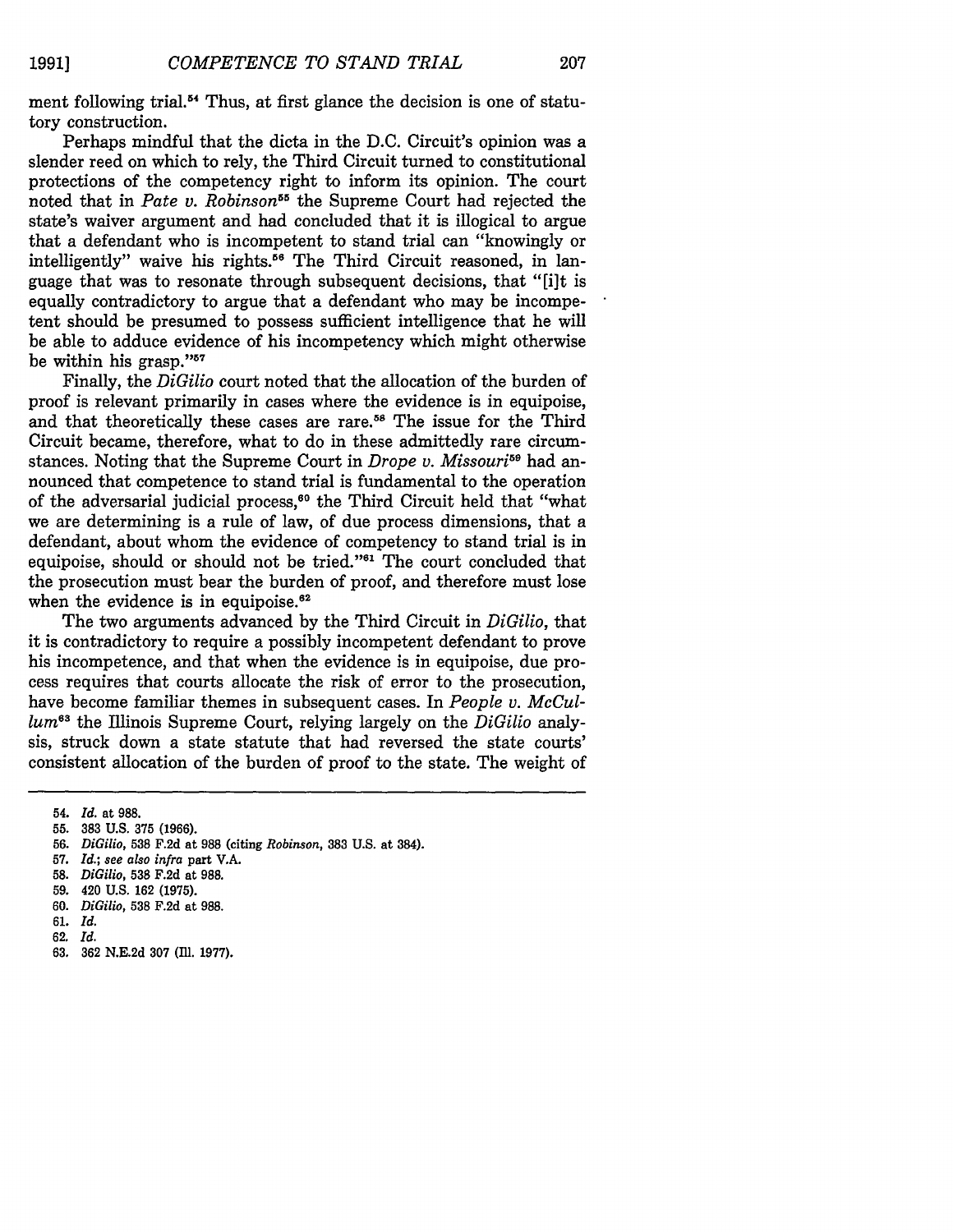authority, clearly in favor of an allocation to the defendant at least as recently as  $1954$ ,<sup>64</sup> began to shift.

The shift in authority continued with the Seventh Circuit Court of Appeals' decision in 1982, in *United States* ex rel. *Bilyew v. Franzen.6 <sup>5</sup>* Bilyew was convicted of murdering a young girl. The trial followed a competency hearing at which Bilyew bore the burden of proof under the same statute the Illinois Supreme Court had struck down in *McCullum.* In Bilyew's case, however, the Illinois Supreme Court held that the error in allocating the burden was harmless because the trial judge had indicated that the burden of proof did not affect his competency decision.<sup>66</sup> The Seventh Circuit reversed the district court's denial of Bilyew's habeas corpus petition, and following the Third Circuit's reasoning in *DiGilio,* it held that the error could not constitutionally be deemed harmless.<sup>87</sup> Several state court decisions continued this line of cases: a dissenting Ohio appellate judge relied on *DiGilio* in *State v. Pruitt*,<sup>68</sup> as did judges writing for the majorities in cases in Delaware<sup>69</sup> and South Dakota,<sup>70</sup> the South Dakota court basing its opinion on the state constitution.

*DiGilio's* influence was not limited to constitutional decisions, however. In *State v. Heger*<sup>11</sup> the North Dakota Supreme Court filled a gap in a state statute, holding that the prosecution must bear the burden of proof, because a "great injustice" would occur if the competency decision were erroneous and an incompetent defendant were put on trial.<sup>72</sup> Citing *DiGilio,* the court wrote that the majority of courts place the burden of proof on the state.<sup>73</sup> In *Commonwealth v. Crowley*<sup>74</sup> the Massachussetts Supreme Judicial Court similarly relied on the Third Circuit's reasoning in *DiGilio* to interpret an ambiguous state statute and placed the burden of proof on the state.

Those who champion a due process right in the burden of proof in competence to stand trial have not been unopposed. Early decisions following *DiGilio* failed to challenge it directly, however. In *State v. Pedersen75* the Iowa Supreme Court held that a new statute placed the

74. 471 **N.E.2d** 353, **357-58** (Mass. 1984).

<sup>64.</sup> *See supra* note **33** and accompanying text.

<sup>65. 686</sup> F.2d 1238 (7th Cir. 1982).

<sup>66.</sup> *Id.* at 1244.

<sup>67.</sup> *Id.* at 1246.

<sup>68. 480</sup> N.E.2d 499, 505-06 (Ohio Ct. App. 1984) (opinion of Day, J.).

<sup>69.</sup> Diaz v. State, **508** A.2d 861, 863-64 (Del. 1986).

<sup>70.</sup> State v. Jones, 406 N.W.2d 366, **369** (S.D. 1987).

<sup>71. 326</sup> N.W.2d 855, 858 (N.D. 1982).

<sup>72.</sup> *Id.*

<sup>73.</sup> *Id.*

<sup>75.</sup> **309** N.W.2d 490, 496 (Iowa 1981).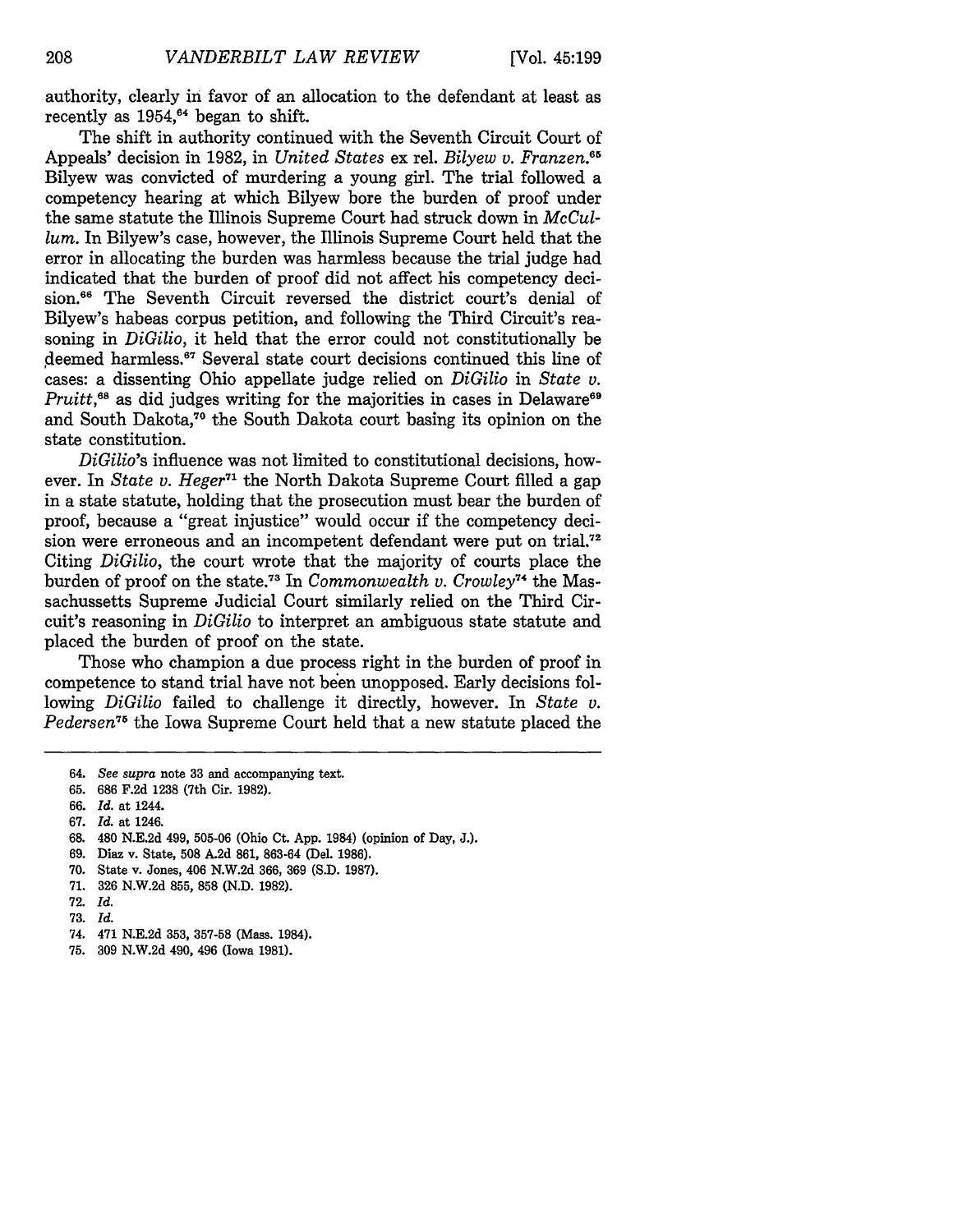burden of proof in competency hearings on the defendant.<sup>76</sup> The Iowa court's decision relied in part on the fact that an earlier statute had made this allocation expressly, but the court also noted that since defendants were presumed to be competent, they should be found competent when the evidence is in equipoise.77 The Georgia Supreme Court similarly ignored *DiGilio* when it held in *Wallace v. State78* that the burden of proof is on the defendant. The Georgia court rejected the defendant's argument that the prosecution must prove competence because of the state's burden of disproving all mitigating circumstances in a capital case, rightly concluding that incompetence is not a mitigating circumstance. Having clarified the difference between competence and insanity, the court then clouded the issue again **by** implying that because the United States Supreme Court had upheld the constitutionality of placing the burden on a defendant of proving insanity at the time of the crime, $79$  its allocation of the burden in competency proceedings was likewise constitutional.<sup>80</sup>

Although *Pedersen and Wallace* did not challenge directly the Third Circuit's holding in *DiGilio,* the arguments the Iowa and Georgia Supreme Courts advanced in support of their decisions are typical of those found in subsequent cases: the presumption of competence requires a finding of competence when the evidence is in equipoise; and the United States Supreme Court's decisions upholding the allocation of the burden of proving insanity at the time of the offense answer the constitutional concerns about the allocation of the burden in competency proceedings.

The first direct affront to *DiGilio's* reasoning came in an Ohio appellate court's decision in *State v. Pruitt.81* The three-judge panel split three ways on the constitutionality of a statute that was interpreted as

77. 309 N.W.2d at 496.

79. *See* Leland v. Oregon, 343 U.S. 790 (1952).

**81.** 480 N.E.2d 499 (Ohio Ct. App. 1984).

**<sup>76.</sup>** Five years earlier, the Iowa Supreme Court had arrived at the same conclusion in a decision based on the state constitution. State v. Aumann, **265 N.W.2d 316** (Iowa **1978).** *See* Roxann M. Ryan, Comment, *Should the Burden of Proving Incompetence Rest on the Incompetent?,* 64 IowA L. REv. 984 (1979). The defendant conceded that he had no federal constitutional claim because he believed that the United States Supreme Court's decision in Rivera v. Delaware, 429 U.S. **877** (1976), precluded his claim. In *Rivera* the Court dismissed for want of a substantial federal question a prisoner's claim that placing on him the burden of proving an insanity defense was unconstitutional. *See infra* note 135.

**<sup>78. 282</sup>** S.E.2d 325, 330 (Ga. 1981), *cert. denied,* 455 U.S. 927 (1982).

*<sup>80.</sup> Wallace,* **282** S.E.2d at 330. In State v. Chapman, 721 P.2d 392, 395 (N.M. 1986), the Supreme Court of New Mexico similarly refused the defendant's constitutional challenge to a state law that placed the burden of proof on the defendant. The court in *Chapman* relied conclusively on a *pre-DiGilio* decision upholding this allocation of the burden. *Id.* (citing State v. Ortega, 419 **P.2d** 219, **228 (N.M. 1966)).**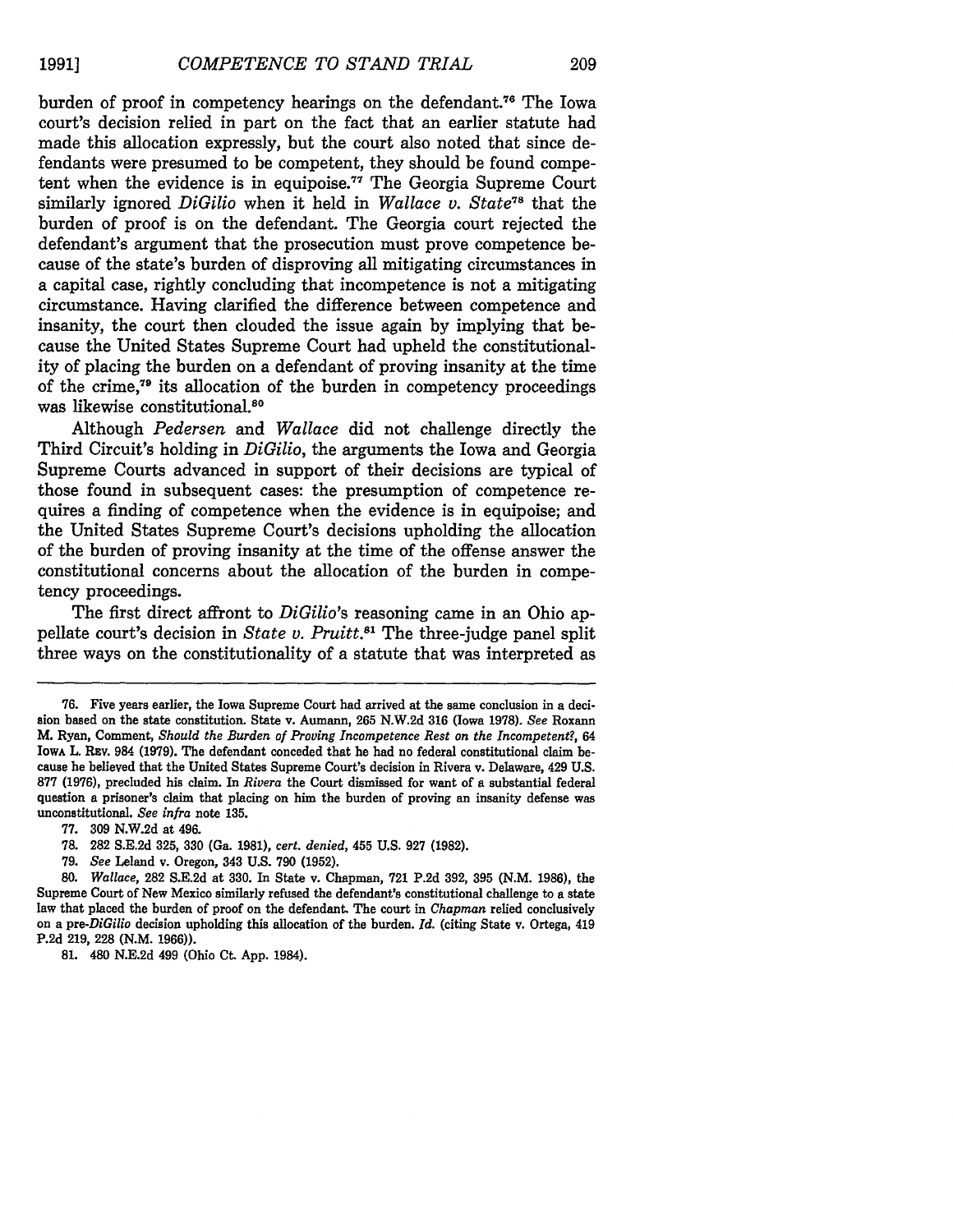placing the burden of proving competence to stand trial on the defendant. Two judges upheld the statute: one noted summarily that it was constitutional;<sup>32</sup> the other, like the Supreme Court of Georgia in *Wallace,* viewed the issue as analogous to the clearly constitutional practice of requiring the defendant to prove insanity.83 A third judge, noting that a simple allocation to either party results in contradictions, agreed with the Third Circuit in *DiGilio* that fundamental fairness forbids the trial of a defendant when the evidence is in equipoise. $84$ 

The dissension reached the Federal Courts of Appeals with the Fifth Circuit's 1987 decision in *Lowenfield v. Phelps.8 <sup>5</sup>*In *Lowenfield* the defendant challenged his murder conviction on the grounds that he had been unconstitutionally required to carry the burden of proof at his competency hearing. The Fifth Circuit criticized the Seventh Circuit for extending *DiGilio* to the states in the *Bilyew* decision. Noting that no other circuit court of appeals had chosen to follow *Bilyew,* the Fifth Circuit refused to follow it for three reasons. According to the Fifth Circuit, the *Bilyew* court had adopted without analysis the Illinois Supreme Court's conclusion in *McCullum* that it is unconstitutional to place the burden on the defendant. Moreover, *Bilyew* had confused the restrictions placed on federal prosecutors with the wide latitude given to state legislatures. Despite *DiGilio's* language announcing a rule of "due process dimensions," $86$  the Fifth Circuit limited the holding in that case to the federal statute under which it arose. Finally, the Fifth Circuit held that even if the Seventh Circuit were correct and it is unconstitutional to place the burden of proof on the defendant, the error in Lowenfield's case was harmless since there was no reasonable probability that a different allocation of the burden would have resulted in a finding that he had been incompetent to stand trial.<sup>87</sup>

Over the past decade and a half, the weight of authority, which previously had upheld the constitutionality of allocating the burden of proof to the defendant.<sup>88</sup> has been called into question. Although several states had upheld the constitutionality of this choice at the time of *Lowenfield,* no state court had fully answered the constitutional concerns that the Third Circuit raised in *DiGilio* and that the Seventh Circuit enforced against Illinois in *Bilyew.* Moreover, the Fifth Circuit's

**<sup>82.</sup>** *Id.* at **509** (opinion of Nahra, **J.).**

**<sup>83.</sup>** *Id.* at 509 (opinion of Markus, J.).

<sup>84.</sup> *Id.* at 506 (Day, J., dissenting in part).

<sup>85.</sup> **817** F.2d 285 (5th Cir. 1987), *aff'd on other grounds,* 484 U.S. 231 (1988).

<sup>86.</sup> United States v. DiGilio, **538** F.2d 972, 988 **(3d** Cir. 1976), *cert. denied,* 429 U.S. 1038 (1977).

<sup>87.</sup> *Lowenfield,* **817** F.2d at 295.

<sup>88.</sup> *See supra* note **33** and accompanying text.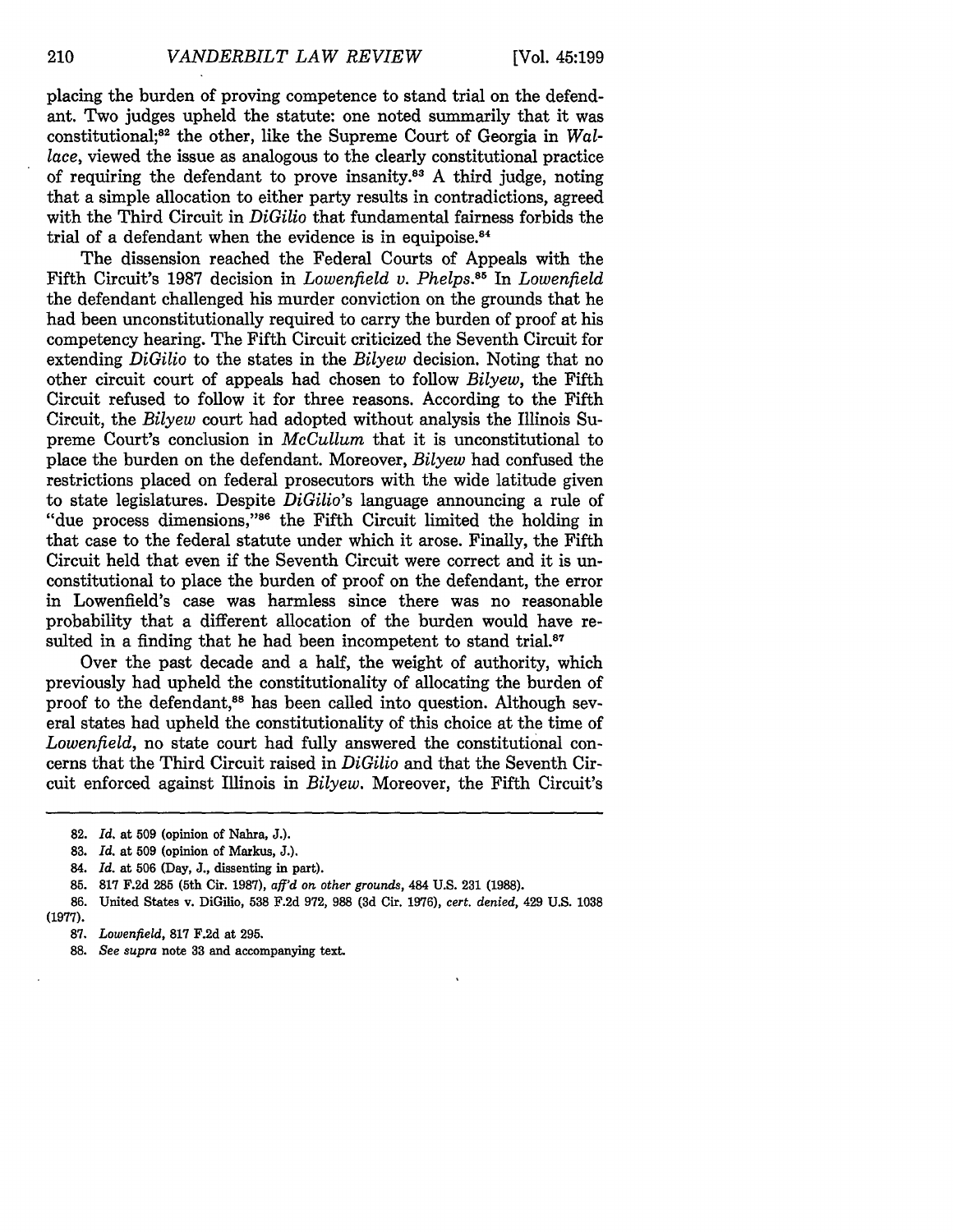**1991]**

disposition of *Lowenfield-holding* that regardless of the burden of proof, any error had been harmless-meant that the facts and posture of that case rendered the burden of proof issue less salient than the court's rhetoric suggested. Onto this confused stage strode Teofilo Medina. In *People v. Medina*<sup>89</sup> the California Supreme Court held that placing the burden of proof in competency hearings on the defendant is constitutional.

#### *C.* People v. Medina

The facts of *Medina* illustrate the difficult choices courts must make in competency proceedings. Teofilo Medina spent most of his life in prison following one conviction for firing a gun in a crowded restaurant and another for rape and kidnapping.<sup>90</sup> After serving time in the Arizona State Prison for the latter conviction, Medina was paroled in 1984. Despite his long history of committing violent crimes, when Medina was paroled he appeared to have a good chance at life outside prison. One of his sisters offered to have him live with her family, and another gave him a car. With a new identity, Medina stayed in touch with parole authorities for two months following his release. His success outside was short-lived, however, and ended when he was arrested following a "rampage" which left in its wake four convenience store clerks killed execution-style, a woman raped, and another woman the victim of a violent assault. He was subsequently charged with three of the murders.<sup>91</sup>

Medina's behavior following his arrest raised serious doubts about his competence to stand trial. While at the county jail awaiting trial, he was disciplined for destroying a television set and threatening deputies.<sup>92</sup> He was stabbed while emerging from a shower room, and was placed in a padded cell after he twice tried to kill himself.<sup>93</sup> While talking with his defense attorney, Medina slashed his own throat with a razor blade he had hidden in a matchbook, but he recovered from the superficial wound.<sup>94</sup>

To determine Medina's competence to stand trial, two court-appointed experts and a psychiatrist selected by his defense counsel ex-

**<sup>89.</sup>** 799 P.2d at 1282 (Cal. 1990), *cert. granted,* 116 L.Ed. 2d 276 (1991).

**<sup>90.</sup>** *Lengthy Trial Expected for Parolee Charged in 3 Execution-Style Killings,* **LA TIMES,** June **30,** 1986, at part 2, p. 1, col. 4.

<sup>91.</sup> *Id.*

**<sup>92.</sup>** *Psychologist Says Murder Suspect Fit for Trial, Though Schizophrenic,* **LA TIMES,** July 18, **1986,** at part 2, p. **5,** col. 4 [hereinafter *Fit for Trial].*

<sup>93.</sup> *Id.*

<sup>94.</sup> *Id.; Medina,* 799 P.2d at 1288; *Murder Suspect Tries to Slash Own Throat,* LA TIMs, July 12, 1986, at part 2, p. 2, col. 2.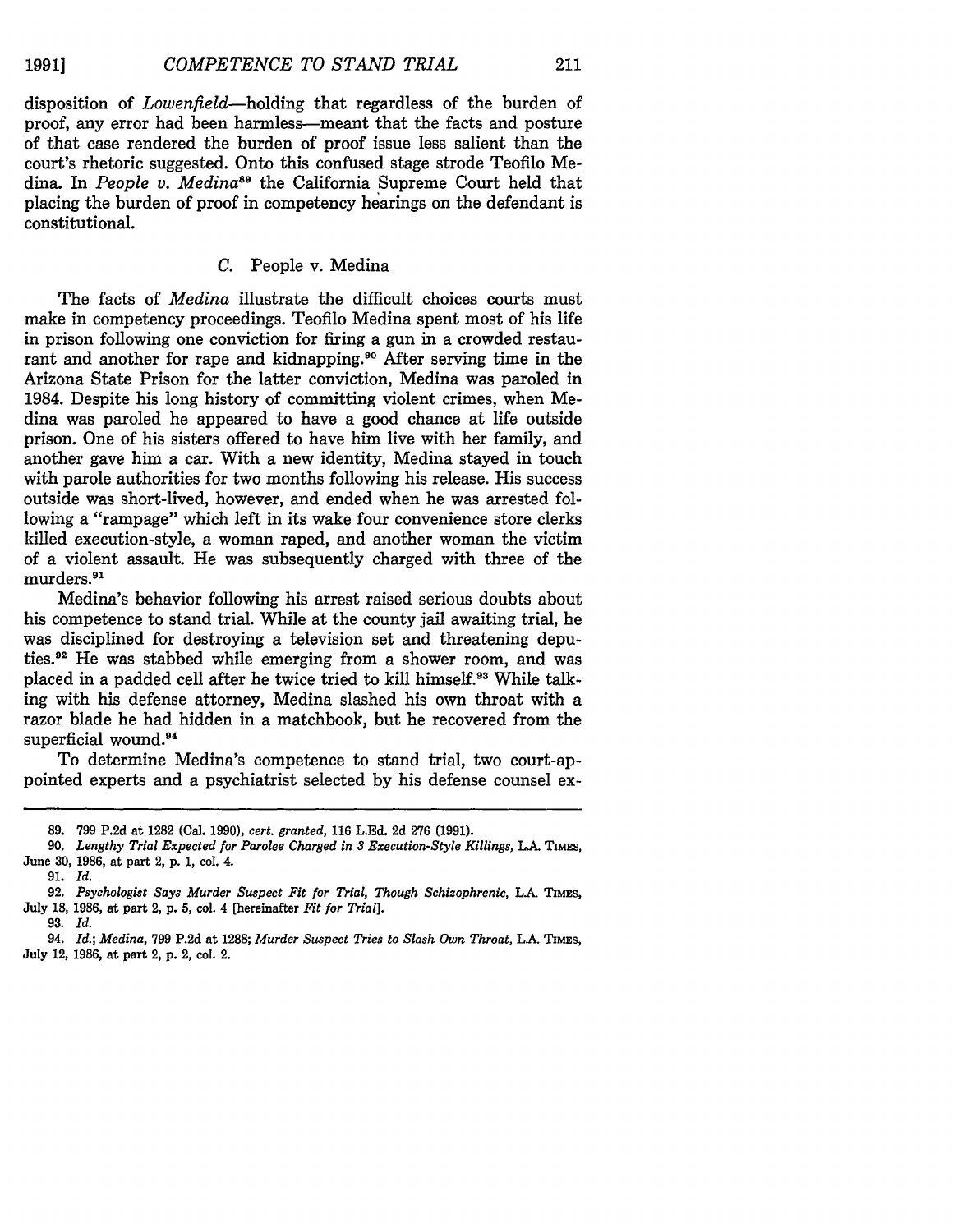amined Medina.<sup>95</sup> Medina behaved erratically during these interviews. During one interview with a court-appointed doctor, Medina broke the glass partition separating them;<sup>96</sup> he told another that he heard his dead brother's voice and that he saw Jesus and Saint John.<sup>97</sup> Medina told another doctor that he saw himself as a "warlock, or a high priest, someone who has been in collaboration with Satan.' "<sup>98</sup> Nevertheless, both court-appointed experts concluded that Medina was competent to stand trial.<sup>99</sup> Testimony from the jail psychiatrist supported a finding of competence. The defense's psychiatrist, who had known Medina while he was imprisoned in Arizona, concluded that Medina was incompetent. During the competency hearing, Medina disrupted the proceedings with several outbursts, kicked over the defense table, and refused to come out of a holding cell following a break because of the presence of a news photographer. Despite this behavior and the testimony of the defense psychiatrist, the jury empanelled to hear the issue found him competent to stand trial.<sup>100</sup> Because of his outburst during the competency hearing, Medina was shackled throughout the remainder of the proceedings.10'

Medina appealed his subsequent conviction, arguing that the state court unconstitutionally had required him to bear the burden of proof in his competency hearing.<sup>102</sup> Rejecting this challenge, the California Supreme Court held that placing the burden of proof on the defendant did not violate the requirements of due process.<sup>103</sup>

The majority relied principally on the argument, first advanced in the *DiGilio* era by the Georgia Supreme Court in *Wallace v. State,'04* that the burden of proof in competency determinations is analogous to the burden of proving an insanity defense. The California Supreme Court reasoned that because the United States Supreme Court had upheld the allocation to the defendant of the burden of proving insanity in *Leland v. Oregon*,<sup>105</sup> making the defendant bear the burden of proving incompetence is likewise constitutional. The California court read *Leland* broadly, noting that, like insanity, competence was not an ele-

100. *Medina,* 799 P.2d at 1288; *Medina Judged Competent to Stand Trial in 3 Killings, LA.* TmEs, July 23, 1986, at part 2, **p.** 7, col. 1.

- 101. *Medina,* 799 P.2d at 1299.
- 102. *Id.* at 1288-89.
- 103. *Id.* at 1292.

104. 282 S.E.2d 325, 330 (Ga. 1981), *cert. denied,* 455 U.S. 927 (1982); *see supra* notes 78-80

and accompanying text.

105. 343 U.S. 790 (1952).

**<sup>95.</sup>** *Medina,* **799 P.2d** at 1288; *Fit for Trial, supra* note **92.**

<sup>96.</sup> *Fit for Trial, supra* note **92.**

<sup>97.</sup> *Id.*

**<sup>98.</sup>** *Id.*

<sup>99.</sup> *Medina,* 799 P.2d at 1288; *Fit for Trial, supra* note 92.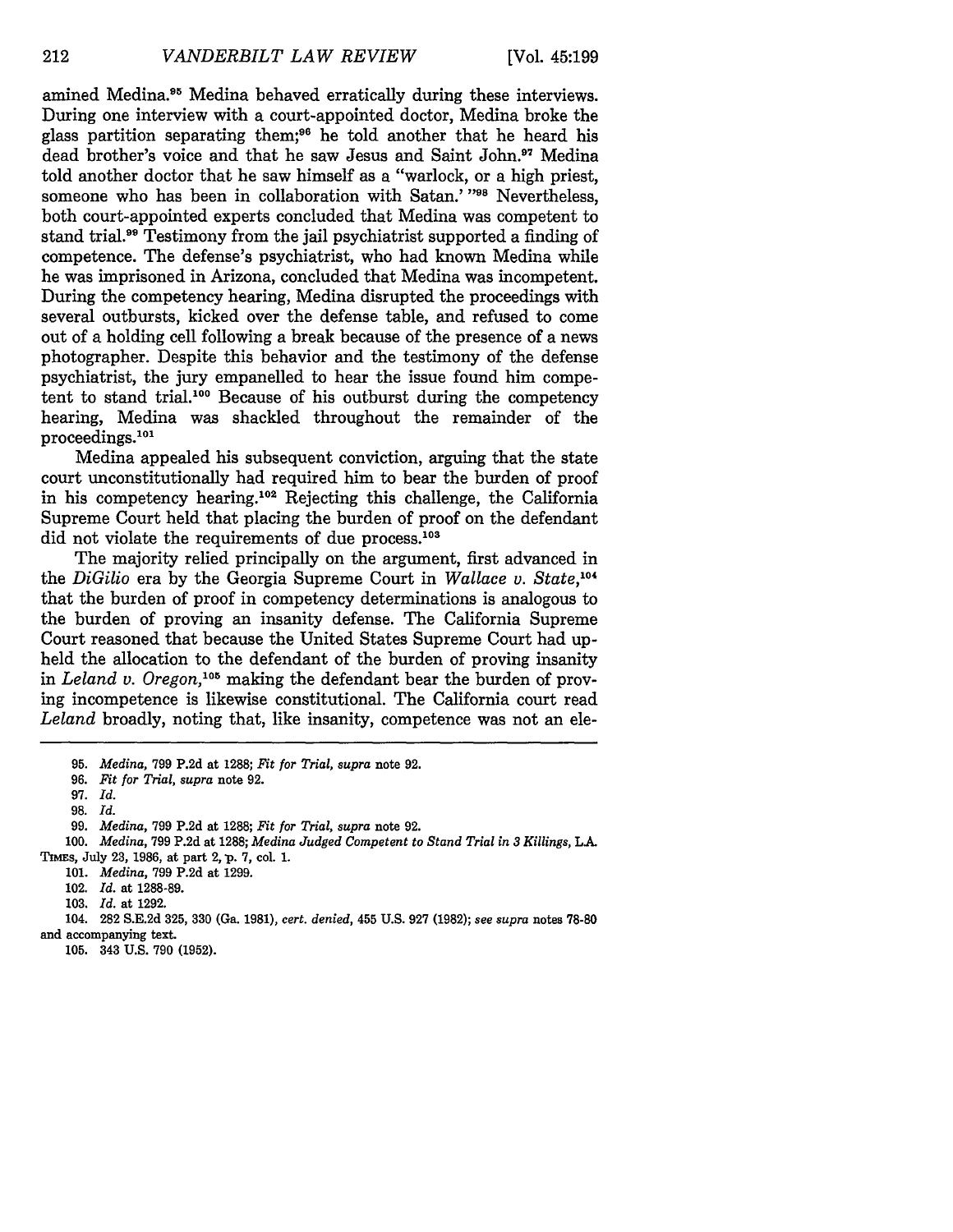ment of the crime charged,<sup>106</sup> and relied on the Fifth Circuit's reasoning in *Lowenfield v. Phelps*<sup>107</sup> that the states have great latitude in allocating the burden of proof.

The *Medina* majority also noted that the availability of relevant evidence to each side is an important factor in allocating the burden of proof.<sup>108</sup> In *Morrison v. California*<sup>109</sup> the United States Supreme Court had established a rule weighing the convenience to the parties and opportunity for knowledge concerning the fact to be proved against the potential hardship and oppression to the defendant. Applying the principles in *Morrison* to Medina's case, the California Supreme Court held that the defendant and his counsel would probably have better access to the facts relevant to the court's competency inquiry than the state would. 110 In response to the Seventh Circuit's concern in *Bilyew* that an incompetent defendant would be unable to cooperate with his counsel,<sup>111</sup> the California court observed that the defendant's attorney could attest to this fact, while the prosecution would not see the defendant's inability to cooperate with counsel.<sup>112</sup>

The majority concluded its opinion on the competency issue by rejecting the defendant's challenge to the operation of the presumption of competence.<sup>113</sup> Medina argued that the presumption should drop out of the case once a legitimate doubt regarding competence arises. The majority disagreed, observing that the presumption's primary role is to "place on defendant (or the People, if they contest his competence) the burden of rebutting it."<sup>114</sup> According to the majority, the presumption remains in effect throughout the case.

In dissent Justice Mosk argued that because the due process clause requires the court to determine mental competence, the prosecution must bear the burden of proving competence beyond a reasonable

113. *Medina,* 799 P.2d at 1291-92.

114. *Id.* at 1291. This statement suggests that the rule in California is that the burden is on the moving party. *See supra* notes 39-44 and accompanying text.

<sup>106.</sup> *Medina,* 799 P.2d at 1290.

<sup>107.</sup> **817** F.2d 285, 294 (5th Cir. 1987), *aff'd on other grounds,* 484 U.S. 231 (1988); *see supra* notes **85-87** and accompanying text.

<sup>108.</sup> *Medina,* 799 P.2d at 1291.

<sup>109. 291</sup> U.S. 82 (1934).

<sup>110.</sup> *Medina,* 799 P.2d at 1291.

<sup>111.</sup> United States *ex rel.* Bilyew v. Franzen, 686 F.2d 1238 (7th Cir. 1982); *see supra* note 67 and accompanying text.

<sup>112.</sup> *Medina,* 799 P.2d at 1291; *see also Justices Rule on Competency; State Court: They Affirm the Constitutionality of a Law That Places the Burden of Proving Mental Incapability on the Defense,* LA **TIMES,** Nov. 20, 1990, at part A, p. 3, col. 2 (citing California Deputy Attorney General Jay M. Bloom, who indicated that proving the quality of the attorney-client relationship would be difficult for the state because of the attorney-client privilege).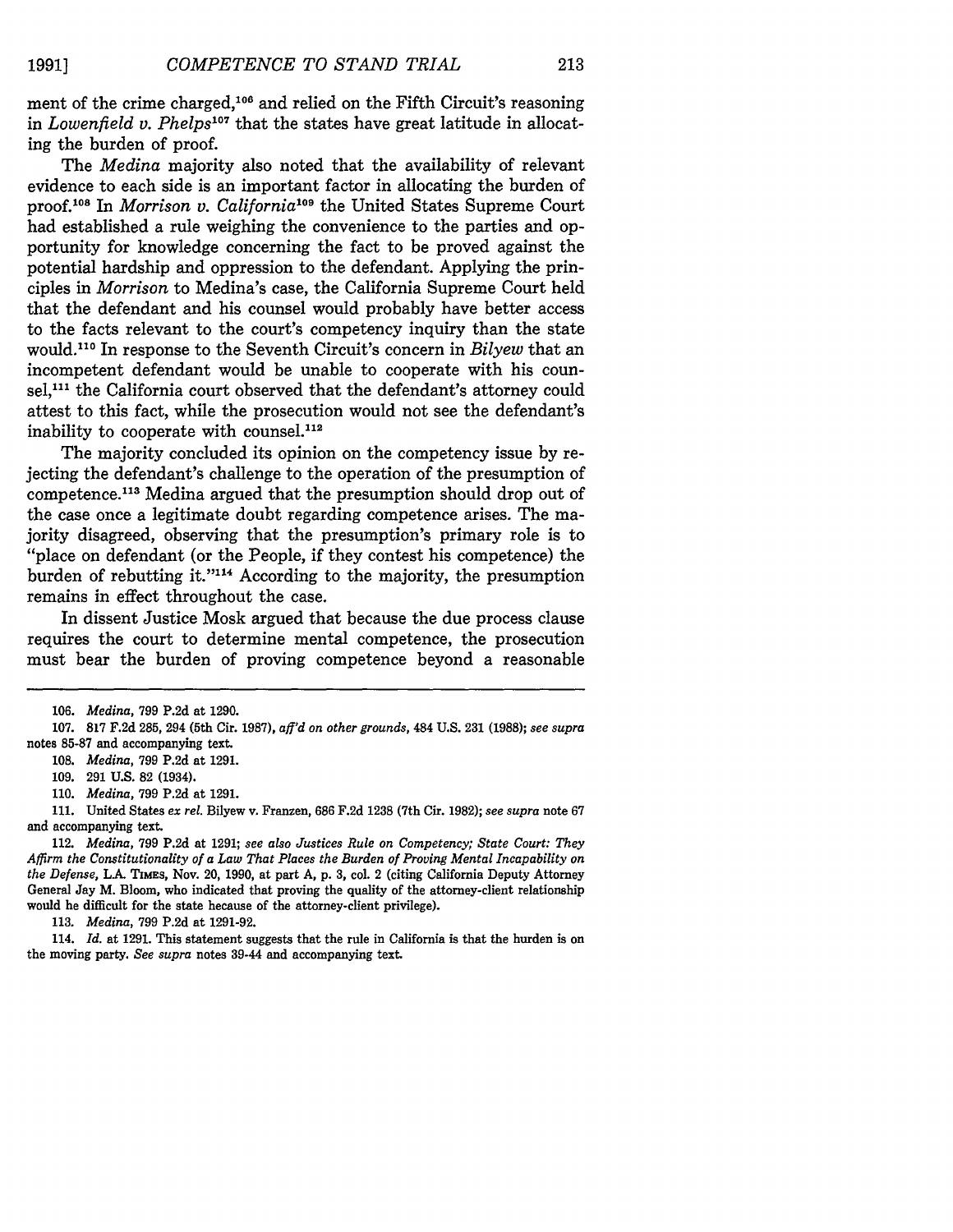doubt.115 Although he agreed with the majority that a defendant's competence to stand trial is not an element of the crime, Justice Mosk argued that because due process requires both competence to stand trial and that the elements of the crime be proved beyond a reasonable doubt "[b]y parity of reasoning, it bars conviction except on proof beyond a reasonable doubt by the prosecution that the defendant is in fact mentally competent."<sup>116</sup>

In a separate dissent Justice Broussard joined the battle with the majority using the arguments which were established in *DiGilio* and extended to the states in the Seventh Circuit's decision in *Bilyew*.<sup>117</sup> Justice Broussard noted that *DiGilio* cited two arguments against placing the burden of proof on a defendant of questionable competence: first, requiring a possibly incompetent defendant to prove his own incompetence is contradictory; and second, due process requires that when the evidence is in equipoise, the defendant must not be tried.

Justice Broussard went further than preceding cases had,<sup>118</sup> however, and specifically rebutted the majority's reliance on *Leland v. Oregon* for the proposition that because the United States Supreme Court upheld placing the burden of proving insanity on the defendant, the allocation of the burden to the defendant in a competency hearing likewise is constitutional.<sup>119</sup> Justice Broussard identified two flaws in the majority's use of *Leland.* First, the insanity defense cases are inapposite because the opportunity to advance an insanity defense presupposes that the defendant is competent to stand trial. Justice Broussard noted that although competence is not an element of the crime, the law requires that the prosecution bear the burden on other matters not involving an element, such as the voluntariness of a confession, and that the crime was committed within the limitations period.<sup>120</sup> Second, Le*land* and its progeny fail to address *DiGilio's* second concern-that the risk of error is too great to permit trial of a defendant when the evidence of competence is no greater than that of incompetence.<sup>121</sup> Noting that the United States Supreme Court had refused to recognize waiver of the competence right in *Pate v. Robinson* and *Drope v. Missouri*,<sup>122</sup>

120. *Id.* at 1313-14.

122. Pate v. Robinson, 383 U.S. 375 (1966); Drope v. Missouri, 420 U.S. 162, 171 (1975); *see also supra* notes 8-15 and accompanying text.

<sup>115.</sup> *Id.* at 1310-11 (Mosk, J., dissenting).

<sup>116.</sup> *Id.* at 1311.

<sup>117.</sup> *See supra* notes 65-67 and accompanying text.

<sup>118.</sup> *Medina,* 799 P.2d at 1313 (Broussard, J., dissenting); *cf.* United States v. DiGilio, 538 F.2d 972 (3d Cir. 1976), *cert. denied,* 429 U.S. 1038 (1977); United States *ex rel.* Bilyew v. Franzen, 686 F.2d 1238 (7th Cir. 1982).

<sup>119.</sup> *Medina,* 799 P.2d at 1313.

<sup>121.</sup> *Id.* at 1314.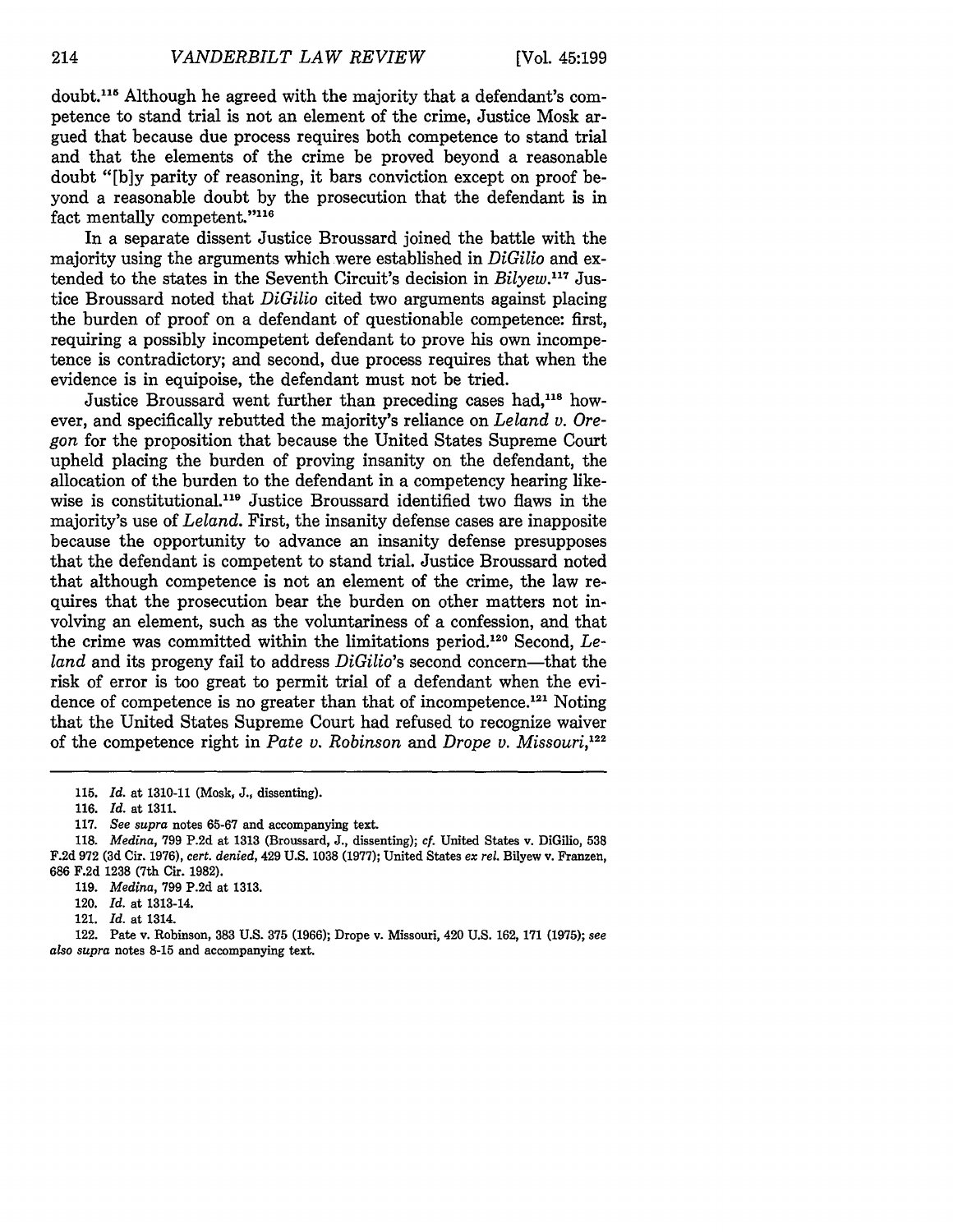Justice Broussard argued that evidence of competence must outweigh evidence of incompetence.<sup>123</sup> He responded to the majority's argument that convenience and opportunity for knowledge permit the allocation of the burden to the defendant **by** distinguishing the burden of production from the burden of persuasion; while the burden of production may be shifted to the defendant, due process dictates that the burden of persuasion remain with the state.<sup>124</sup>

*Medina* is the first case to join all of the arguments regarding the allocation of the burden of proof in competency determinations. **Al**though the majority and dissenting opinions in *Medina* are well-reasoned, much of the rhetoric concerning the relationship between the due process clause and the burden of proof in competency proceedings merely confuses the issue. This deadwood must be pruned away before one can undertake a proper due process analysis.

#### IV. ARGUMENTS AGAINST A **CONSTITUTIONAL** REQUIREMENT THAT THE **STATE MUST** BEAR THE BURDEN OF PROOF

## *A.* Leland v. Oregon *and the Constitutionality of Requiring the Defendant to Prove Nonelemental Matters*

#### *1. Leland v. Oregon*

In *Leland v. Oregon125* the United States Supreme Court held that it was constitutionally permissible for Oregon to require that criminal defendants bear the burden of proving beyond a reasonable doubt that they were insane at the time of the offense. In *Davis v. United States <sup>26</sup>* the Supreme Court had held that the federal government bore the burden of disproving insanity. Leland challenged his murder conviction on the grounds that an old state statute, which placed the burden of proof on the defendant, was unconstitutional under *Davis.27* Justice Clark, writing for the Court, observed that the burden of proving insanity had been placed on the defendant historically, and that at trial, the issue arose only after the prosecution had proved all elements of the offense charged beyond a reasonable doubt.<sup>128</sup> The Court refused to extend *Davis* to the states, noting that it "establishe[d] no constitutional doc-

**<sup>123.</sup>** *Medina,* **799 P.2d** at **1315.**

<sup>124.</sup> *Id.* at 1316.

<sup>125. 343</sup> U.S. 790 (1952).

<sup>126. 160</sup> **U.S.** 469 **(1895).**

<sup>127.</sup> *Leland,* 343 U.S. at 793. When *Leland* was decided in 1952, Oregon was the only state that required a defendant to prove an insanity defense beyond a reasonable doubt. *Id.* at 798. 128. *Id.* at 797, 799.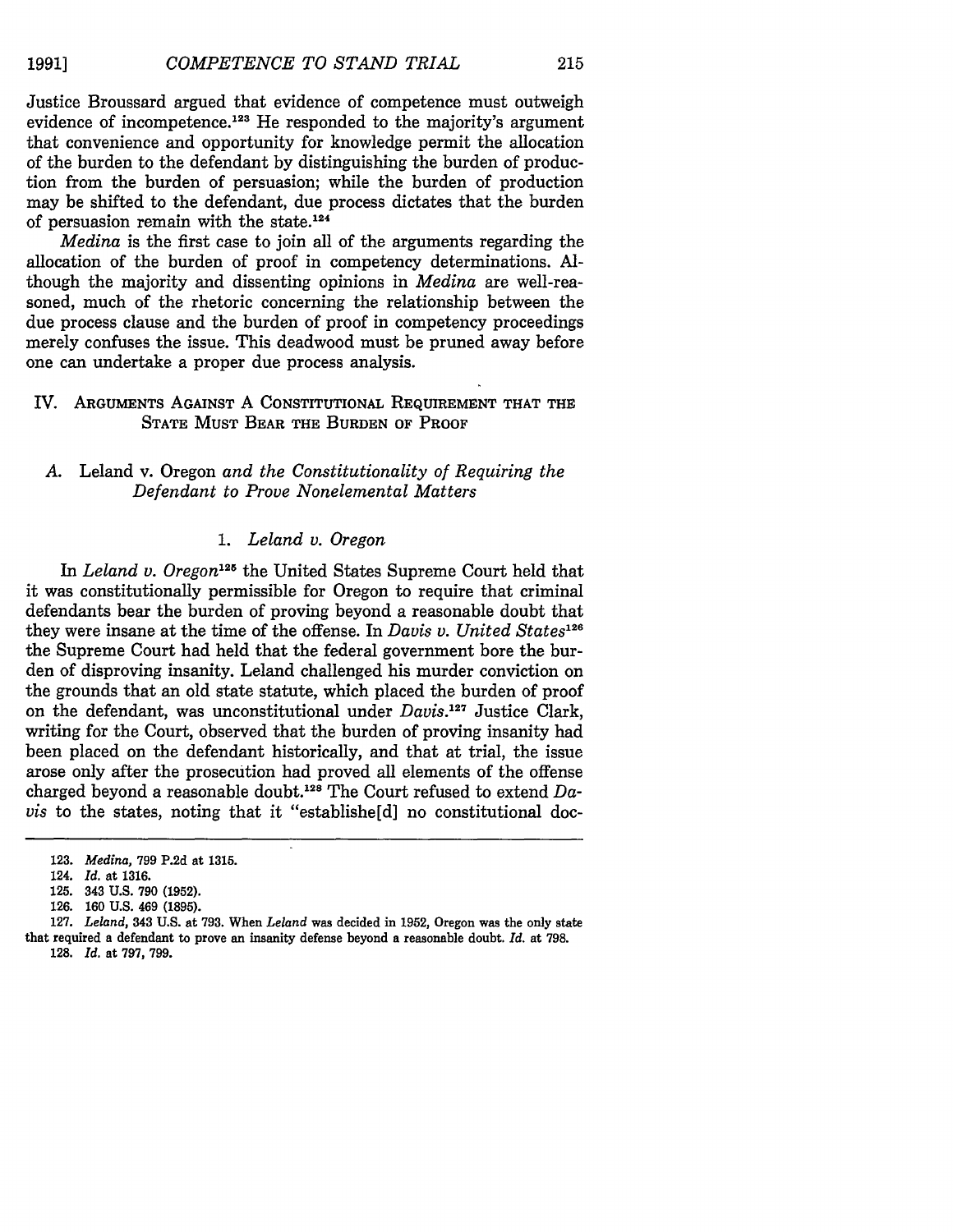trine." The Court upheld the Oregon rule, finding that it did not violate generally accepted concepts of basic standards of justice.<sup>129</sup>

The Supreme Court's subsequent decision in *Mullaney v. Wilbur'30* appeared to question *Leland's* rule of deference to the states in defining their criminal law. In *Wilbur* the defendant challenged his murder conviction on the grounds that a Maine statute unconstitutionally allocated to the defendant the burden of proving that the crime occurred in the heat of passion. The Supreme Court agreed.<sup>131</sup> Although it was bound by the state's definition of the crime of homicide, the Court refused to elevate form over substance; because whether the defendant acted in the heat of passion was a critical question in determining the degree of punishment under Maine's relatively simple homicide statute, the prosecution must bear the burden of proving beyond a reasonable doubt that the defendant did not act in the heat of passion.<sup>132</sup> Justice Rehnquist, concurring in the decision, argued that *Leland* was distinguishable from *Wilbur:* Maine's redefinition of homicide in the latter case "effect[ed] an unconstitutional shift in the State's traditional burden of proof beyond a reasonable doubt of all necessary elements of the offense."<sup>133</sup>

A year later in *Rivera v. Delaware,'3'* the Supreme Court held that a challenge similar to that in *Leland* did not present a substantial federal question, dismissing both the case and any question that *Wilbur* had signalled the downfall of *Leland*.<sup>135</sup> Justice Brennan, joined by Justice Marshall, dissented from the dismissal, arguing that despite its decision in *Wilbur,* the Court continued to exalt form over substance. "[T]he plea of insanity, whether or not the State chooses to characterize it as an affirmative defense, relates to the accused's state of mind, an essential element of the crime, and bears upon the appropriate form of punishment."<sup>136</sup> Since *Rivera*, the Supreme Court consistently has permitted states to define the elements and procedures of affirmative

<sup>129.</sup> *Id.* at 799 (quoting Malinski v. New York, 324 U.S. 401, 417 (1945) (Frankfurter, J., concurring)).

<sup>130. 421</sup> **U.S.** 684 (1975).

<sup>131.</sup> *Id.* at 703-04.

<sup>132.</sup> *Id.* at 697-98.

<sup>133.</sup> *Id.* at 706 (Rehnquist, J., concurring).

<sup>134. 429</sup> U.S. 877 (1976).

<sup>135.</sup> Interestingly, the defendant in State v. Aumann, 265 N.W.2d 316 (Iowa 1978), apparently believed that *Rivera* precluded his federal constitutional claim concerning the allocation of the burden of proof in competency hearings. *Id.* at 319. The Supreme Court's recent grant of certiorari in *Medina v. California,* 116 L.Ed. 2d 276 (1991), on this very issue indicates that in fact there is a substantial federal question, even if the answer to it is that the Constitution does not prescribe the burden of proof (contrary to this Note's conclusion). *See also* Comment, *supra* note 76, at 994 (criticizing the Iowa Supreme Court's reliance on *Rivera* in *Aumann).*

<sup>136.</sup> *Rivera,* 429 U.S. at 880 (Brennan, J. dissenting).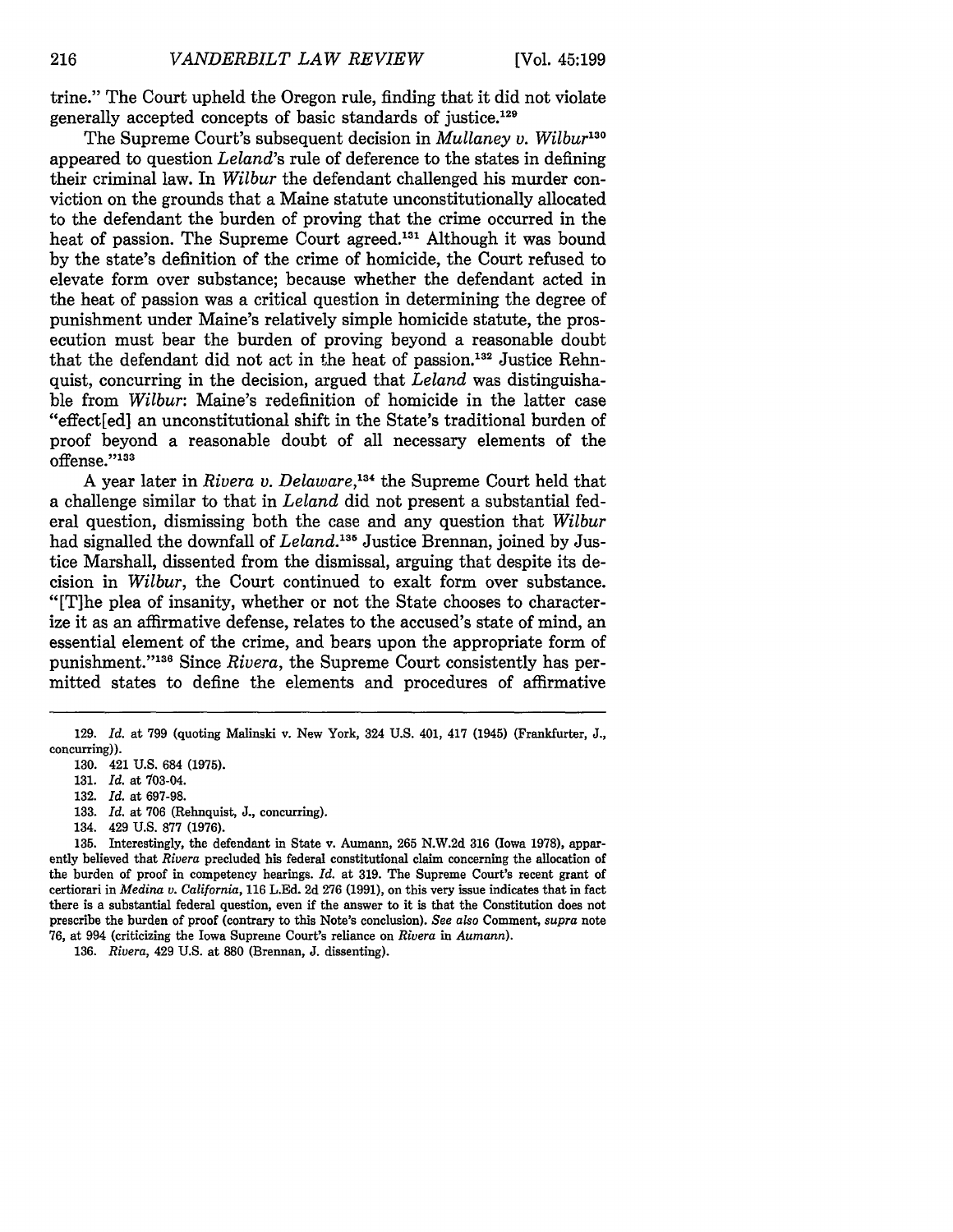defenses.<sup>137</sup>

## 2. The *Leland* Argument in the Competency Controversy

Several courts have concluded that *Leland's* holding with regard to the insanity defense is apposite to the burden of proof in competency decisionmaking.<sup>138</sup> This argument has some merit, but it has been greatly overextended, and the opinions often have left in doubt the basis for the analogy to competency hearings.

Courts that rely on *Leland* to uphold the placement of the burden of proving competence on the defendant argue that *Leland* implicitly holds that states may cast onto the defendant the burden of proving any issue not comprising an element of the offense.<sup>139</sup> In the view of these courts, *Leland* extends constitutional protection to the burden of proving only those issues that are elements of the offense, although *Wilbur* suggests that states may not disingenuously redefine their criminal law to avoid protecting this right. According to these courts, since competence to stand trial is not an element of the crime charged, states possess broad discretion in establishing procedures for competency decisionmaking.

These courts' reliance on *Leland* is unjustified.<sup>140</sup> Their reading of *Leland* is essentially one in which state powers are defined in negative

**138.** *See, e.g., People v. Medina,* **799 P.2d 1282, 1290-91** (Cal. **1990),** *cert. granted,* **116 L.Ed. 2d 276 (1991);** *see also supra* notes **79-87** and accompanying text.

**139.** *See, e.g., Medina,* **799 P.2d** at **1290;** Wallace v. State, **282 S.E.2d 325, 330** (Ga. **1981)** (citing Patterson v. New York, 432 **U.S. 197 (1977),** which followed *Leland); see also* Comment, *supra* note **76,** at **996;** *supra* notes **79-87** and accompanying text.

140. *Medina,* 799 P.2d at 1313-14 (Broussard, J., dissenting); *see also* Comment, *supra* note 76, at 996 (criticizing the Iowa Supreme Court's reliance on *Leland* in State v. Aumann, 265 N.W.2d 316 (Iowa 1978)); *supra* notes 118-24 and accompanying text.

The most obvious criticism of this argument is that it confuses the issues of competence to stand trial and insanity at the time of the crime and ignores the fact that in order to assert an insanity defense, a defendant must be competent to stand trial. *Medina,* 799 P.2d at 1313 (Broussard, J. dissenting) (observing that "[i]n the insanity context, a rule placing the burden of proof of insanity on the defendant imposes that burden on a defendant who, by necessity, must have already been found to be presently competent to assist in his own defense"). This is similar to an argument the Third Circuit first advanced in *DiGilio-that* it is contradictory to require a possibly incompetent defendant to prove his incompetence. United States v. DiGilio, **538 F.2d 972, 988 (3d** Cir. **1976),** *cert. denied,* 429 **U.S. 1038 (1977);** *see also supra* notes **55-57** and accompanying text. These two closely related arguments are susceptible to the same criticisms, and this Note discusses them in the context of the other arguments advanced to support a due process requirement that the prosecutor shoulder the burden of proving competence. *See infra* part V.

<sup>137.</sup> Martin v. Ohio, 480 U.S. 228 (1987) (upholding an Ohio statute allocating the burden of proving self-defense to the defendant); Patterson v. New York, 432 U.S. 197 (1977) (upholding a New York law that required the defendant to prove a defense of extreme emotional disturbance in order to reduce a second-degree murder charge to one of manslaughter); *see also* Ake v. Oklahoma, 470 **U.S. 68, 91 (1985)** (Rehnquist, **J.,** dissenting) (doubting that due process requires a state to provide an insanity defense); People v. Medina, **799 P.2d** at **1282, 1290** (Cal. **1990)** (describing this trend), *cert. granted,* **116 L.Ed. 2d 276 (1991).**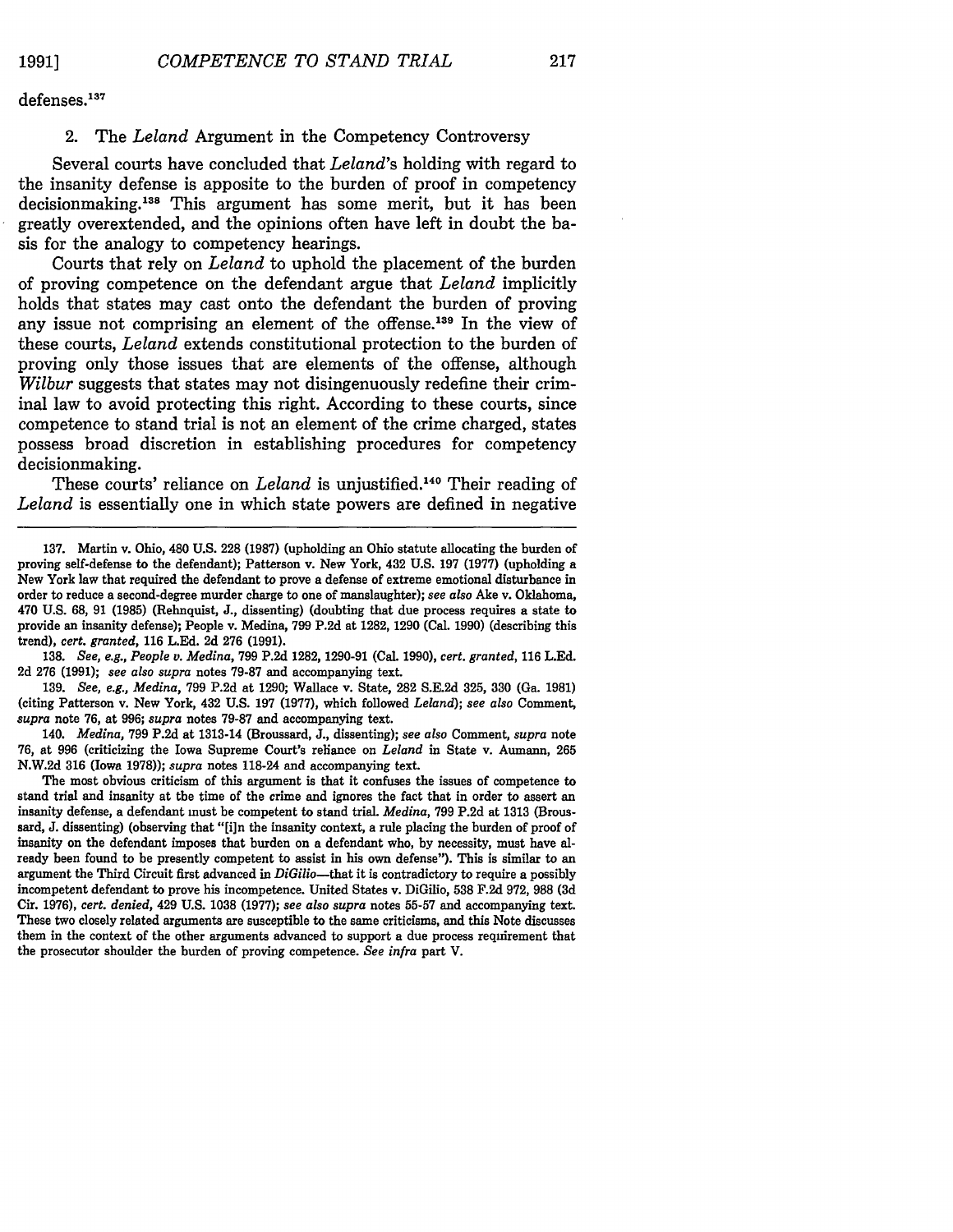terms-all issues that are nonelemental are within the state's discretion. As Justice Mosk noted in his *Medina* dissent, although states have broad discretion to define criminal offenses and defenses, this discretion may not operate to deprive a defendant of a constitutional right.<sup>141</sup> The courts relying on *Leland* fail to recognize that there are issues which are neither elements of the crime nor discretionary, such as constitutionally prescribed procedural protections. States' freedom to design their criminal law is limited to the definition of crimes and affirmative defenses and should not be extended to the definition of procedures necessary to ensure fundamental rights. Since competence to stand trial is a fundamental due process right, cases such as *Leland-in* which a state allocates the burden of proving facts necessary to establish an entitlement to a substantive statutory right-are inapposite.<sup>142</sup>

By relying on decisions which do not address the concern that state procedures must be adequate to protect a constitutional right, the decisions opposing *DiGilio* fail to demonstrate conclusively that the result in *DiGilio* is not mandated by the Constitution, and they serve only to confuse due process jurisprudence.

#### *B. Burdens of Proof, Convenience, and* Morrison v. California

#### 1. Burdens of Proof

Because competence to stand trial is a prerequisite to participation in our adversarial system of criminal justice, the process of formally proving competence stretches the legal system's adversarial framework, including the concepts of burden of proof and presumption. A thorough analysis demonstrates that in competency hearings, these concepts ultimately fail to achieve their primary purpose of guiding decisionmakers. The courts nevertheless have concentrated on the roles of these two concepts in defining competency jurisprudence.

The roles that the burden of proof plays in competency hearings define the constitutional implications of that burden for the defendant. The meaning of the phrase "burden of proof," however, is obscure. Many courts and scholars have searched in vain for universal principles to govern the analysis of the effects of burdens of proof and of presumptions, yet the field remains a dense thicket.<sup>143</sup> Despite the patent need for a common understanding of how these rules operate, the judicial opinions fail to discuss, or even to recognize, the differences among

<sup>141.</sup> *Medina,* **799 P.2d** at **1311** (Mosk, **J.,** dissenting).

<sup>142.</sup> *Id.*

<sup>143.</sup> MCCORMICK ON **EVIDENCE** § 342 (Edward W. Cleary, ed., **3d** ed. 1984) [hereinafter Mc-**CORMICK]** (stating that "[o]ne ventures the assertion that 'presumption' is the slipperiest member of the family of legal terms, except its first cousin, 'burden of proof' ").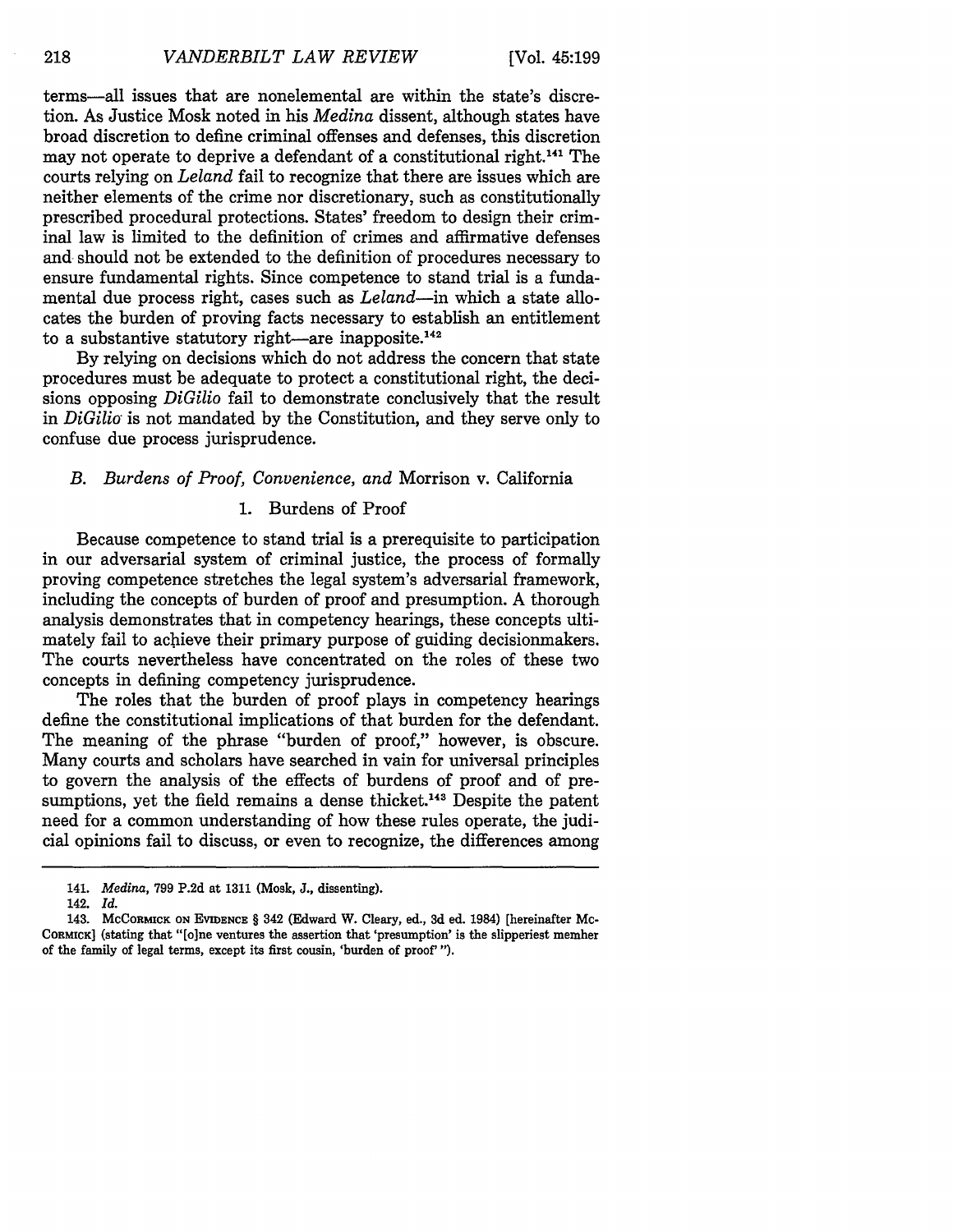jurisdictions.

The phrase "burden of proof" can refer either to the burden of producing evidence or to the burden of persuading the factfinder.<sup>144</sup> The burden of production typically is considered satisfied when the burdened party produces enough evidence to make the issue one of fact for the jury.145 The burden of persuasion, on the other hand, operates at the moment of decision, and is satisfied when enough evidence has been introduced to satisfy the standard of persuasion. 146 These two concepts are characterized by their weight-the evidentiary quantity the party bearing the burden must satisfy-and their allocation-the identification of which party bears the burden.<sup>147</sup>

The absence of directed verdict standards in competency hearings restricts the role of the burden of proof. The principal distinction between the burden of production and the burden of persuasion in most proceedings is that a party's failure to meet the burden of production results in a directed verdict.<sup>148</sup> There is no directed verdict standard in competency hearings, however. Once a bona fide doubt has triggered the hearing process, the burden of production has no meaning, and the sole effect of the burden of proof is to allocate the ultimate burden of persuasion.<sup>149</sup>

Presumptions generally are defined as rules which permit or mandate the inference of one fact (the fact presumed) from the proof of another (the fact proved).<sup>150</sup> This traditional understanding affects the role presumptions play in decisionmaking. Some authorities hold that presumptions shift both the burden of production and the burden of persuasion on the issue.<sup>151</sup> This appears to conform to the view of courts that place the burden of persuasion in competency hearings on the defendant on the grounds that the law presumes a defendant to be

148. **MCCORMICK,** *supra* note 143, at § **336.**

149. Occasionally, a court may provide a competency hearing upon evidence that fails to satisfy the bona fide doubt standard, and the presumption of competence may act as a de facto directed verdict standard. Once satisfied, however, the presumption should cease to operate.

**150.** Harold **A.** Ashford & **D.** Michael Risinger, *Presumptions, Assumptions, and Due Process in Criminal Cases: A Theoretical Overview,* 79 YALE L.J. 165, 165 (1969); McCoRMICK, *supra* note 143, at § 342.

151. EDMUND M. MORGAN, BASIC PROBLEMS OF EVIDENCE (1954). Morgan's approach directly contradicts the "Bursting Bubble" theory of Thayer which dominates American law on presumptions. *See* **JAMES** B. **THAYER, A** PRELIMINARY **TREATISE ON EVIDENCE AT THE COMMON LAW (1896). A** detailed explication of these contrasting approaches is beyond the scope of this Note because the presumption of competence is not a true presumption covered **by** either approach. *See infra* notes **155-56** and accompanying text. *See generally* Ashford **&** Risinger, *supra* note **150,** at **169;** McCoR-MICK, *supra* note **143,** at § 344, **p. 980.**

<sup>144.</sup> *Id.* at *§* **336.**

<sup>145.</sup> *Id.* at *§* **338.**

<sup>146.</sup> *Id.* at §§ 339-41.

<sup>147.</sup> *See* Underwood, *supra* note 7, at **1300.**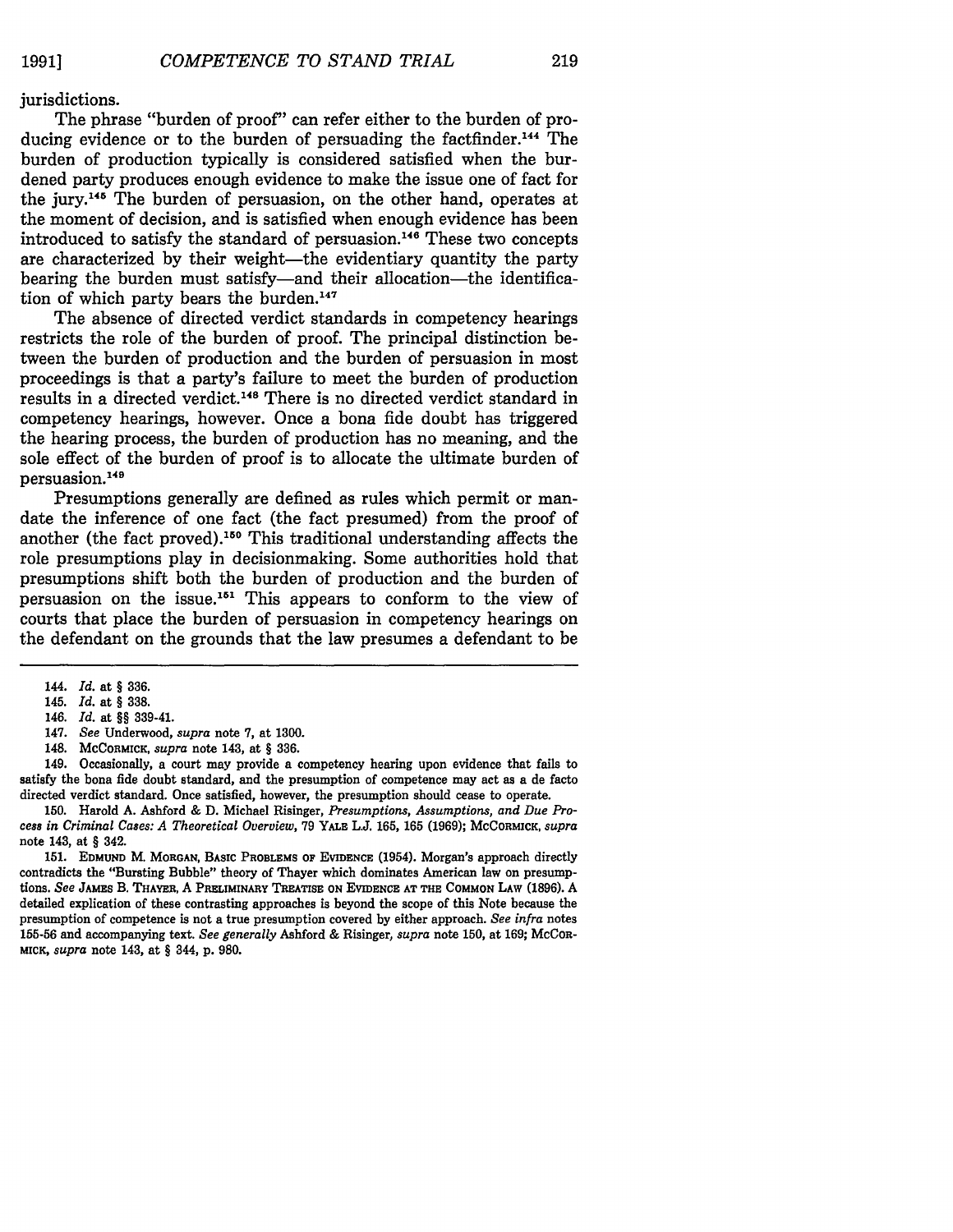competent.152 In *People v. Medina153* the California Supreme Court ratified this view, and rejected the defendant's contention that the presumption should cease to operate after a doubt arises about the defendant's competence.<sup>154</sup> The California court's description of the presumption of competence essentially restates the burden of proof: the primary role of the presumption is to place upon the defendant the burden of rebutting it.

Unfortunately, the presumption of competence is not really a presumption. Under the traditional definition—a rule which permits the inference of one fact from the proof of another-the presumption of competence, like the presumption of innocence, is misnamed.<sup>155</sup> There is no fact presumed and so there can be no logical inference. True presumptions prescribe a rule which might be paraphrased: "If *A* is proved, then you may (or must, in the case of a mandatory presumption) infer that *B* is true." But the presumption of competence may be paraphrased: "You may (or must) believe that the defendant is competent." The presumption of competence is really a substantive rule of law which permits trials to proceed in the absence of contradictory evidence, and allocates the initial burden of production to the party challenging competence. $156$ 

Despite the apparent simplicity of the *Medina* court's holding, it is difficult to reconcile its interpretation with the constitutional requirements the United States Supreme Court announced in *Drope v. Missouri* and *Pate v. Robinson.157* Those cases establish that once there is a bona fide doubt raised about the defendant's competence, the trial judge must conduct a separate competency hearing.<sup>158</sup> The presumption of competence permits trials to go forward in the absence of such a doubt. The Supreme Court has not addressed the presumption's role in

155. *See* MCCORMICK, *supra* note 143 at § 340, pp. 967-68.

157. 420 **U.S** 162 (1975); 383 U.S. **375** (1966); *see also supra* notes 8-15 and accompanying text.

158. *See supra* notes 8-15 and accompanying text.

**<sup>152.</sup>** *See supra* note **33** and accompanying text.

<sup>153. 799</sup> P.2d 1282 (Cal. 1990), *cert. granted,* **116** L.Ed. 2d 276 (1991); *see also supra* part **II.C.**

<sup>154. 799</sup> P.2d at 1291. Medina's argument essentially is that the "Bursting Bubble" analysis of presumptions should obtain. *See supra* note 151.

<sup>156.</sup> Ashford and Risinger argue that the presumption of sanity (i.e., at the time of the offense) consists of a presumptiori, which allocates to the defendant the burden of production, and an assumption, which in their terminology is the assignment of the burden of persuasion to the prosecution. Ashford & Risinger, *supra* note 150, at 171-74. Under their approach, the presumption of competence arguably *is* a true presumption because it assigns the burden of production. But as described below, *see infra* note 159 and accompanying text, this assigument is to all actors in the process. Thus, even under their approach, the presumption of competence is not truly a presumption.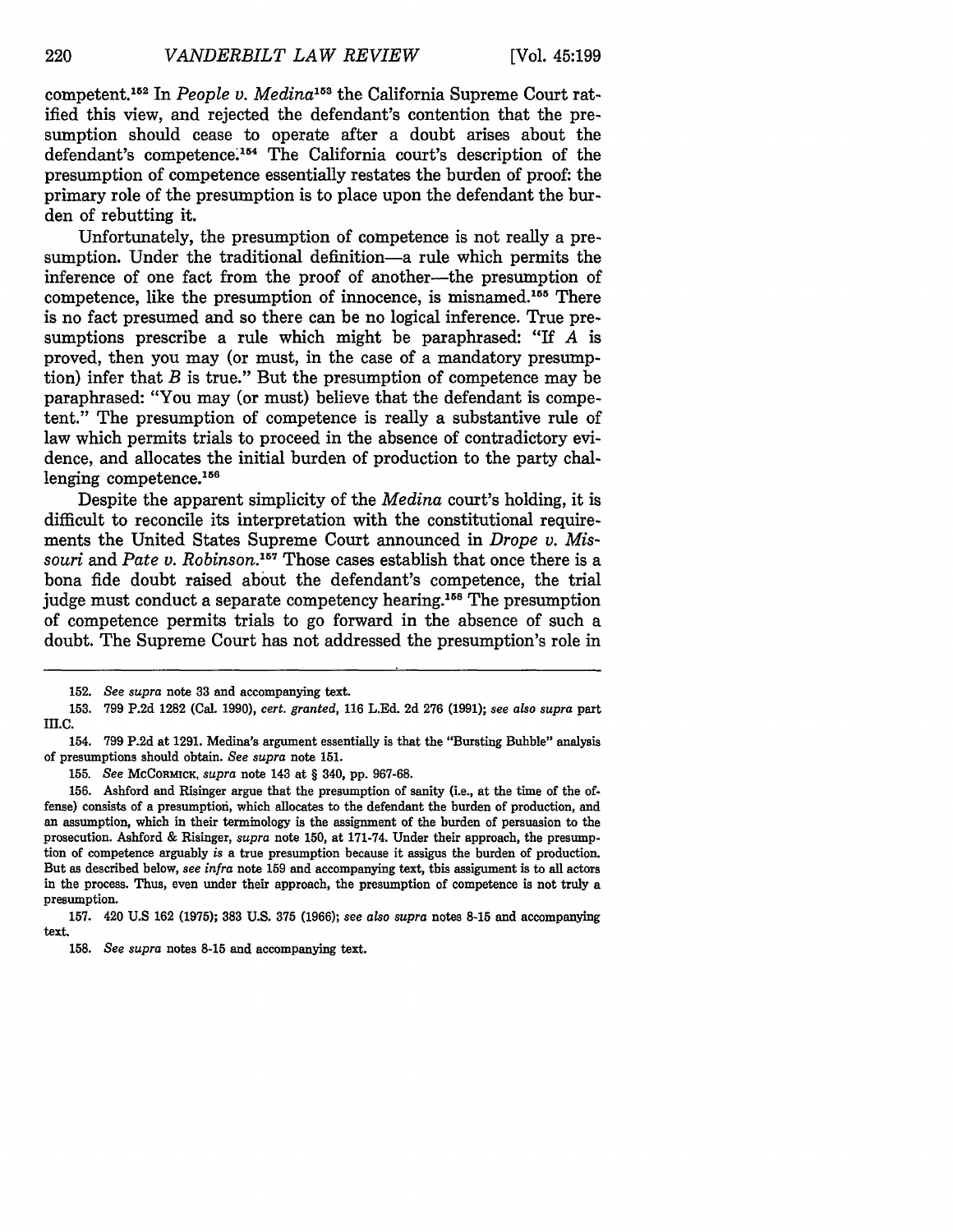221

the competency hearing itself.

Maintaining as separate doctrines the presumption of competence and the burden of proof in competency hearings is counterproductive and confusing. The principal danger is that courts—like the California Supreme Court in *People v. Medina-will* mistake the presumption of competence for a true presumption and, by applying divergent state evidence law,159 will accord the presumption too much weight. Due process requires that states provide procedures sufficient to protect the right to competence, and courts should not permit erosion of this protection by the idiosyncratic interpretation of a facially universal rule. Even if assigning the burden of proof to the defendant is constitutionally permissible, and states are permitted to retain the presumption of competence as a policy' that justifies the burden of proof allocation, they should not be permitted to ascribe evidentiary weight to it as well.

Like the "presumption" of competence, the "burden of proof" in competency decisionmaking is misnamed. The Supreme Court has established the threshold level of evidence for triggering the competency decisionmaking process. In doing so, the Court not only decided the weight of the initial burden of production—a bona fide doubt about the defendant's competence-but also distributed the burden of production among the actors in the adversarial system. This "burden" might be better described as an obligation that the actors owe to the process itself. The adversarial terminology and precepts thus break down in competency hearings. At these limits of adversarial justice, courts should be chary of imposing adversarial requirements and should fall back on their obligation to discover the truth before proceeding to trial.<sup>160</sup> Courts should play an active role in the competency decisionmaking process, and should seek out additional evidence if that presented by the state and the defense fails to produce a clear result.

Despite its inaccuracy, courts are likely to rely on the old terminology. Courts must nevertheless consider that in competency decisionmaking, these concepts do not have their usual effects. The burden of production is attenuated by the requirements of due process. The sole effect of the presumption of competence is to allocate the burden of persuasion, and it is this allocation that must conform to due process. In *People v. Medina'61* the California Supreme Court justified its allocation of the burden of persuasion on the basis of convenience and opportunity for knowledge.

- 160. *See* Pizzi, *supra* note 32, at 57.
- 161. 799 P.2d 1282 (Cal. 1990), *cert. granted,* 116 L.Ed. 2d 276 (1991); *see supra* part *I1I.C.*

**<sup>159.</sup>** *See* **MCCORMICK,** *supra* note 143, at § 344 (describing presumptions in civil cases).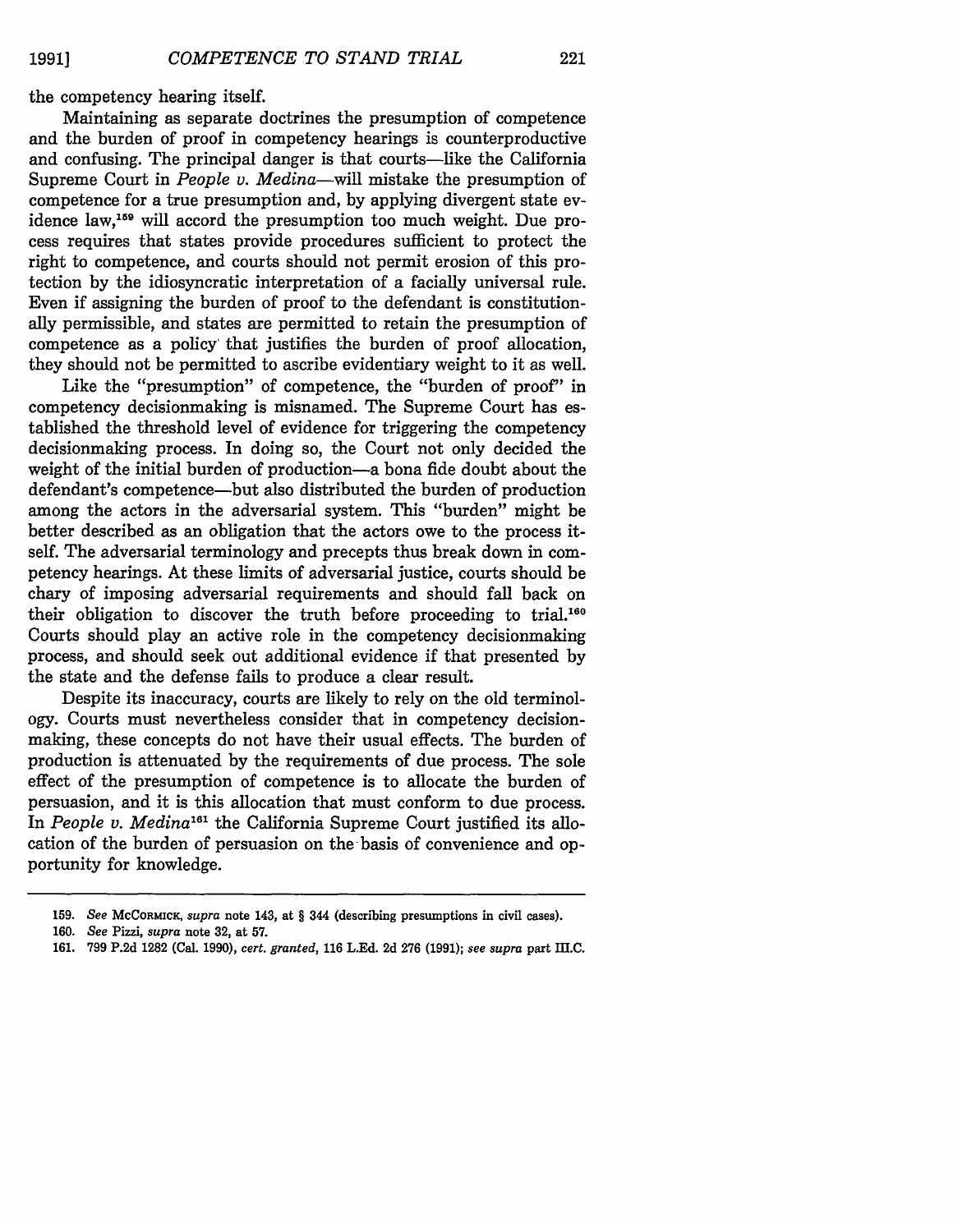#### 2. The Convenience Argument

Courts and legislatures allocate the burden of proof to a particular party for many different reasons, including policy, probability, and convenience.162 Courts may place the burden on the party that has a peculiar opportunity for knowledge of the evidence.<sup>163</sup> Similarly, the courts may place the burden on the party seeking to demonstrate something that is improbable.<sup>164</sup> In *Morrison v. California*<sup>165</sup> a defendant charged with selling real property to a Japanese national challenged the validity of a statute that shifted the burden of proving citizenship to the defendant when the government proved that real property was used or occupied by an ineligible alien.<sup>166</sup> Justice Cardozo, writing for the Court, observed:

The decisions are manifold that within limits of reason and fairness the burden of proof may be lifted from the state in criminal prosecutions and cast on a defendant. The limits are in substance these, that the state shall have proved enough to make it just for the defendant to be required to repel what has been proved with excuse or explanation, or at least that upon a balancing of convenience or of the opportunities for knowledge the shifting of the burden **will** be found to be an aid to the accuser without subjecting the accused to hardship or oppression.<sup>167</sup>

The California Supreme Court in *People v. Medina<sup>168</sup>* relied on *Morrison* in upholding the allocation of the burden of proof to the defendant, concluding that the defendant might have better access to the facts than would the prosecution.<sup>169</sup> Whether it is or is not constitutional to place on the defendant the burden of proving competence, the convenience argument is flawed both in its premises and in its use of the case law.

The underlying premise of the convenience argument—that the defendant has greater access to evidence of his competence-ignores the context in which competency decisions are made. Certainly evidence concerning the attorney-client relationship, which makes up one prong of the *Dusky* standard,<sup>170</sup> is more likely to be available to the defendant than to the prosecution. A brief survey of the reported decisions, however, indicates that testimony regarding this relationship frequently is

168. **799** P.2d 1282 (Cal. 1990), *cert. granted,* **116** L.Ed. 2d 276 (1991).

170. *See* Dusky v. United States, 362 U.S. 402, 402 (1960) (describing this part of the test as "'whether he has sufficient present ability to consult with his lawyer with a reasonable degree of rational understanding' **").**

**<sup>162.</sup> MCCORaICK,** *supra* note 143, at § **337.**

<sup>163.</sup> Underwood, *supra* note 7, at 1335 (observing that this is the rule in federal courts and some states, but noting that the burden of persuasion does not shift because of this rule).

<sup>164.</sup> *Id.* at 1336-38.

<sup>165. 291</sup> U.S. 82 (1934).

<sup>166.</sup> *Id.* at 84 (describing § 9a of California's Alien Land Law).

<sup>167.</sup> *Id.* at 88-89.

<sup>169.</sup> *Id.* at 1291.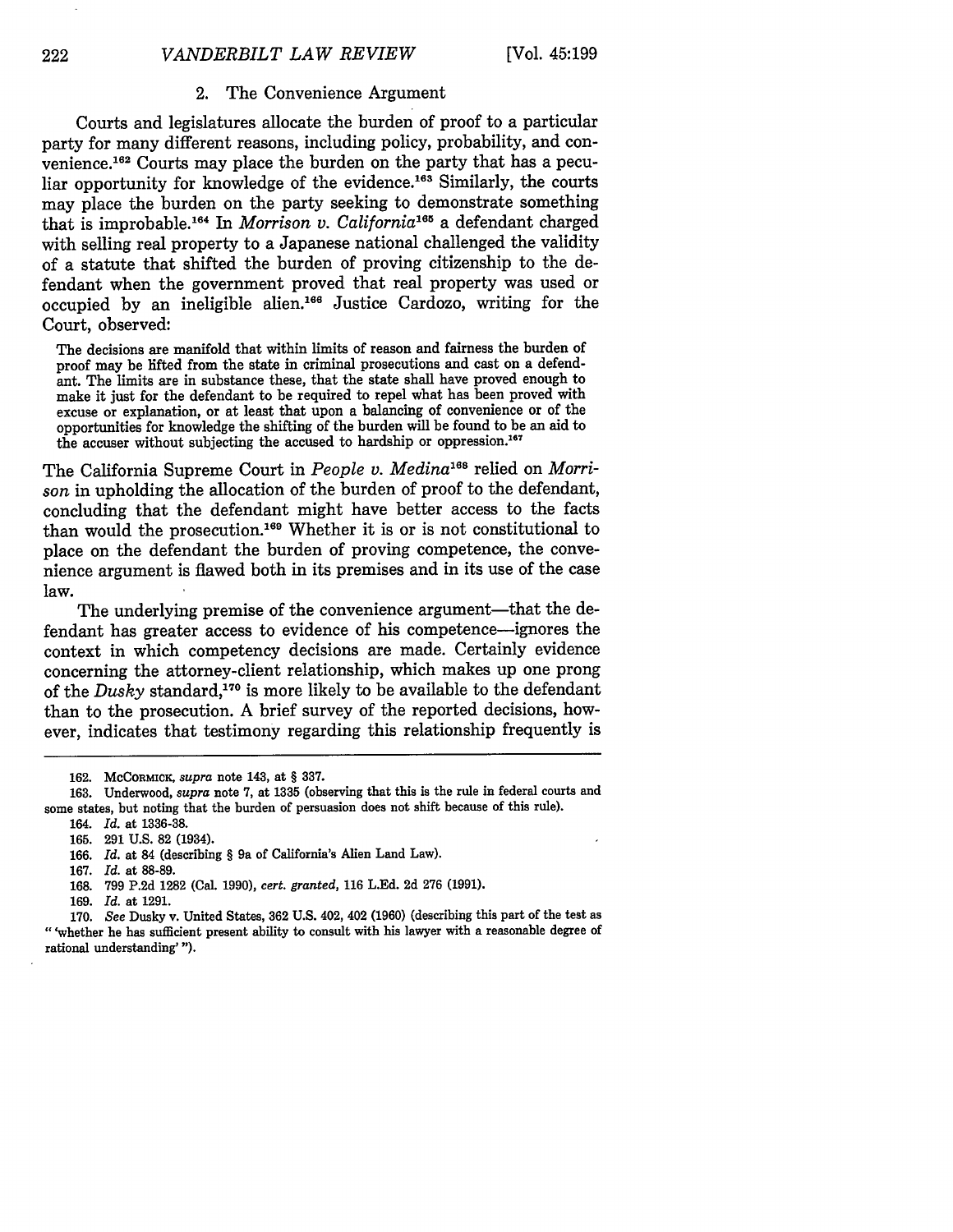not determinative; the testimony of experts, family, and those associated with the defendant during pretrial detention often carries more weight.<sup>171</sup> The defendant does not have exclusive access to information from these other sources. While it may be easier for the defendant to obtain cooperation from family members, the prosecution is better positioned to obtain evidence from jailers and fellow prisoners. Neither side possesses an advantage over the other in obtaining expert testimony.172 Thus, the *Medina* court's conclusion that the defendant has better access to information probative of competence is empirically suspect. $173$ 

The California Supreme Court's reliance on *Morrison* is also incorrect. First, *Morrison's* convenience standard was substantially undermined by Tot v. United States,<sup>174</sup> where the United States Supreme Court held that the convenience standard was merely a corollary to the rational connection test it announced.<sup>175</sup> Second, although the rational connection test has not survived either,<sup>176</sup> an examination of the relationship between the fact proved and the fact presumed is fundamental to all of the Court's jurisprudence in the area of presumptions.<sup>177</sup> But the presumption of competence-which is not a true presumption<sup>178</sup>—cannot be measured against these standards. Morrison, Tot, and subsequent Supreme Court cases in this area simply are inapposite to the presumption of competence.

Finally, the convenience argument is most compelling as a justification for shifting the burden of production; yet the lack of a competency analogue to the directed verdict standard renders the burden of produc-

**172.** *See, e.g.,* **CAL. PENAL CODE §** 1369(a) (West **1982)** (requiring the court to appoint one psychiatrist or psychologist to examine the defendant, and two if the defendant asserts his competence); **18 U.S.C. §** 4241(b) **(1988)** (authorizing the court to order psychiatric examinations).

**173.** *But see* Pizzi, *supra* note **32,** at **56** (arguing that prosecutors' limited access to evidence makes the *DiGilio* holding untenable).

174. **319 U.S.** 463 (1943).

**175.** *Id.; see also* **McCORMIcK,** *supra* note 143, at **§** 347. Under Tot's test, a presumption is constitutional if there is a "rational connection" between the fact proved and the fact presumed. *Tot,* **319 U.S.** at 467. The test forbade arbitrary presumptions. *Id.*

**176.** In Leary v. United States, **395 U.S. 6 (1969),** the Court required more than a merely rational connection: it required that the presumed fact "is more likely than not to flow from the proved fact on which it is made to depend." *Id.* at **36.**

**177.** Compare, for example, the *Tot* rational connection test, *supra* note **175,** with the *Leary* "more likely than not" standard, *supra* note **176.**

**178.** The presumption of competence is not a true presumption because there is no inference drawn from a proven fact. *See supra* notes **155-56** and accompanying text.

**<sup>171.</sup>** *See, e.g.,* United States v. Makris, **535 F.2d 899** (5th **Cir. 1976)** (affirming a district court's finding of competence although the district judge had placed "primary emphasis" on the composite testimony of lay witnesses, and had not credited medical testimony); Wallace v. State, 282 **S.E.2d 325** (Ga. **1981)** (affirming a competency finding although the lay witnesses testifying that the defendant was competent were opposed **by** three psychiatrists); Young v. Smith, **505 P.2d** 824 (Wash. Ct. **App. 1973)** (affirming a competency finding although the lay witnesses testifying that the defendant was competent were opposed **by** three psychiatrists).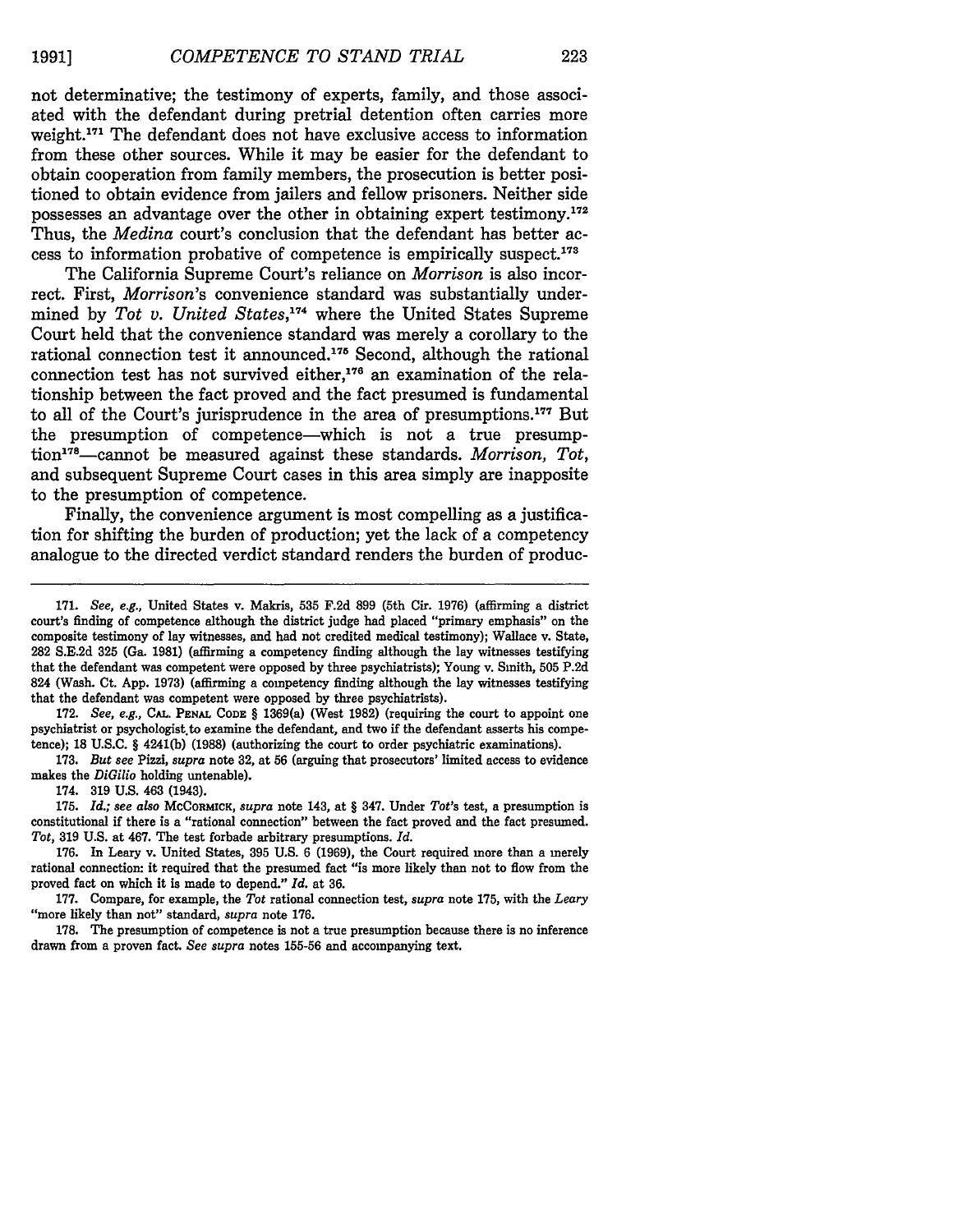tion indistinguishable from the burden of persuasion.<sup>179</sup> Moreover, convenience cannot possibly be the true reason for California's rule: the court implicitly affirmed that the burden is really on the movant.<sup>180</sup> but, even when the prosecution moves for a competency hearing, the defendant retains his supposed advantages in convenience and opportunity for knowledge.<sup>181</sup> Clearly, convenience can justify the allocation of the burden to the defendant only when he is the movant; therefore, California cannot logically claim that convenience alone justifies its allocation.

# V. **ARGUMENTS** FOR A CONSTITUTIONAL REQUIREMENT THAT THE STATE MUST BEAR THE BURDEN OF PROOF

The major arguments in favor of a due process right in the allocation of the burden of proof have changed little since the Third Circuit first identified and advanced them in 1976.<sup>182</sup> The first-the contradiction argument-is that it is contradictory to require a possibly incompetent defendant to prove his own incompetence.<sup>183</sup> The second-the equipoise argument-is that the burden of proof using a preponderance standard is dispositive only when the evidence is in equipoise, and that in such a case due process requires that the defendant not be tried.<sup>184</sup> Like the arguments opposing them, these arguments too often have been overextended and framed confusedly. In order to understand properly the genuine constitutional issues, one must first discard those which are merely makeweight.

#### *A.* United States v. DiGilio's *Contradiction Argument*

The premise of the contradiction argument is that a defendant's possible incompetence handicaps her for participation in the competency decisionmaking process. The argument confuses a real constitutional right-the right to be competent to stand trial<sup>185</sup>-with an illusory one-the right to be competent to undergo a competency hearing. Simply put, the law has never assumed that any degree of mental competence is necessary in a competency hearing. Although it failed to explain fully this inherent tension in the contradiction argument, the majority in *People v. Medina* sensed it, observing that an incompetent

- 184. *DiGilio,* **538** F.2d at 988; *see also supra* notes **58-62** and accompanying text.
- 185. *See supra* notes 8-15 and accompanying text.

**<sup>179.</sup>** *See supra* notes 148-49 and accompanying text.

<sup>180.</sup> *Medina,* 799 P.2d at 1291; *see also supra* notes 39-44 and accompanying text.

<sup>181.</sup> *See also In re* Bye, 172 Cal. Rptr. **186** (Cal. Ct. App. **1981)** (upholding the statute in a case in which the prosecutor bore the burden of proof).

<sup>182.</sup> United States v. DiGilio, **538** F.2d 972 **(3d** Cir. 1976), *cert. denied,* 429 U.S. 1038 **(1977);** *see also supra* notes 45-62 and accompanying text.

**<sup>183.</sup>** *DiGili,* **538** F.2d at 988; *see also supra* notes 55-57 and accompanying text.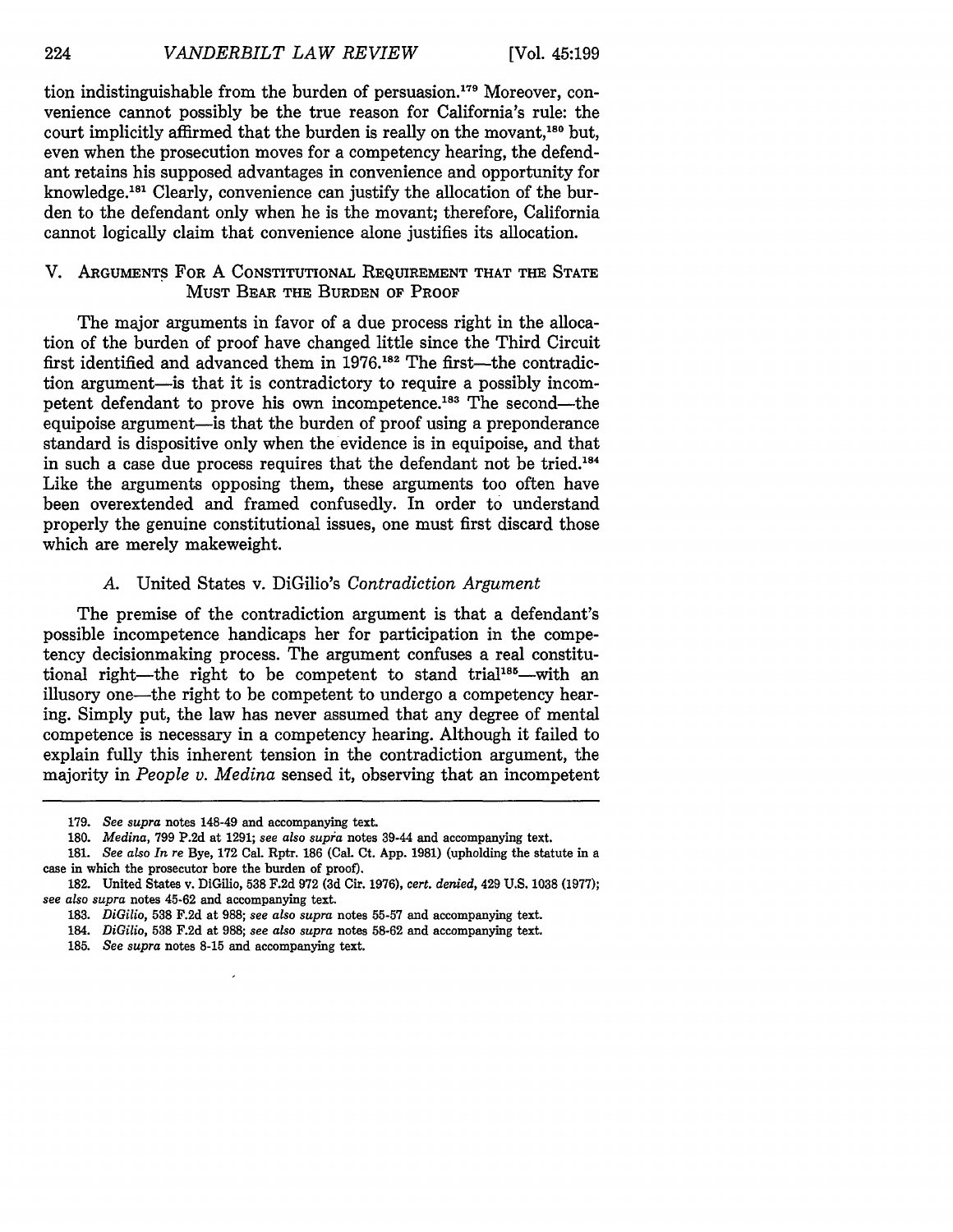defendant's inability to assist his attorney could be used as evidence of incompetence.<sup>186</sup>

There are several troubling consequences to the contradiction argument. Taken to its logical end, it leads to a recursive definition of competence that would deprive the legal system of its ability to make any competency determination at all. If the defendant must possess some competence to have his competence determined, then competency-hearing competence cannot be presumed once a bona fide doubt regarding competence to stand trial has been raised. Would a hearing be necessary to determine this hearing competence? If so, what level of competence is required for participation in such a hearing? The proponents of the contradiction argument cut short this infinite regression by stating summarily that to counteract the defendant's possible incompetence, the scales should be weighted in favor of a finding of incompetence. <sup>187</sup> Although this proposition relieves some tension, the contradiction argument remains untenable because it is premised on the belief that the more incompetent a defendant is, the less able he is to prove it.<sup>188</sup> This premise is counterintuitive. The greater the defendant's incompetence, the more readily available evidence of incompetence should be.

The contradiction argument also ignores the history and purposes of the competency requirement.<sup>189</sup> The requirement arose at a time when self-representation was the norm, not the exception. An incompetent defendant at common law was, therefore, handicapped by the legal process to an extent unimaginable today.<sup>190</sup> Although sometimes justified by concern for the dignity of the legal process,<sup>191</sup> competence has always been expressed in functional terms, reflecting a pragmatic concern for fairness to the defendant.<sup>192</sup> The proponents of the contradiction argument, however, conspicuously fail to identify the capabilities lacking in an incompetent defendant that handicap him for participation in competency hearings and that require solicitude under the due

189. *See supra* part *II.*

**191.** *See supra* note **5.**

<sup>186. 799</sup> P.2d 1282, 1291 (Cal. **1990),** *cert. granted,* 116 L.Ed. 2d 276 (1991).

<sup>187.</sup> *See, e.g., DiGilio,* **538** F.2d at **988** (holding-that "there is no room for a rule of law placing any burden of proof on the defendant").

**<sup>188.</sup>** *See, e.g., Medina,* 799 P.2d at 1312 (Broussard, J. dissenting) (stating that it is basically unfair to place "the burden of proof on a defendant whose incompetence, if actually present, will impair his ability to adequately assist in the task of meeting his burden of proof").

<sup>190.</sup> *See* Winick, *supra* note 2, at 952-53. The law's solicitude is manifest not only in the competency requirement, but also in the rule that the defendant must be represented at a competency hearing. *See, e.g.,* State v. Pedersen, 309 N.W.2d 490, 496 (Iowa 1981). On a related issue, the United States Supreme Court observed in Massey v. Moore, 348 U.S. 105, 108 (1954), that the competence needed to stand trial pro se may be greater than that required to stand trial with the assistance of counsel.

**<sup>192.</sup>** *See supra* notes 1-2 and accompanying text.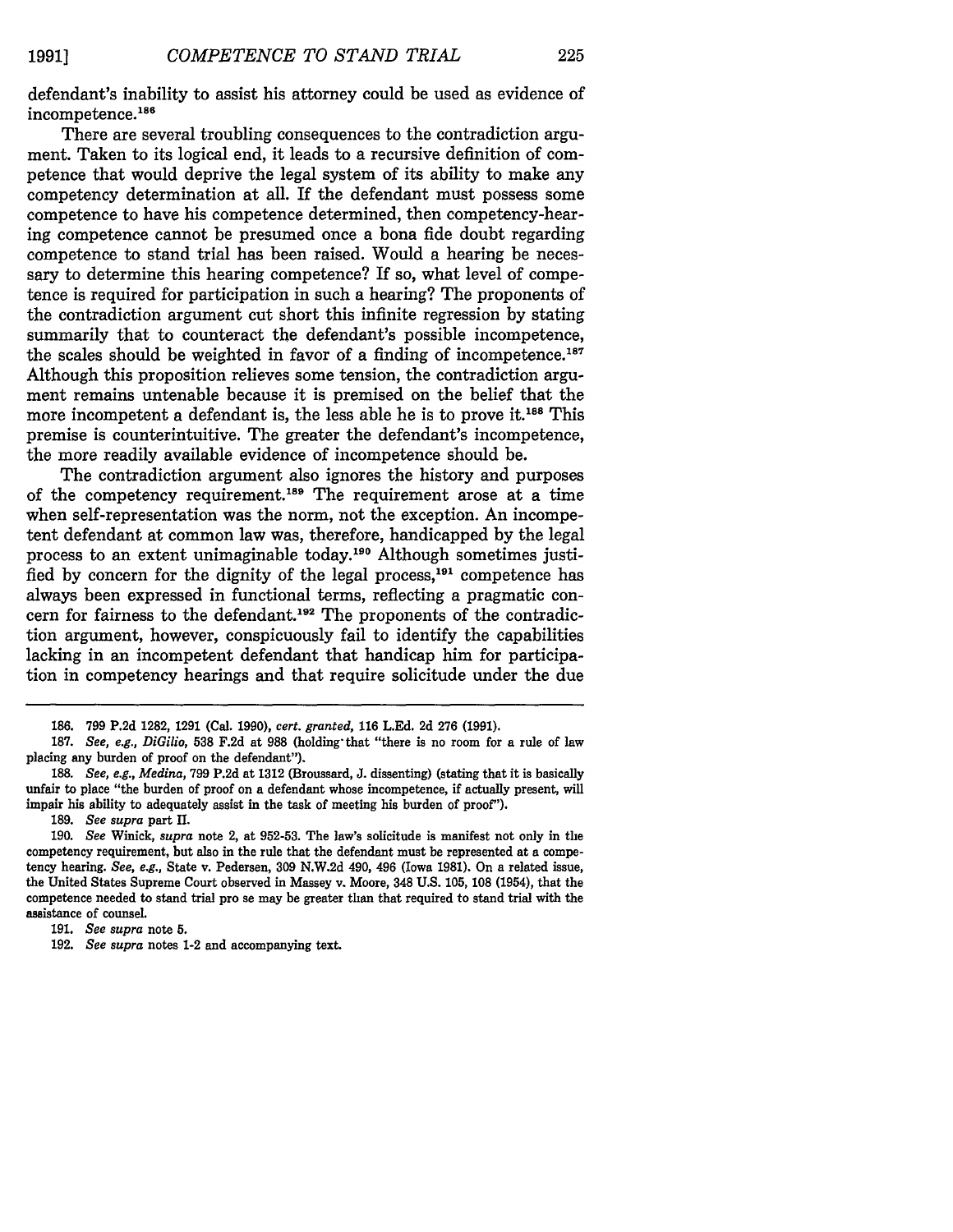process clause.

A review of the competency decisionmaking process reveals that the defendant's cooperation is of minimal significance in gathering and presenting evidence. Defendants usually are examined by mental health professionals who testify at the competency hearing, as do attorneys, cellmates, jail staff, family members, and friends. 193 When the defendant testifies at all, it is for the purpose of determining his understanding of the proceedings and ability to consult with his attorney. Those capabilities commonly associated with competence-for example, the ability to consult with defense counsel, to provide facts concerning alibis, background information with which witnesses may be located or impeached—are largely irrelevant in competency hearings.<sup>194</sup> The common law sequestered competency decisionmaking in a process that lacks competence as a prerequisite; the defendant need not be competent to participate in this process. While judicial concern for the hardships an incompetent defendant faces is commendable and appropriate, a rule of constitutional proportions can be justified only by a rational analysis of those hardships.

# *B. Due Process, Social Values, and* United States v. DiGilio's *Equipoise Argument*

1. Due Process Jurisprudence and the Relevance of Social Values

The antecedents of contemporary jurisprudence regarding due process and burdens of proof lie in the Supreme Court's 1958 decision in *Speiser v. Randall<sup>195</sup>* and its 1976 decision in *Mathews v. Eldridge*.<sup>196</sup> In *Speiser* the Court held that the burden of proof at trial must reflect and protect social values. Courts must reduce the risk facing the party

**<sup>193.</sup>** *See, e.g., supra* note **171** and sources cited therein.

<sup>194.</sup> The law expresses this understanding of the differing prerequisites to participation in a trial and in a competency hearing by requiring that competency hearings must be conducted by counsel. *See, e.g.,* State v. Pedersen, **309** N.W.2d 490, 496 (Iowa 1981). *See also supra* note 190.

Permitting a defendant to conduct competency hearings pro se could give rise to a dilemma: would a defendant who carried pro se his burden of proving his incompetence to stand trial be considered competent to stand trial by virtue of his ability to understand and participate in the competency hearing?

The case of Frankfort, Illinois, attorney Alan Schroeder comes very close to this situation: Schroeder was charged in 1989 with selling cocaine to a teenager. His lawyer questioned his competence to stand trial, but Schroeder continued to practice law, and represented his clients in court. *See Attorney denied bid to practice,* **CHL** TRm., June **13,** 1991, at Sec. Du Page, p. **3.** The irony was compounded when the judge ruled that Schroeder was fit for trial, but, relying on the same psychiatric report submitted on that issue, banned him from practicing law as a condition of his bond. *See Disciplinary Committee Bypassed: Suburban Chicago judge rules lawyer unfit for practice, fit for cocaine trial,* A.B. J., June, 1991, at 22.

<sup>195. 357</sup> U.S. 513 (1958).

<sup>196. 424</sup> U.S. 319 (1976).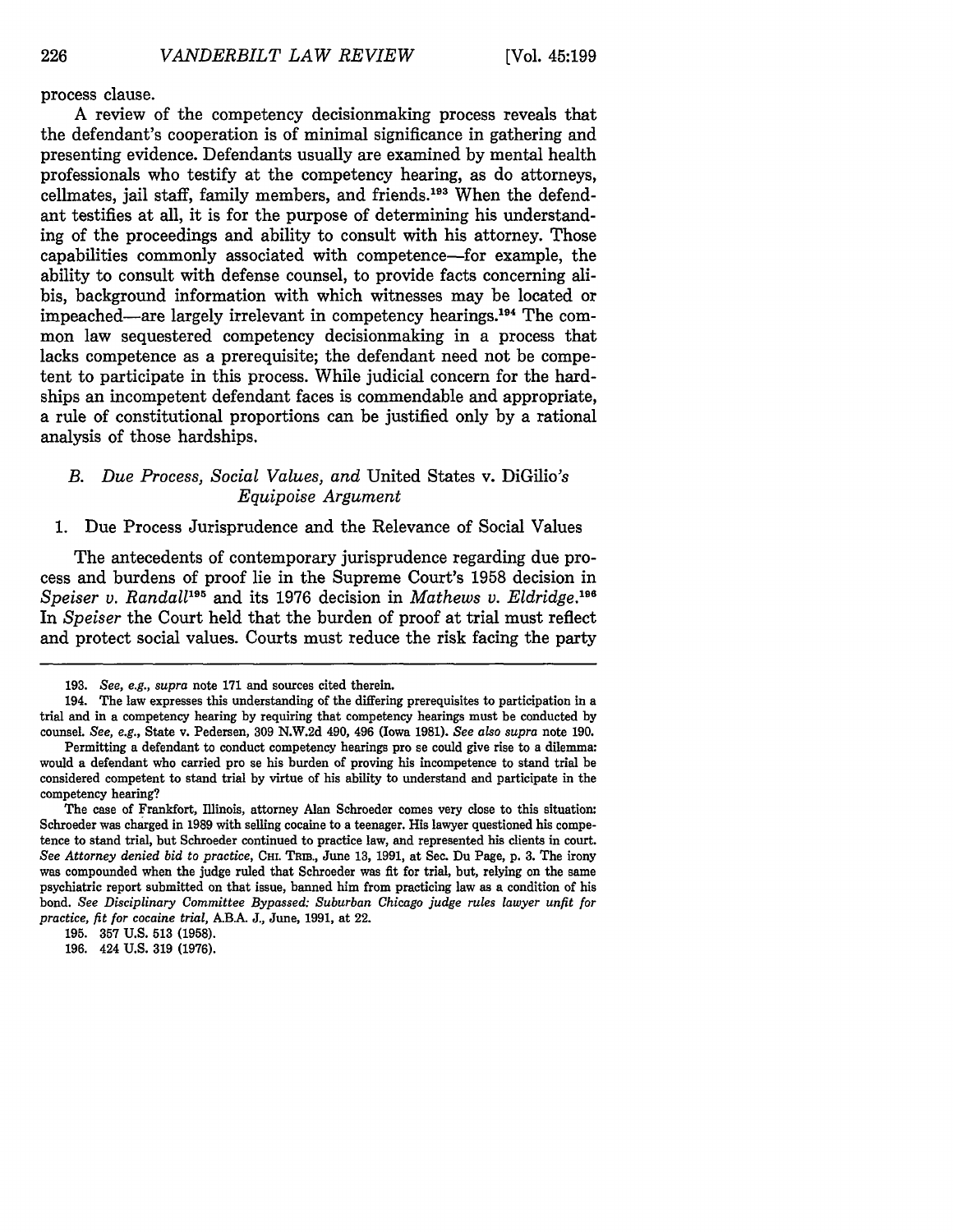that has an interest of "transcending value" by placing the burden of proof on the other party.197 This concern that the risk implicit in the burden of proof should properly reflect social values was instrumental in the Court's decision in In re *Winship,19 <sup>s</sup>*in which the Court struck down a New York law that permitted a court to make a finding that a youth was a delinquent upon a preponderance of the evidence that the youth had committed acts which would be criminal if committed by an adult.<sup>199</sup> In *Eldridge* the Court established a multifactored test for determining whether given procedures conform to the requirements of due process: courts must consider the private interest at stake, the risk of error in the state's chosen procedures and the probable value of additional safeguards, and the government's interest in the chosen procedures.20 0 The risk of error was the crucial concern in both *Speiser* and  $Eldridge.<sup>201</sup>$ 

Risk of error and social values were determinative in *Addington v. Texas,* in which the Supreme Court revisited the due process questions surrounding burdens of proof.<sup>202</sup> Addington's mother challenged his indefinite commitment to a state mental hospital on the grounds that the preponderance standard used in the hearing was constitutionally inadequate.20 3 The Court agreed, noting that the *Eldridge* test was applicable and observing that "[t]he individual should not be asked to share equally with society the risk of error when the possible injury to the individual is significantly greater than any possible harm to the state."204 The Court held that only the higher "clear and convincing" standard of proof could justify commitment.205 Although the individual interest was clearly strong, the Court also stressed the normative function of the burden of proof: "[T]o 'instruct the factfinder concerning the degree of confidence our society thinks he should have in the cor-

- **199.** *Id.* at **359-60.**
- 200. *Eldridge,* 424 **U.S.** at **334-35.**

201. Two lines of cases diverge from the Court's decision in *Winship.* Leland v. Oregon, 343 **U.S. 790 (1952),** was the first in a series of cases interpreting the due process clause in light of state definitions of crimes that placed the burden of proof on the defendant. The cases in the *Leland* line concerned themselves principally with determining whether a state was impermissibly attempting to place upon the defendant the burden of disproving an element of the state's case against him. These cases establish a rule of deference to the states in their definition of criminal law. As previously discussed, these cases are inapposite to the issue of the burden of proving competence to stand trial because competence is a fundamental constitutional right, which the states are not free to ignore. *See supra* part IV.A.2. The second line of cases include *Eldridge* and those discussed subsequently in the text. *See infra* notes **202-16** and accompanying text.

- 202. 441 **U.S.** 418 **(1979).**
- **203.** *Id.* at 421-22.
- 204. *Id.* at 427.
- **205.** *Id.* at 432-33.

**<sup>197. 357</sup> U.S.** at **525.**

**<sup>198. 397</sup>** U.S. **358 (1970).**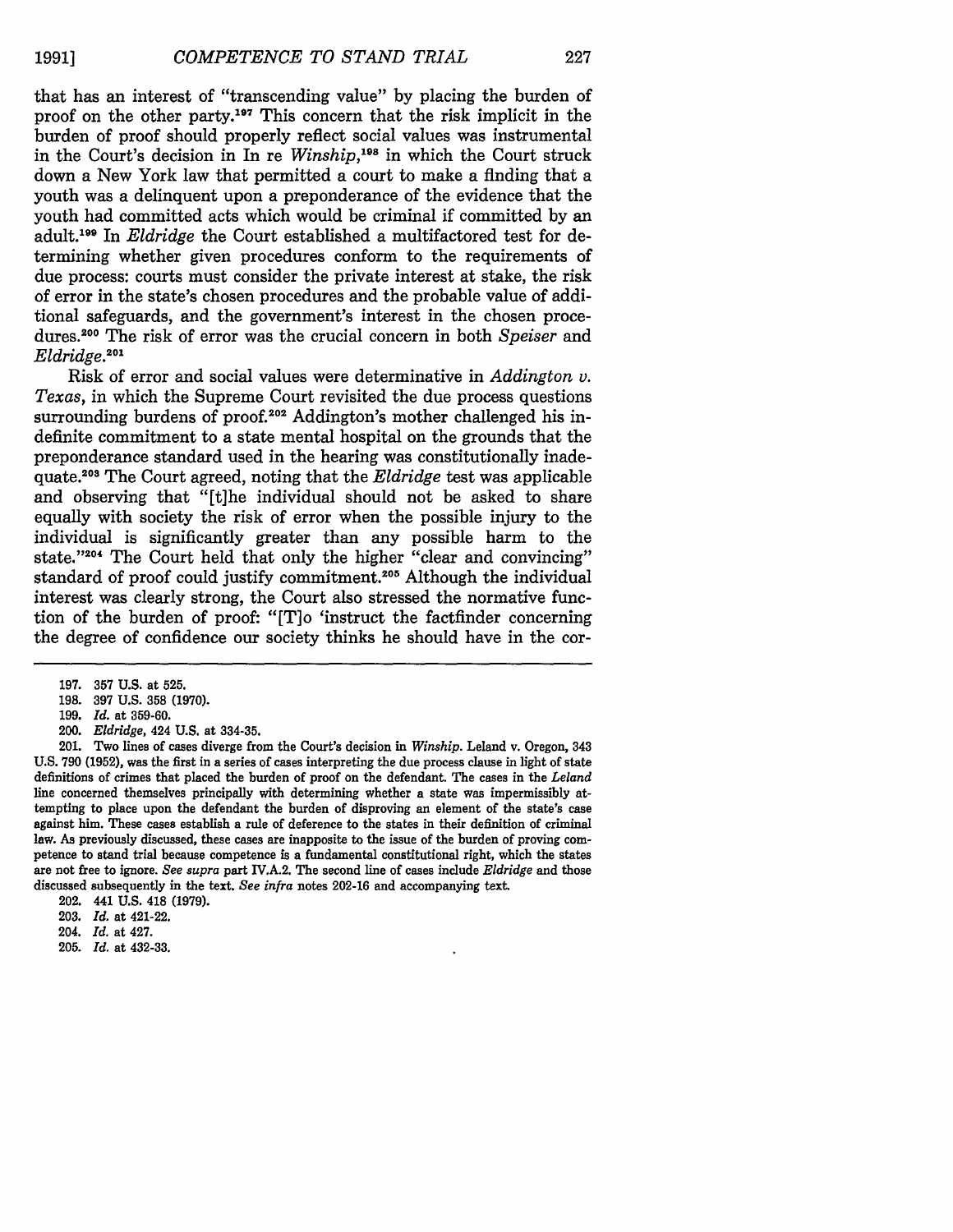rectness of factual conclusions for a particular type of adjudication.' <sup>*n206*</sup>

The Court further highlighted the significance of social values in setting standards of proof in 1982 in *Santosky v. Kramer.*<sup>207</sup> In *Santosky* parents challenged the procedures under which New York state terminated their parental rights. New York law permitted the termination of parental rights on evidence satisfying a "fair preponderance" standard. 08 The Court applied the *Eldridge* test, but first noted that *Addington* established that due process requires consideration not only of the private and public interests affected, "but also a societal judgment about how the risk of error should be distributed between the litigants."209 In its analysis of the risk of error factor, the Court noted the "practical and symbolic consequences" that raising the standard of proof would have.<sup>210</sup> After weighing the several factors, the Court concluded that, as in *Addington,* due process required at least clear and convincing evidence.<sup>211</sup>

Then-Justice Rehnquist argued in dissent that the Court's "myopic scrutiny of the standard of proof blinds it to the very considerations and procedures which make the New York scheme 'fundamentally fair.' "<sup>212</sup> He asserted that due process, as a flexible concept, requires a "broad look" at the statutory scheme, $213$  and that such a broad look reveals that apart from the standard of proof, additional assurances of accuracy were present in the application of the statute.

Justice Rehnquist also disagreed with the majority's analysis of the risk of error and argued that the majority had given short shrift to the risk of error to the state. Citing Justice Harlan's concurring opinion in *Winship,* Justice Rehnquist noted that the preponderance standard is appropriate "when the interests at stake are of roughly equal societal importance."<sup>214</sup> New York State's interest in the welfare of the child was certainly as weighty as that of the parents in their continued parental rights. In such a circumstance, Justice Rehnquist believed that New York was justified in distributing the risk of error in a roughly equal

**<sup>206.</sup>** *Id.* at 423 (quoting *In re* Winship, **397 U.S. 358, 370 (1970)** (Harlan, **J.,** concurring)).

<sup>207. 455</sup> U.S. 745 (1982).

**<sup>208.</sup>** *Id.* at **747.**

<sup>209.</sup> *Id.* at 755.

<sup>210.</sup> *Id.* at 764.

<sup>211.</sup> *Id.* at 768-69. In Cruzan v. Director, Missouri Department of Health, **110 S.** Ct. 2841 (1990), the Supreme Court recently reaffirmed the appropriateness of the clear and convincing standard where "the individual interests at stake in a state proceeding are both 'particularly important' and 'more substantial than mere loss of money.'" *Id.* at 2853 (quoting *Santosky,* 455 U.S. at **756)).**

<sup>212.</sup> *Santosky,* 455 **U.S.** at **771** (Rehnquist, **J.,** dissenting).

**<sup>213.</sup>** *Id.* at **775-76.**

<sup>214.</sup> *Id.* at **787.**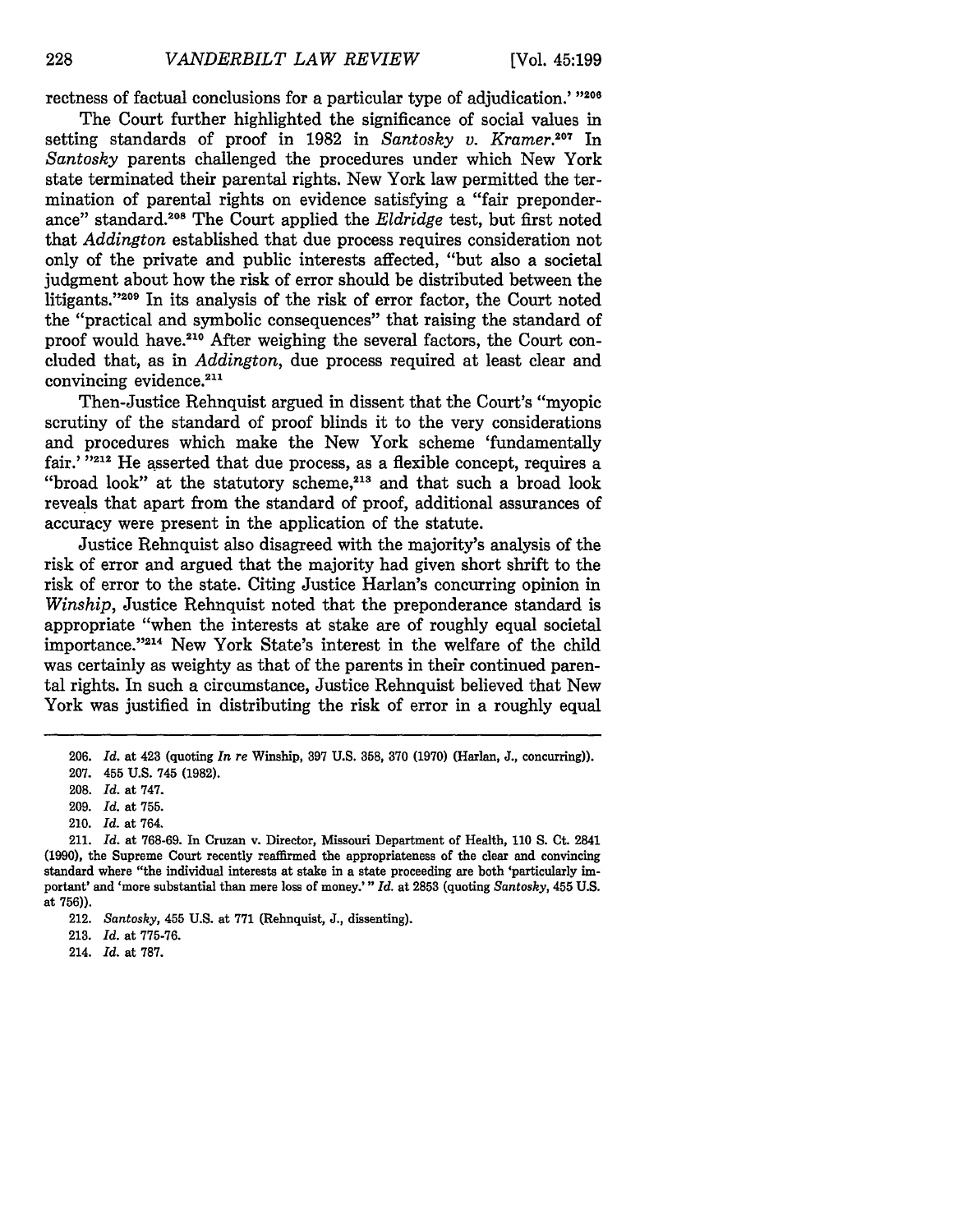fashion.<sup>215</sup>

The majority and dissenting opinions in *Santosky* demonstrate that the value society places on a decision must complement the risk of error factor that *Eldridge* prescribed. *Addington* and *Santosky* demonstrate that the Constitution prescribes a range within which society, through legislation or court decision, may assign risk between the litigants. The disagreement between the majority and the dissent in *Santosky* over the interests to be balanced<sup>216</sup> demonstrates that societal values are an elusive, but often determinative, concept.

#### 2. The *Eldridge* Standard Applied

Because most courts that have addressed the constitutionality of placing the burden of proof in competency hearings on the defendant have relied on *Leland* and its progeny, there is scant analysis of the issue under the *Santosky* multifactored test.<sup>217</sup>

In *Brown v. Warden, Great Meadow Correctional Facility*<sup>218</sup> the Second Circuit applied the *Santosky* rule to the preponderance standard in response to a prisoner's challenge that the reasonable doubt standard was constitutionally required. The court restricted its analysis to the private interest affected. The court noted that an erroneous competency determination will not lead necessarily to a conviction, that the other protections of trial remain in place, and that the trial court must remain vigilant for signs of incompetence throughout the trial.<sup>219</sup> Furthermore, the Second Circuit observed that a finding of incompetence may not be in the defendant's best interest because a commitment for incompetence may result in greater hardship than a conviction would have imposed.<sup>220</sup> The court concluded that the preponderance standard properly balances the risk of error.<sup>221</sup>

The Second Circuit's enumeration of the private interests affected raises several questions. The first is whether it is appropriate to consider together the many different scenarios under which competency hearings arise. While the court quite properly noted that the defendant may be harmed more than helped by a finding of incompetence<sup>222</sup> and

**<sup>215.</sup>** *Id.*

**<sup>216.</sup>** *See* **C.M.A.** McCauliff, *Burdens of Proof: Degrees of Belief, Quanta of Evidence, or Constitutional Guarantees?,* **35 VAND.** L. Rav. 1293, 1323 (1982) (stating that the disagreement in *Santosky* was over the interests being balanced).

<sup>217.</sup> For one commentator's application of the test to the competence issue, see Comment, *supra* note 76.

<sup>218. 682</sup> F.2d 348, 352 (2d Cir.), *cert. denied,* 459 U.S. 991 (1982).

<sup>219.</sup> *Id.*

<sup>220.</sup> *Id.* at **352-53.**

<sup>221.</sup> *Id.* at 352.

<sup>222.</sup> There is a great deal of literature on the dangers to defendants of incompetence find-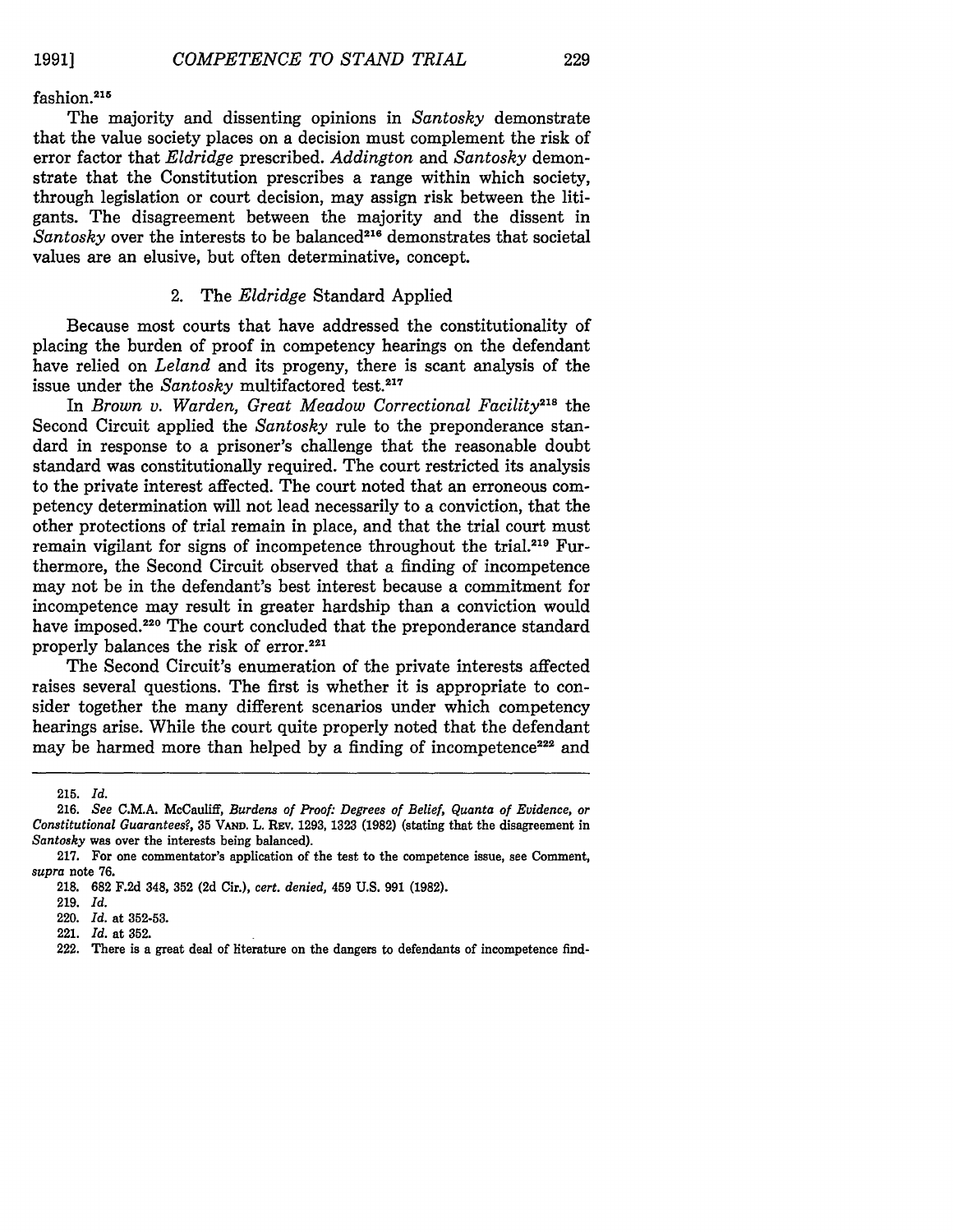that the actors in a trial may possess ulterior motives for raising the issue, $2^{23}$  these facts suggest that a single standard of proof is inappropriate. More fundamentally, they also suggest that a due process analysis based upon *Santosky* may not be appropriate because of the difficulty of identifying reliably the interests of the parties. Specific cases present vastly differing interests, and the exigencies of analysis, as well as fairness to a defendant raising a challenge in a specific case, dictate that these several scenarios should be considered severally. The analysis in this Note, therefore, proceeds on the basis of a paradigmatic case in which the defendant raises the issue of competence and in which there is no danger that a finding of incompetence will be more onerous than a conviction at trial.<sup>224</sup>

The first private interest affected in the paradigmatic case is the interest in a trial that is fundamentally fair because the defendant both understands the nature of the proceedings and is able to assist his counsel.225 Although the Second Circuit in *Brown* was correct in noting that an error in a competency decision will not lead necessarily to conviction,22s this argument should not be overextended. If any homage at all is due the wisdom of the common law, one must conclude that incompetence contributes materially to the likelihood of an erroneous conviction.227 The risk of error in the competency hearing is not attenuated by the possibility that even an incompetent defendant will be found innocent. Nevertheless, the Second Circuit did identify several considerations that lessen the significance of the standard of proof, including the continuing duty of all actors to monitor the defendant for

225. Pate v. Robinson, **383** U.S. 375, **378** (1966); Dusky v. United States, 362 U.S. 402, 402 (1960); *see also supra* notes 20-21 and accompanying text.

230

ings. *See generally* Winick, *supra* note 2; Rodney **J.** Uphoff, *The Role of the Criminal Defense* Lawyer in Representing the Mentally Impaired Defendant: Zealous Advocate or Officer of the *Court?,* 1988 Wis. L. REv. 65; Robert A. Burt & Norval Morris, *Proposal for the Abolition of the Incompetency Plea,* 40 U. CH. L. REv. 66 (1972); Note, *supra* note 3.

<sup>223.</sup> *See generally* Uphoff, *supra* note 222; David S. Cohn, *Offensive Use of the Insanity Defense: Imposing the Insanity Defense Over the Defendant's Objection,* 15 **HAST. CONST.** L.Q. 295 (1988).

<sup>224.</sup> People v. Medina, **799** P.2d 1282 (Cal. 1990), *cert. granted,* 116 **L.Ed.** 2d **(1991)** *(see also supra* part III.C), represents just such a case: Medina, who now faces execution, likely would have preferred an indefinite commitment for incompetence to a guilty verdict which could lead to California's gas chamber; this is not to suggest, however, that the issue of competence in the paradigmatic case is not bona fide.

<sup>226.</sup> *Brown,* 682 F.2d at 352. *See also* Underwood, *supra* note 7, at 1342-43 (claiming that competence, as a "prerequisite" fact, "has no necessary relation" to the accuracy of a decision to convict).

<sup>227.</sup> *See supra* notes 1-5 and accompanying text; *see also* Ashford & Risinger, *supra* note 150, part IV (discussing presumption theory and the increased risk of error); Comment, *supra* note 76.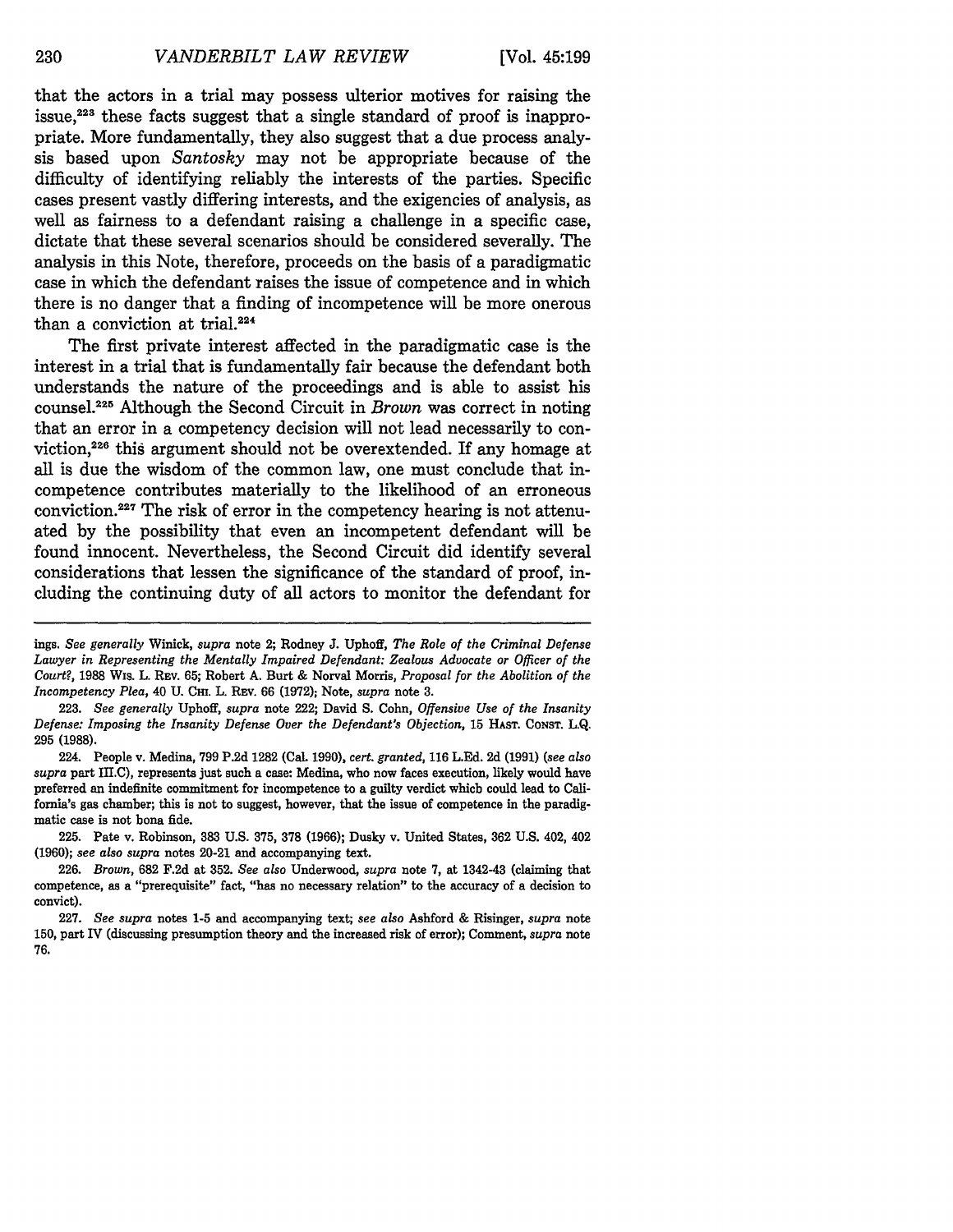231

signs of incompetence. $228$  The initial competency decision is not, therefore, a final one.<sup>229</sup>

The government's interests in the decisionmaking process are also significant. The cost of committing a defendant to a mental hospital following an erroneous finding of incompetence can be high.230 The government also has significant interests in the efficient resolution of criminal charges and in conducting a trial while witnesses' memories are fresh. Nevertheless, the cost to the government of an error in the decision is low relative to the cost to the defendant. An erroneous finding of competence may lead to an erroneous conviction; an erroneous finding of incompetence will merely postpone the trial.<sup>231</sup>

Because the allocation of the burden of proof only affects the decision in close cases, the risk of error is relatively small. Indeed, some commentators and courts have argued based on statistical theory that such close cases—where the evidence of competence is in equipoise with the evidence of incompetence—are too rare to be considered.<sup>232</sup>

Due process jurisprudence in the competency context should not be further befogged **by** concern for the relevance of simplistic statistical models. In *United States* ex rel. *Bilyew v. Franzen* the Seventh Circuit rejected Illinois' argument that the burden of proof is immaterial because the probability of true equipoise is exceedingly small.<sup>233</sup> In an appendix to the opinion, the court noted that the model on which this conclusion is based is objectionable in three respects. First, the Seventh Circuit noted that factfinders are not likely to perceive evidence along a continuous spectrum; instead, they "can experience only a small, finite number of degrees of certainty that a defendant is fit to stand trial."234 Second, the model assumes without foundation that the weights of evidence are distributed in such a way that equipoise is rare in fact.<sup>235</sup> Finally, the model fails to recognize that the burden of proof creates procedural differences that may skew the results. The court observed,

235. *Id.*

**<sup>228.</sup>** *Brown,* **682 F.2d** at **352.**

**<sup>229.</sup>** Courts may consider the finality of a decision as a factor in determining whether a given standard of proof is acceptable. Cruzan **v.** Director, Missouri Dep't of Health, **110 S.** Ct. 2841, 2854 **(1990);** Santosky **v.** Kramer, 455 **U.S.** 745, **759 (1982).**

**<sup>230.</sup>** *See, e.g.,* Winick, *supra* note 2, at part **L.A** (noting that the costs of competency evaluations are "staggering," and citing a study of Dade County, Florida, which found that the cost of caring for a typical incompetent defendant exceeds \$22,000).

**<sup>231.</sup>** *See* Comment, *supra* note **76,** at **998.**

**<sup>232.</sup>** *See* United States *ex rel.* Bilyew v. Franzen, **686 F.2d 1238** (7th Cir. **1982)** (citing David Kaye, *The Limits of the Preponderance of the Evidence Standard: Justifiably Naked Statistical* Evidence and Multiple Causation, 1982 Am. B. FOUND. RES. J. 487; Daniel J. Kornstein, *A Bayesian Model of Harmless Error,* **5 J. LEGAL STUD.** 121 **(1976)).**

<sup>233. 686</sup> F.2d 1238, 1245 (7th Cir. 1982) (citing People v. Bilyew, 383 N.E.2d 212 (IMI. 1978)). 234. Id. at 1248.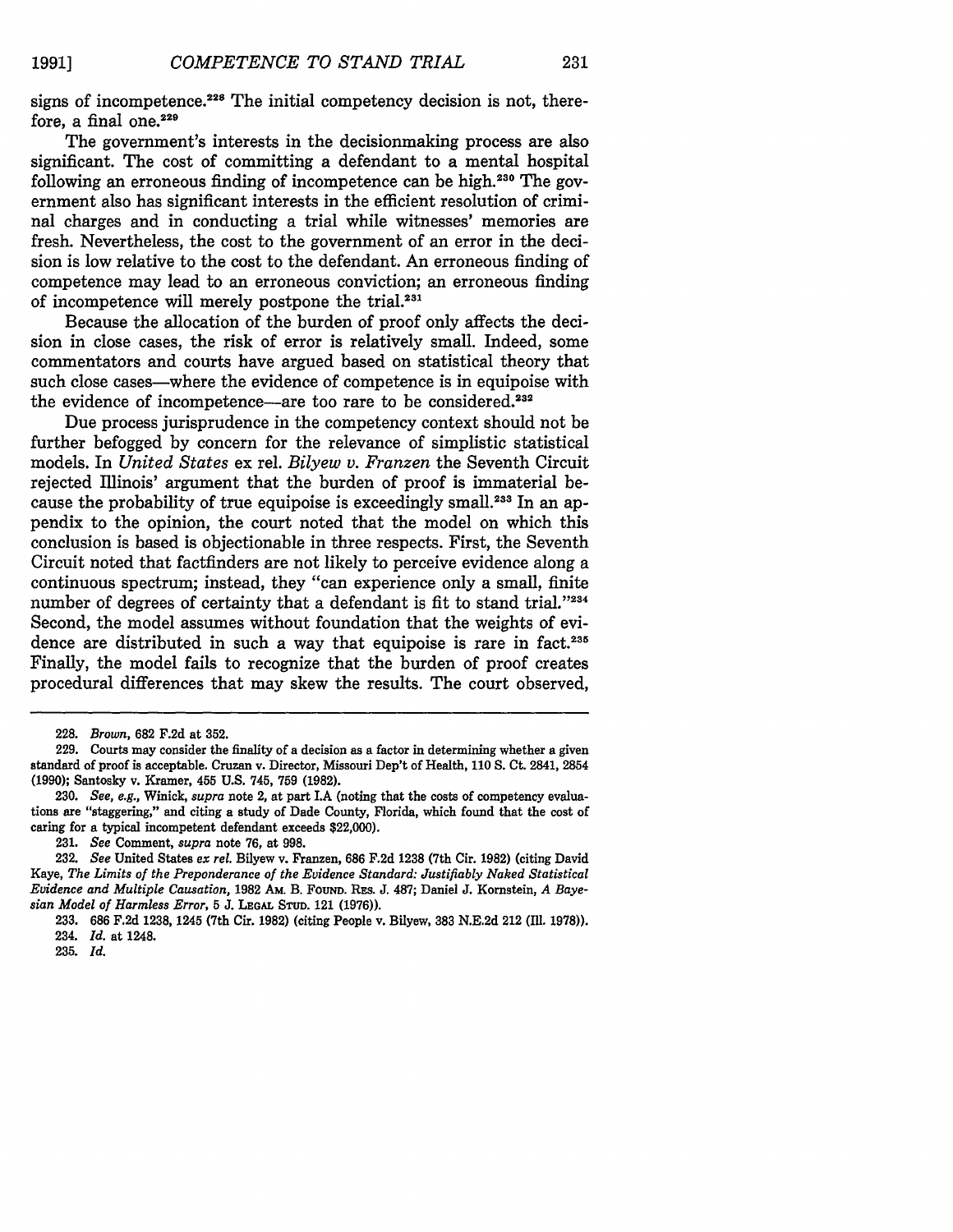for example, that the party bearing the burden usually must present evidence first and argue first.<sup>236</sup>

These criticisms are well taken, and others are available: a simple hypothetical application of current due process standards reveals the irrelevance of Illinois' statistical assumption in due process analysis. In *Bilyew* Illinois argued that the risk of error was exceedingly small because the probability of true equipoise is negligible.<sup>237</sup> If the likelihood of equipoise truly is negligible, however, then the burden on the government is also exceedingly small. The two effects of the supposed rarity of equipoise cancel each other out; thus, the probability that an equipoise situation will arise does not affect the result under an *Eldridge* multifactored analysis. For purposes of due process analysis, therefore, one should assume that equipoise may occur. If equipoise does occur, the risk of error is significant because the preponderance standard of proof is a relatively low one.

Even using the "broad look" approach that then-Justice Rehnquist advocated in *Santosky,38* the risk of error remains high. Unlike the New York child welfare system examined in *Santosky,* competency proceedings lack the safeguards necessary to protect the individual's interest. Criminal court judges are unlikely to be familiar with the defendant, and there are no prior proceedings at which the standard of proof is applied. Competency decisionmaking thus represents the normal case in which the standard of proof is crucial.<sup>239</sup>

The interests of all parties in competency hearings are significant and compelling, and there is a real danger of an erroneous decision. The three *Eldridge* factors-in particular, the relatively low cost to the government of an erroneous finding of incompetence<sup>240</sup>—suggest that assigning the burden of proof to the defendant is constitutionally impermissible. This conclusion is reinforced by the significance of the social values at stake.

#### 3. Social Values and the Equipoise Argument

*DiGilio's* second argument is that due process requires that when the evidence concerning a fundamental right such as competence is in

**<sup>236.</sup>** *Id.*

<sup>237.</sup> *Id.* at 1245; *see also* People v. Bilyew, 383 N.E.2d 212 (Ill. 1978); *supra* **notes** 65-67 and accompanying text.

<sup>238.</sup> *Santosky,* 455 U.S. at 770 (Rehnquist, J., dissenting); *see also supra* **notes** 212-13 and accompanying text.

<sup>239.</sup> *Cf. id.* at 785 n.12 (distinguishing *Santosky* from the "normal" case in which "the **stan**dard of proof is a crucial factor in the final outcome of the case").

<sup>240.</sup> *See supra* note **231** and accompanying text.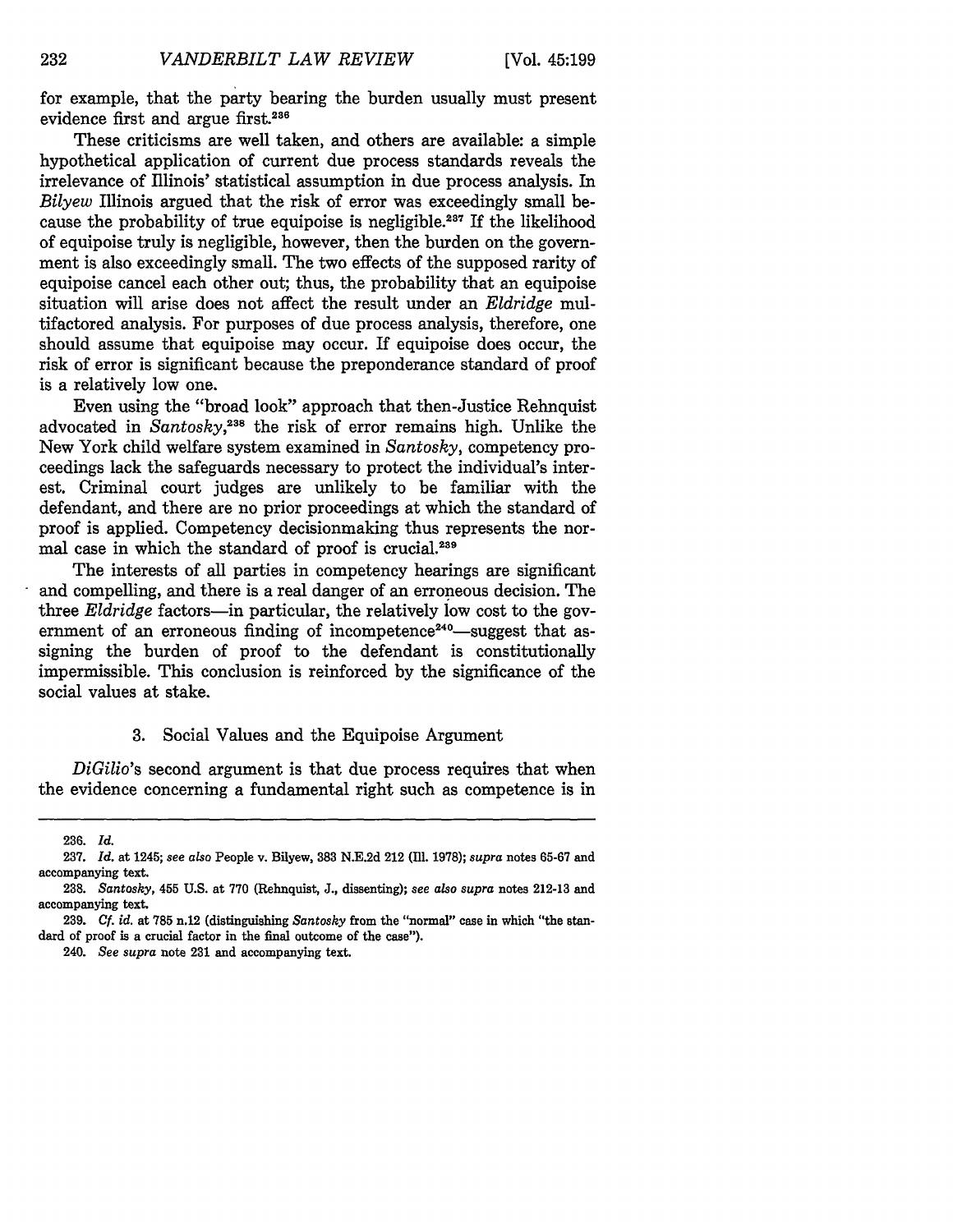233

equipoise, the state must lose.<sup>241</sup> This argument comprises three premises: First, competence to stand trial is a capability that is fundamental to due process. Second, the burden of proof when the preponderance standard is used is most important when the evidence concerning the fact to be proved is in equipoise. Last, due process requires that evidence supporting the existence of a fundamental capability be weightier than the evidence against its existence.

Because the preponderance standard reflects a "roughly equal" distribution of the risk of error between the litigants, $242$  the allocation of the burden of persuasion reflects a relatively minor difference in this distribution. As the *DiGilio* court noted, the issue essentially is which party should bear the risk of error when the evidence is in equipoise.<sup>243</sup> Yet *Addington and Santosky* held that the Constitution requires that the distribution of risk reflect society's concern for the interests affected and the nature of the decision.<sup>244</sup> Although the preponderance standard is permissible whenever the interests are of similar weight, the question in allocating the burden of persuasion is which, of two roughly equal interests, is more deserving of the additional protection when the evidence is evenly stacked.

The defendant's interest in a fundamentally fair trial must prevail over the state's interests. The common law developed the presumption of competence as a rule of substantive law245 that provides an initial burden of production the defendant must overcome before the court will delay a trial. Once triggered, however, courts should not permit this device to subject a defendant about whose competence the evidence is equivocal to the hazards of trial when he is possibly uncomprehending and unable to assist his attorney. A due process requirement that the prosecution bear the burden of proving competence to stand trial merely restates the well-established constitutional importance of the competency right.

Though criminal defendants may benefit little from a rule which places on the prosecution the burden of proving competence to stand trial, the symbolic effects of such a rule should not be overlooked. Especially with questions such as competence to stand trial, when the private and governmental interests are both compelling and when the risk of error is significant, social values play a dispositive role and dictate that when the evidence is in equipoise, the factfinder should give the

<sup>241.</sup> United States v. **DiGlo, 538 F.2d 972, 988 (3d** Cir. **1976),** *cert. denied,* 429 **U.S. 1038 (1977);** *see also supra* notes **59-62** and accompanying text.

<sup>242.</sup> *Santosky,* 455 U.S. at 787, **788** n.13 (Rehnquist, J., dissenting).

<sup>243.</sup> **538** F.2d at 988; *see also supra* notes 59-62 and accompanying text.

<sup>244.</sup> *Addington,* 441 U.S. at 423; *Santosky,* 455 U.S. at 754-55; *see also supra* part V.B.1.

<sup>245.</sup> *See supra* notes **155-56** and accompanying text.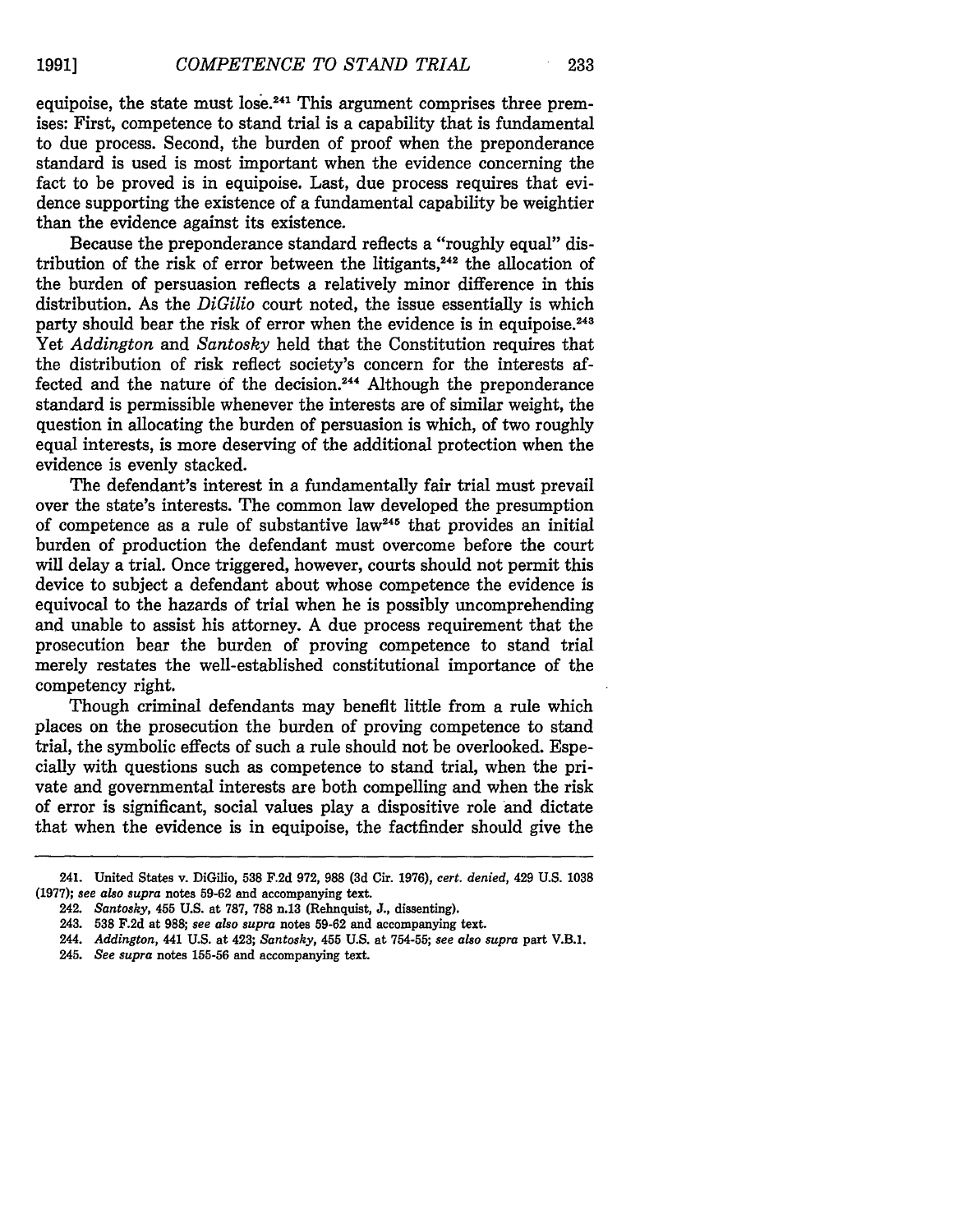benefit of the doubt to the defendant.

#### VI. **CONCLUSION**

Although the issue is a very narrow one, the burden of proof in competency decisionmaking plays important symbolic and instructional roles. Too often, however, courts have relied on arguments that obscure, rather than highlight, the significance of these roles. Those who oppose a due process right in having the prosecution bear the burden have generally failed to analyze closely the constitutional bases of the cases on which they rely, and have applied irrelevant evidence law without stepping back to ask basic questions about the nature of competency decisionmaking and the presumption of competence. Likewise, those who advocate such a due process right have advanced arguments that ignore the purposes of competence to stand trial. Although these advocates arrive at the correct conclusion, their failure to undertake a full due process analysis gives little reassurance to legislative decisionmakers and other courts that their conclusion is correct.

Competency decisionmaking is not usually adversarial; participants in the criminal justice system often may agree about the defendant's mental state and cooperate with one another in order to reach a correct result. This will not always be the case, however, particularly when the possibility of a death sentence distorts the defendant's options. In such controversial cases, the courts and legislatures considering the process should not fall back on the adversarial process without being mindful of the dangers of doing so, not because an adversarial competency hearing requires too much of an incompetent defendant, but because the familiar incidents of the adversarial system break down at the system's margins. Burden of proof is a convenient mechanism for assigning the risk of error and the responsibility for producing evidence, but it is unhelpful when the parties are responsible principally for the integrity of the system and are capable of playing diametrically opposite roles. In the end, it is more helpful to frame the question in terms of which finding should prevail when the evidence is close rather than which party should prevail.<sup>246</sup>

Ultimately, the value that society places on one's right to be tried only when mentally competent dictates that a defendant be found incompetent when the evidence is in equipoise. Although the individual

<sup>246.</sup> *See* Pizzi, *supra* note **32,** at 57 (stating that "[o]nce the issue is raised, the court has the responsibility to determine it correctly," and that "[tihe burden of proving competency belongs to the court").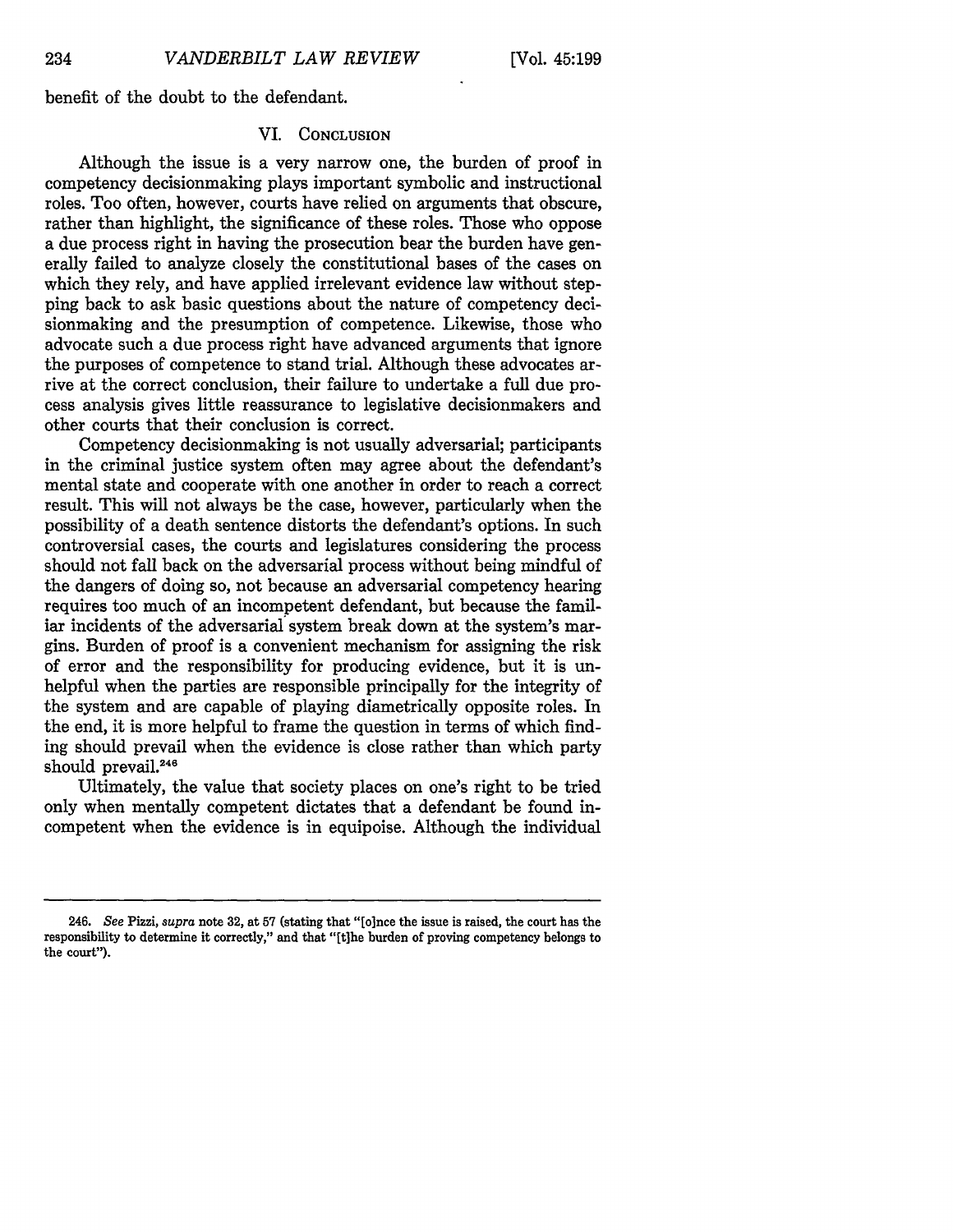interests of both the defendant and the state are compelling, due process dictates that the benefit of the doubt be given to the defendant's right to a fundamentally fair trial.

*Benjamin James Vernia\**

**<sup>\*</sup>** The Author would like to thank Stacey Jarrell and Jim Ward of the *Vanderbilt Law Review,* without whose efforts timely publication of this Note would not have been possible; Professors Barry Friedman and Anne Coughlin of the Vanderbilt University School of Law for their suggestions; and L. Carol Ritchie for her unflagging support.